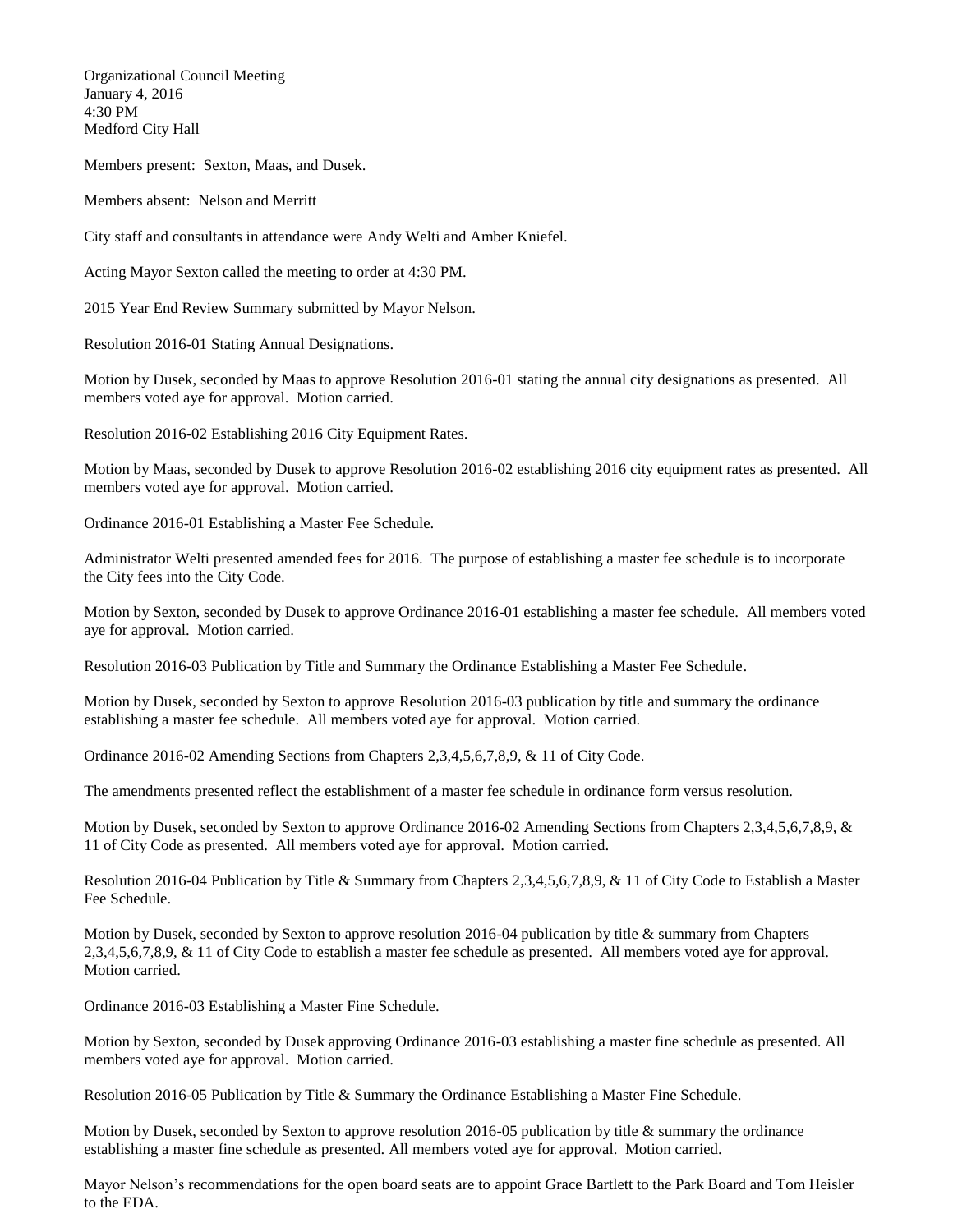Motion by Dusek, seconded by Mass to accept the Mayor's recommendations of appointments as presented. All members voted aye for approval. Motion carried.

Motion by Dusek, seconded by Maas to adjourn the meeting at 4:50 p.m. All members voted aye for approval. Motion carried.

| Minutes approved at |  | meeting |
|---------------------|--|---------|
|---------------------|--|---------|

Submitted by \_\_\_\_\_\_\_\_\_\_\_\_\_\_\_\_\_\_\_\_\_\_\_\_\_\_\_\_\_\_\_\_\_\_\_\_\_\_\_\_\_\_\_City Clerk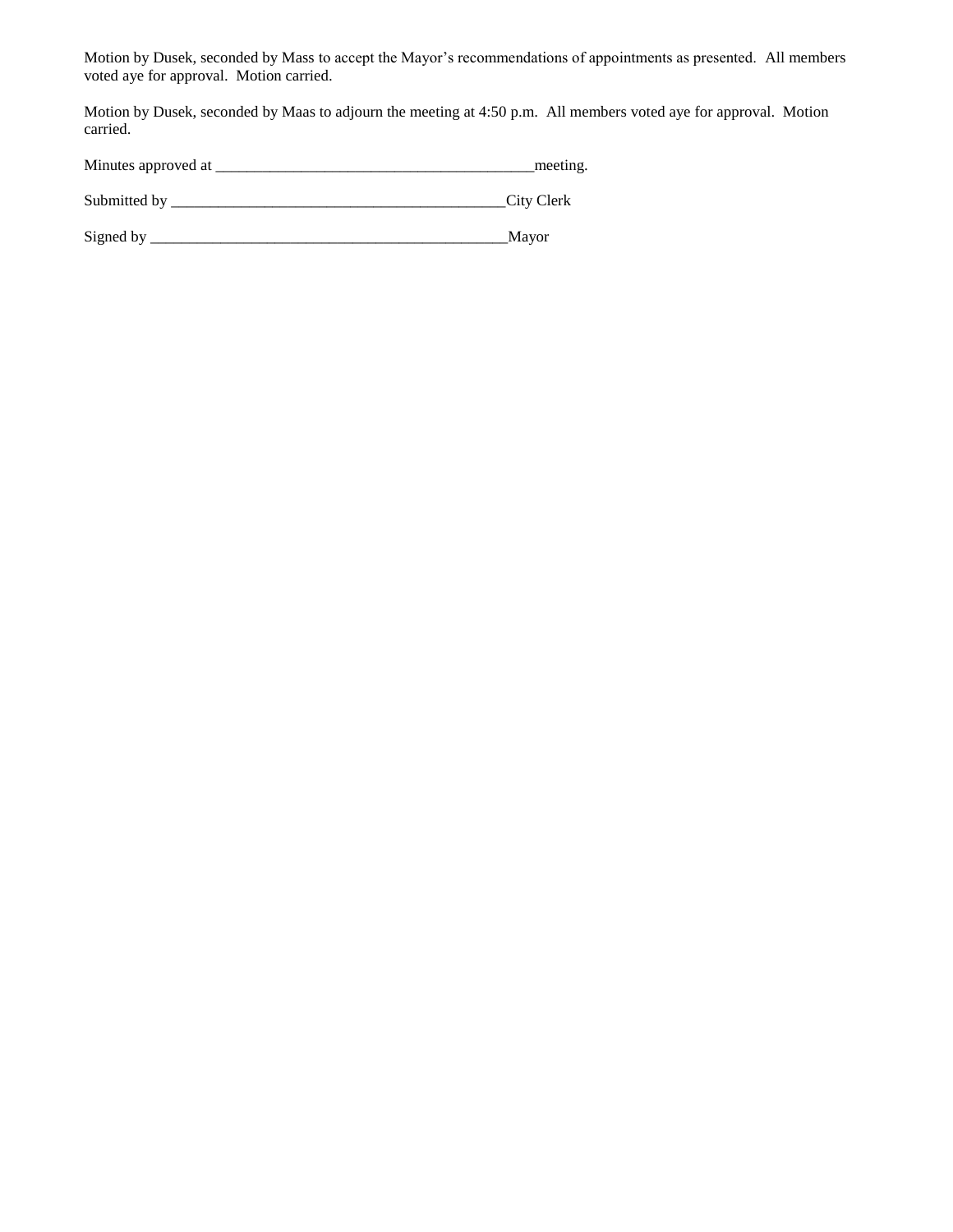Regular Council Meeting January 25, 2016 7:00 p.m. City Hall

Members present were Nelson, Sexton, Maas, Dusek, and Merritt.

Members absent: None.

City staff and consultants in attendance were Andy Welti, Amber Kniefel, Rich Kucera, Rich Hager and Mark Rahrick.

Others attending were Ashley Stewart, Edna Ringhofer, Anna Segner, Pat Merritt, Sheriff Lon Thiele, and Jerry Paschke.

Mayor Nelson called the meeting to order at 7:00 p.m.

Pledge of Allegiance.

Concerns/Requests from the General Public and Organizations. None.

Agenda – Add Healthy Seniors Gambling Request after IV.

Motion by Sexton, seconded by Merritt to approve the agenda as amended. All members voted aye for approval. Motion carried.

Edna Ringhofer shared with the Council information about Healthy Seniors and various services that are offered.

Edna Ringhofer presented a gambling request to hold a raffle fundraiser for the Dancing with the Steele County Stars event held up at that the Medford School on Saturday, April 30, 2016.

Motion by Maas, seconded by Dusek to approve the gambling permit request from Healthy Seniors as presented. All members voted aye for approval. Motion carried.

Fire Department Commander Compensation – Administrator Welti explained why the fire department 2015 wages exceeded what was budgeted. Administrator Welti met with Chief Hager to discuss this and a few factors played into the increases in the wages. Along with an increased number of fire department staff, there was increased training, increased medical appointments, and increased calls, causing the budgeted amount to be surpassed. Hager did inform Welti that the commanders will also receive \$500.00 per year/per person for all the extra duties associated with commander.

A few of the duties include: the commanders are expected to run incidents, additional meetings and trainings, public relations, authority to make purchases, run truck checks, and the state/federal reporting requirements.

The fire department averages about 91 calls per year. There is a point system set up now for fire calls. The firefighters need to make a certain percentage of fire calls, meetings, trainings, etc. or there could be grounds for dismissal.

Chief Hager also wanted to give a thank you to the commanders and the fire fighters spouses and families for their support.

Councilmember Maas stated that Chief Hager has done a tremendous job with the fire department and the restructuring efforts.

Motion by Maas, seconded by Sexton to approve the wage increase of an additional \$500.00 per year for the commanders and the assistant fire chief. All members voted aye for approval. Motion carried.

Mayor Nelson inquired about the fire call billing for 2015. Chief Hager stated that there were no calls in 2015 that warranted the \$500.00 bill to be issued. The Chief and the Commanders will have the discretion on when to send the bills out. For instance, if there is a call and the fire department does not need to act at the scene, then the bill will not be issued.

Consent Agenda – Agenda items are approved by one motion unless a Council member requests separate action.

Approval of the December 21, 2015 special meeting minutes, the December 21, 2015 regular meeting minutes and the January 4, 2016 organizational meeting minutes.

Approval of the December and January city and liquor store bills.

Approval the December check register numbers E2558-E2582, 13534-13593, and 44039-44157.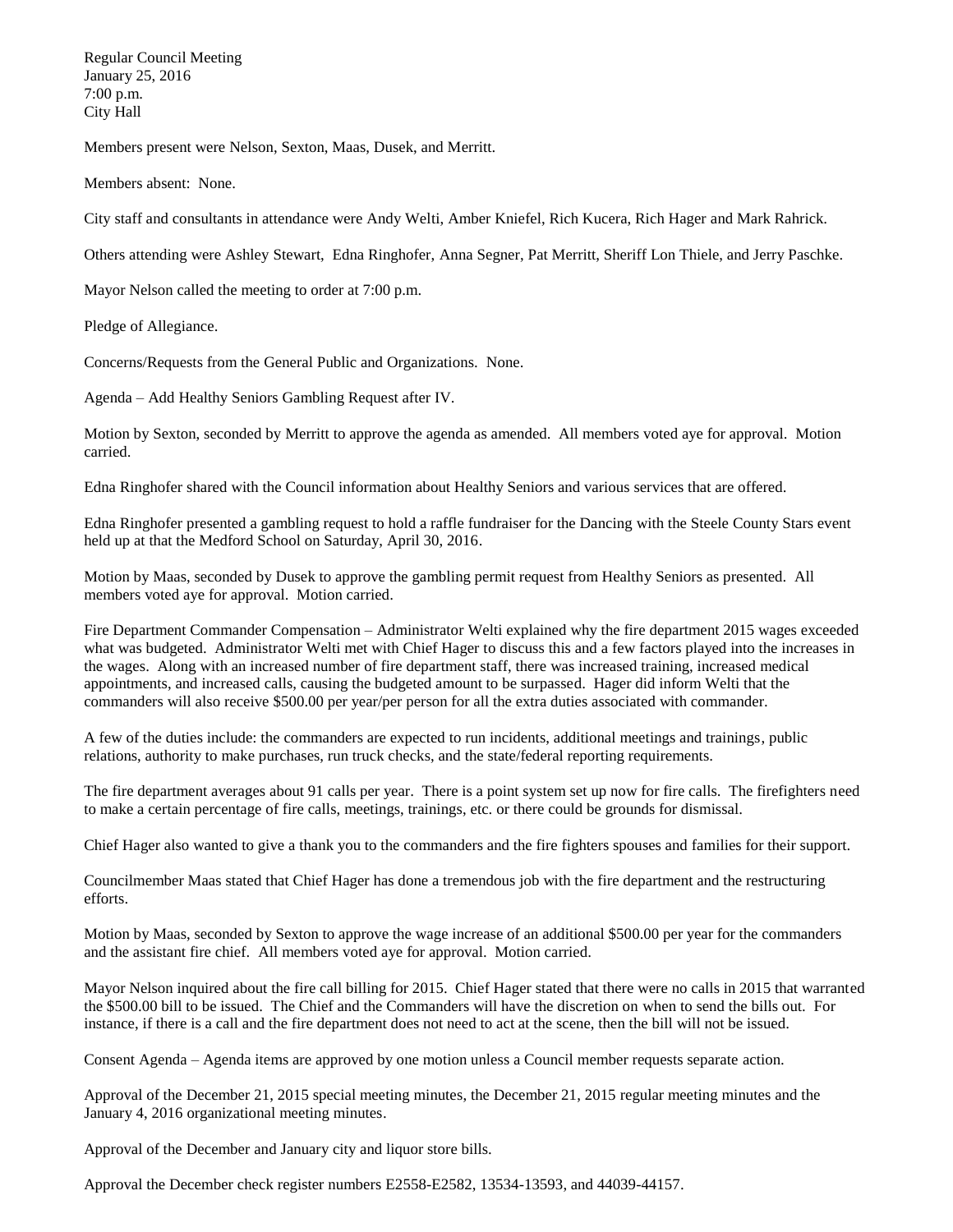Resolution 2016-08 Accepting Donation from Gary & Judy Slarks (\$100.00) and the VFW Post #3723 (\$1,000.00) for the Medford Veterans Memorial.

Resolution 2016-09 Accepting Donations from Patrick Jeher (\$5.00), Dan Bowe (\$5.00), Matthew William (\$5.00), and Lewis Woclks (\$5.00) for the Medford Park Endowment Fund.

Resolution 2016-10 Accepting Donation from the Medford Fire Relief Association in the amount of \$40,000.00 for the Medford Fire Department Truck and Equipment Fund.

Resolution 2016-11 Accepting the AgStar Grant Award in the amount of \$5,000.00 for the Medford Municipal Complex Architectural Design Documents.

Consent agenda questions.

Minutes - Councilmember Sexton asked for the special meeting minutes to be amended to address that the referendum for the municipal complex was a recommendation from the facilities committee and that the City was going to contact the County and inquire about a portion of the Redman land to be designated for preservation.

Motion by Sexton, seconded by Dusek to approve the consent agenda as amended. All members voted aye for approval. Motion carried.

Mayor's Report – None.

Planning & Zoning Board – Administrator Welti presented the minutes from the January 11, 2016 Planning & Zoning meeting. The Board re-elected the same officers as 2015. Administrator Welti will be presenting the Zoning Board the Shoreland Ordinance to review within the next couple of months.

EDA – Administrator Welti presented the EDA minutes from the January, 13, 2016 EDA meeting. The EDA Board elected officers for 2016. President will remain Bryan Duncan, the Vice President will be Tom Heisler, the Secretary will be Linda Dusek and the Treasurer will be Jerrie Wencl.

Park Board – Jerry Paschke presented the minutes from the January 6, 2016 Park Board meeting. There will be a public meeting on March 9, 2016 at 6:00 p.m. to receive community input on the parks and the master park plan.

The Park Board would like to continue having monthly meetings through June to continue working on the park plan. The day of the week for the meeting will be discussed as to possibly move the night for the meetings to Tuesday. This would allow for Councilmember Sexton to attend the meetings.

City Attorney – None.

City Engineer – None.

City Administrator – Administrator Welti informed the City Council that the 2015 audit has begun.

The warming house is open.

Administrator Welti discussed a meeting that he attended about establishing a County EDA. A few concerns that the group shared was duplication between a City and County EDA, making sure the City and County are aligned with the decisions made, the overall cost to run an EDA. Benefits would be for the agri-business since the townships do not have access to EDA funds, housing and being able to compete with neighboring counties that have an EDA.

Administrator Welti will continue researching a point of sale system for the Municipal Liquor Store.

The housing study is still moving forward.

Councilmember Merritt inquired about the RFP's sent out for the Municipal Complex architectural drawings. Administrator Welti sent the RFP's to five firms requesting bids for the drawings.

Public Works Director – Rich Kucera informed the Council that the reimbursement request for the storm sewer outfall repairs has been sent to the State, but has not been forwarded to FEMA as of yet.

Unfinished Business –

City Facility Update – the RFP's will be presented to a subset of the facilities committee and a recommendation will be made to the Council in February.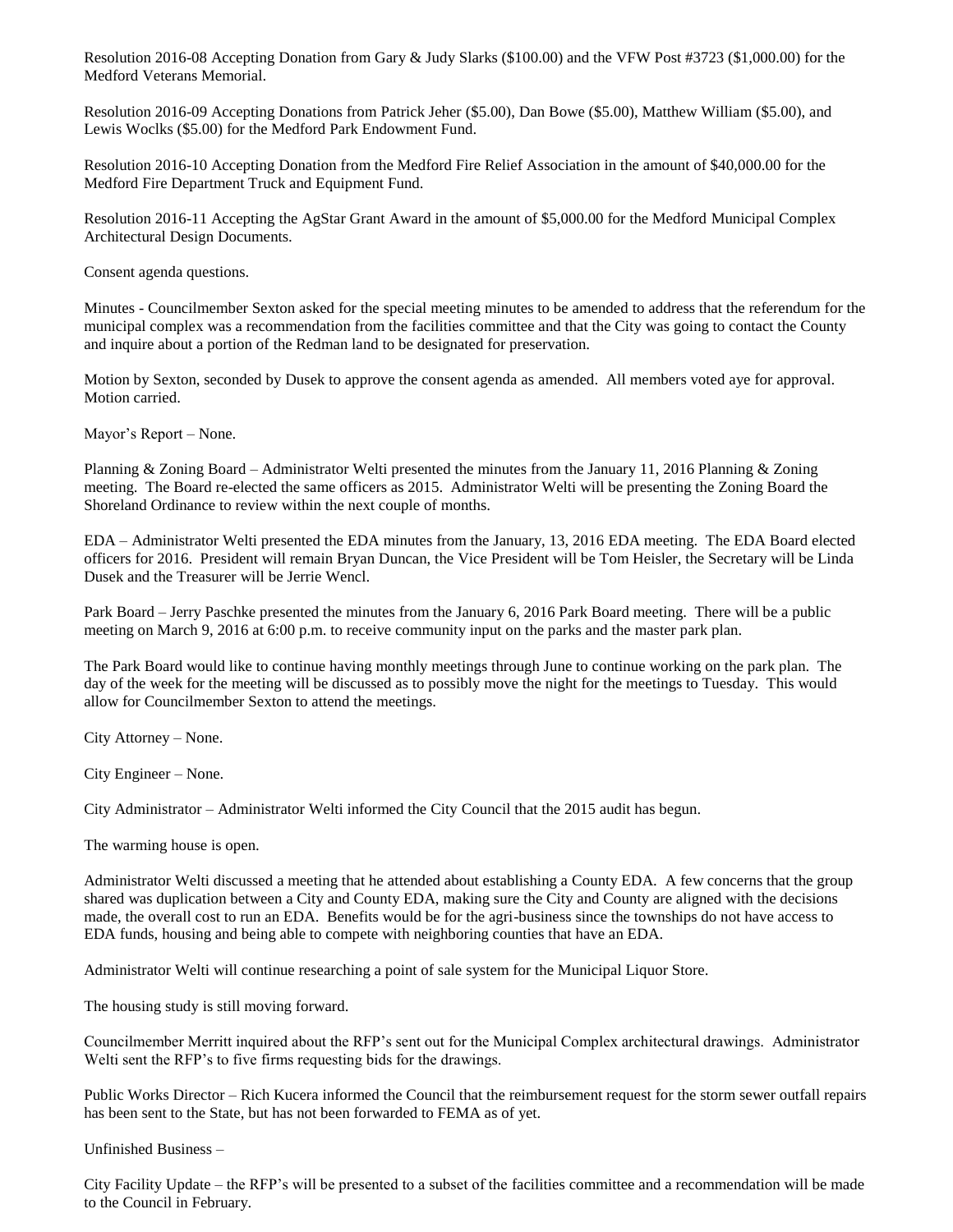New Business –

Knights of Columbus Temporary Liquor License Request

Motion by Maas, seconded by Dusek to approve the request for a temporary liquor license to the Knights of Columbus as presented. All members voted aye for approval. Motion carried.

Minnesota Pheasants, Inc. Gambling Permit Request

Motion by Sexton, seconded by Dusek to approve the request for a gambling permit from Minnesota Pheasants, Inc. as presented. All members voted aye for approval. Motion carried.

## Railroad Crossings Memo

One landowner east of the 5<sup>th</sup> Ave SE railroad crossing wanted to move forward with a possible development. MNDOT has jurisdiction over this crossing. MNDOT initially felt it would be acceptable to keep the stop signs and move on with development. Administrator Welti continued researching and asking questions to find out if MNDOT had thresholds which would require crossing arms and lights. After reviewing a preliminary development design, MNDOT determined that lights and crossing arms would be required.

There are grant possibilities available in 2019 that would match approximately 50% of the cost to upgrade the railroad crossing. The landowner indicated that if there was a substantial cost for the upgrade to the crossing that they would not be moving forward with that project.

Resolution 2016-06 Transferring \$26,003.35 of Debt from the Water Fund (601) to the Central Ave Fund (305)

Motion by Sexton, seconded by Merritt to approve Resolution 2016-06 transferring \$26,003.35 of debt from the water fund (601) to the Central Ave Fund (305). All members voted aye for approval. Motion Carried.

## Safety Training

Medford is in a regional safety group with the City of Owatonna. The City of Owatonna is contracting with Target Solutions to provide on-line safety training to all its employees. Medford has the opportunity to be included under the City of Owatonna for its public works staff to be trained on the on-line system. The cost to the City of Medford would be \$55.36 per participant per year.

Motion by Dusek, seconded by Maas to approve the recommendation from Administrator Welti to enroll the public works staff under the City of Owatonna for the Target Solutions on-line training at \$55.36 per participant per year as presented. All members voted aye for approval. Motion Carried.

Payment of Bonds 2014A Central Avenue and 2015A Scenic Heights

Administrator Welti consulted with the city bond consultant and the city auditor to verify that a prepayment of both the 2014A bond and the 2015A would be feasible. There is a small prepayment penalty, but with all the assessment prepayments from the residents, Administrator Welti felt a prepayment of the bond would be beneficial especially when looking at the interest payments of the City.

Administrator Welti is recommending to the Council to pay \$81,000.00 in addition to the \$37,992.50 that is currently due for the 2014A Central Ave Bond and a payment of \$25,000.00 in addition to the \$1,096.67 interest payment due for the 2015A Scenic Heights Bond.

Motion by Sexton, seconded by Merritt to approve the bond payments for the 2015A Scenic Heights project of a \$25,000.00 prepayment and the interest of \$1,096.67 as recommended by the city administrator. All members voted aye for approval. Motion Carried.

Motion by Maas, seconded by Sexton to approve the bond payments for the 2014A Central Avenue project of an \$81,000.00 prepayment and current principle and interest payment of \$37,992.50 as recommended by the city administrator. All members voted aye for approval. Motion Carried.

2016 Council Workshop – The Council will not hold a special workshop, but will continue holding workshops as needed throughout the year.

The next regular City Council meeting will be held on Monday, February 22, 2016 at 7:00 p.m.

Board of Appeal and Equalization will be held on Tuesday, April 12, 2016 at 7:00 p.m.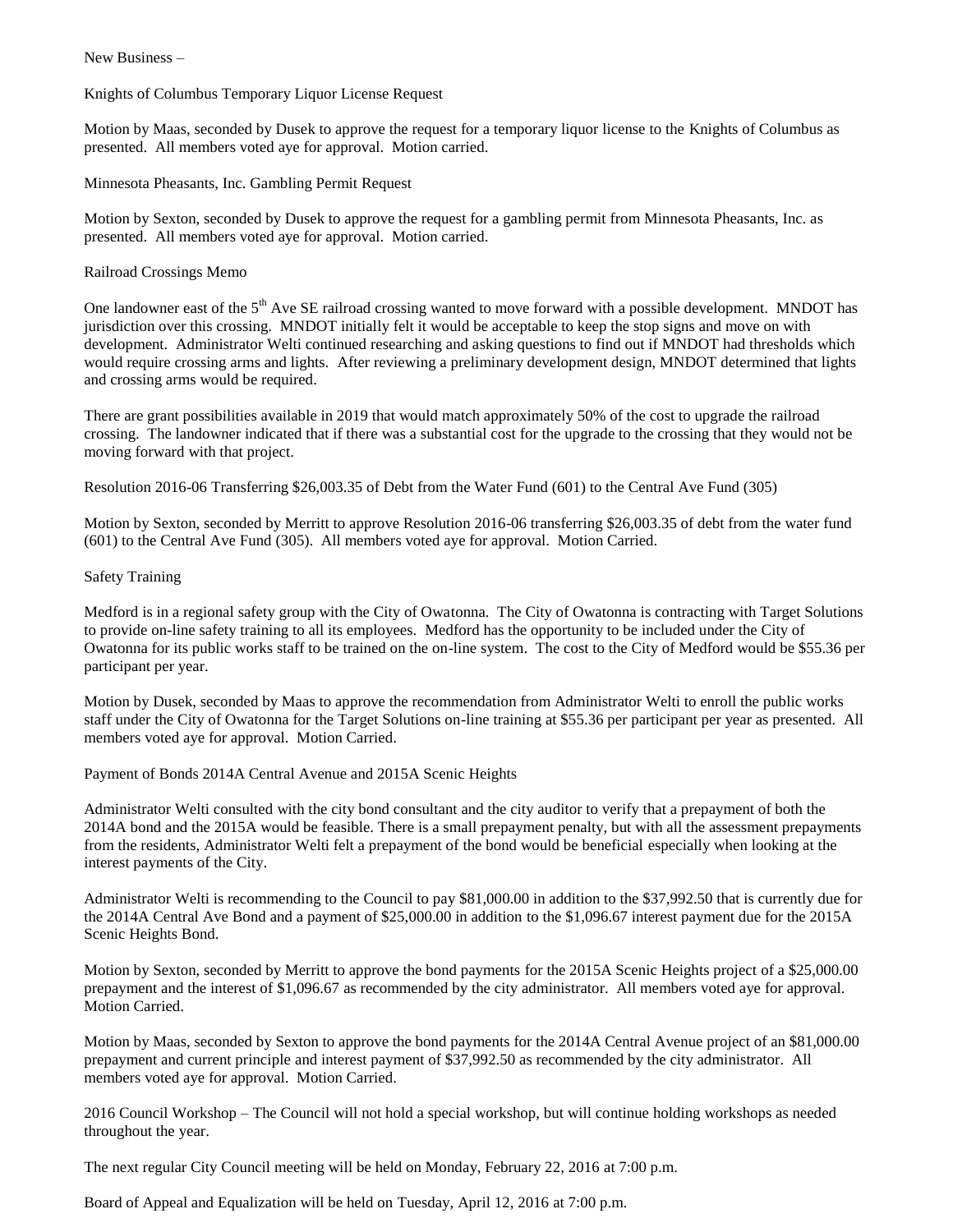Motion by Dusek, seconded by Merritt to adjourn the regular city council meeting at 8:10 p.m.

| Minutes approved at | meeting.    |
|---------------------|-------------|
| Submitted by        | City Clerk. |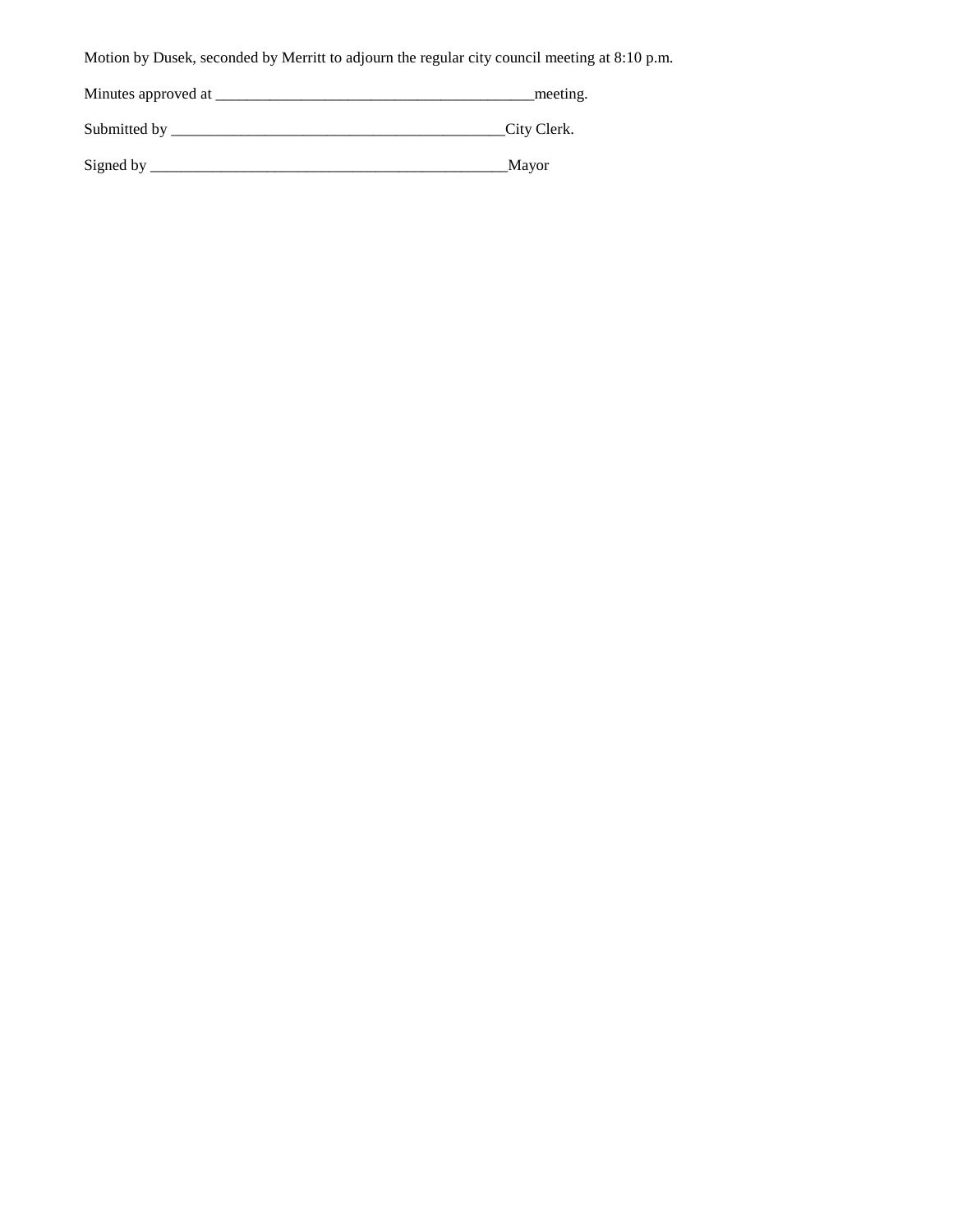Regular Council Meeting February 22, 2016 7:00 p.m. City Hall

Members present were Nelson, Sexton, Maas, Dusek, and Merritt.

Members absent: None.

City staff and consultants in attendance were Andy Welti, Amber Kniefel, Rich Kucera, Joe Duncan and Mark Rahrick.

Others attending were Ashley Stewart, Anna Segner, Pat Merritt, and Jerry Paschke.

Mayor Nelson called the meeting to order at 7:00 p.m.

Pledge of Allegiance.

Concerns/Requests from the General Public and Organizations. None.

Agenda – Add "F" under new business for appointment of board members.

Motion by Sexton, seconded by Merritt to approve the agenda as amended. All members voted aye for approval. Motion carried.

Consent Agenda – Agenda items are approved by one motion unless a Council member requests separate action.

Approval of the January 25, 2016 regular meeting minutes.

Approval of the January and February city and liquor store bills.

Approval the January check register numbers E2583-E2608, 13594-13628, and 44158-44236.

Resolution 2016-07 Accepting Donations from John Anttrum (\$5.00), Garret Jedeloh (\$5.00), Wagner's Lunch (\$5.00), and Ron Schouweler (\$5.00) for the Medford Park Endowment Fund.

Consent agenda questions.

Bills - Councilmember Sexton asked about the bill from Faribo Air Conditioning and Heating at the Liquor Store. The bill was for the repairs to the roof top heating unit at the Liquor Store.

Councilmember Merritt stated that the next time a furnace, air conditioner, etc. needs repairs that the City get a quote for a new one to compare the cost of a new one versus repair costs.

Motion by Maas, seconded by Dusek to approve the consent agenda as presented. All members voted aye for approval. Motion carried.

Mayor's Report.

Mayor invited the Council to join her on a visit to the Capital on March 16, 2016 to visit our legislators about the needs of Medford.

Casey's anticipates that they will be open in early April.

The City Administrator has been with the City for just about one year. The council will hold an employee evaluation at the March City Council meeting. City Attorney Rahrick will supply the Council with an outline of the process.

Senator Vicki Jensen gave the City Council an update of what will be going on at the Capital during this session. The first day of the session is March 8 and will be 10 weeks long. 2016 is a bonding year. Senator Jensen will be focusing on a bonding bill of 200 million dollars for local bridges and roads for cities and counties.

Mayor Nelson addressed the Municipal Complex Facility Plan and the possibility of a bonding bill for the City of Medford.

If the council chooses to move in the direction of a Municipal Complex Facility, the question will be on the ballot for the voters this November 2016.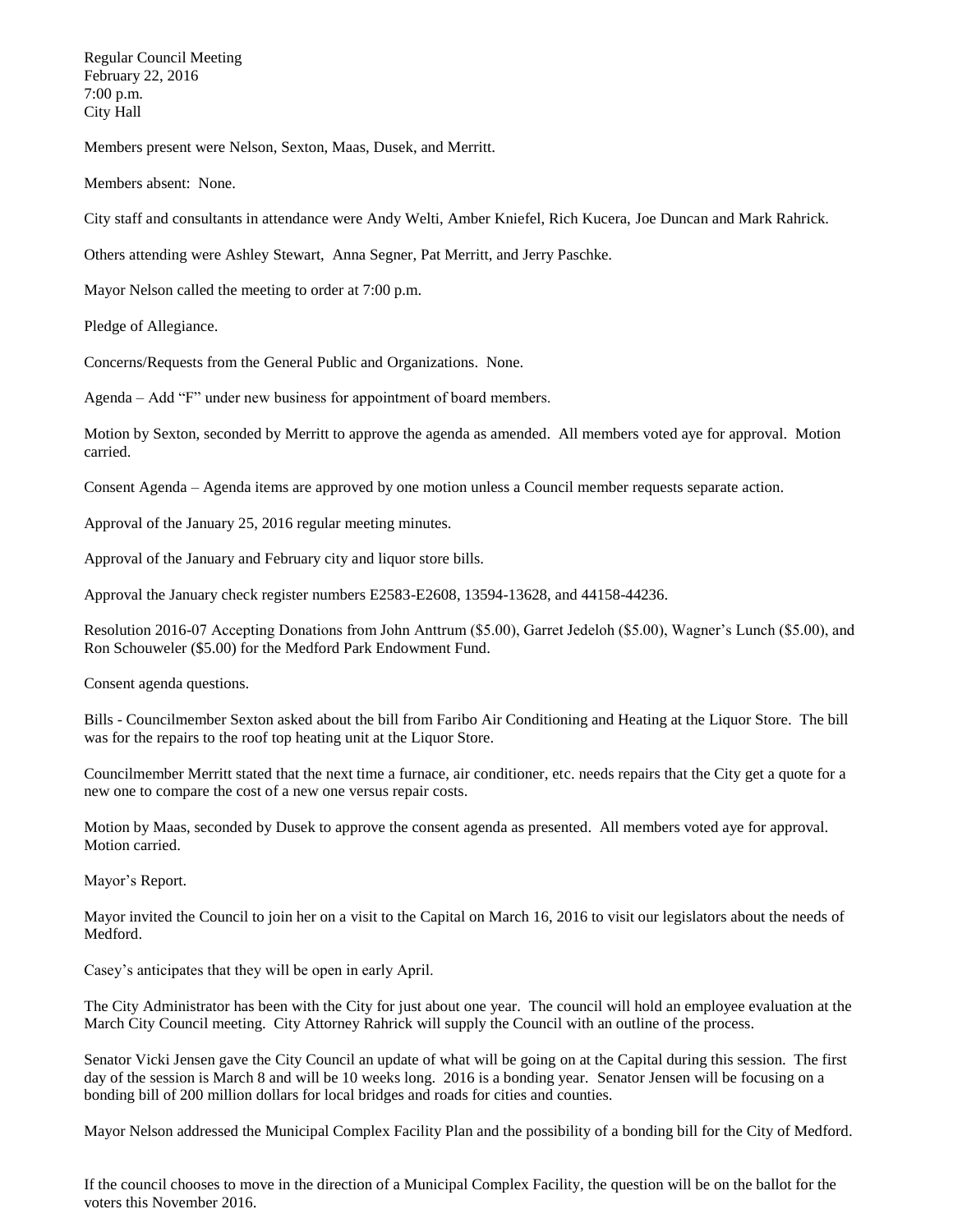The City would know if they were approved for a bonding bill by May and would be able to inform the public before the vote.

The legislators want to know that the City is committed and really invested.

Senator Jensen spoke about the Local Government Aid formula. Mayor Nelson would like to see the formula changed so that Medford's disbursement is similar to other cities our size and in our area.

Park Board – Jerry Paschke presented the minutes from the February 3, 2016 Park Board meeting. There will be a public meeting on March 9, 2016 at 6:00 p.m. to receive community input on the parks and the master park plan.

The Park Board changed the April meeting date to Monday, April 4, 2016 at 7:00 p.m.

Councilmember Merritt asked the Park Board to discuss a permanent location for the ice rink.

Councilmember Sexton informed the Council that the Steele County Park Board approved a grant of \$5,000.00 to the City for a new pergola at the Medford Pool.

Veterans Committee – Public Works Director Kucera presented the Veterans Committee minutes from the February 10, 2016 regular meeting.

The Veterans Committee made a recommendation to the City Council not have the Memorial Site cleared of snow during the winter months. They reported that other Veterans Memorials in the area do not clear the snow.

Councilmember Sexton clarified that the Relief Association donation that is addressed in the minutes is about the meat raffle.

City Attorney – Rahrick explained how the Council could run the employee evaluation meeting. The Council may conduct a closed meeting. The employee has the option to have the entire meeting open to the public. The Council may call the employee into the closed meeting at any point.

The Council set the special meeting for the employee evaluation of Administrator Welti for Monday, March 28, 2016 at 6:00 p.m.

City Engineer – Joe Duncan presented information on a potential 2017 street project. The feasibility study for the 2017 street project can be initiated either before or after Council chooses to put the Municipal Complex up for referendum. If the referendum were to pass, the project could be scaled back or not implemented. If the referendum were to fail, then the 2017 street project could be implemented in 2017.

Councilmember Maas and Sexton asked about the streets highlighted for the project. Administrator Welti stated that no decisions will be made at this council meeting. The Council will have time to absorb the information and walk the streets.

Councilmember Mass asked if there are any property owners currently paying assessments that would be affected again by the 2017 project. City staff will look into this.

City Administrator – Administrator Welti informed the City Council about the proposed 2016 wastewater treatment facility maintenance project. Seth Peterson, Bolton & Menk, will prepare a memo describing the project for the next City Council meeting. In addition, Administrator Welti and Public Works Director Kucera met with Quality Flow involving the maintenance projects for the electrical panel and pumps. Information will be given in the near future.

Posting for lifeguard positions for the 2016 pool season will go out within the next couple of weeks.

Administrator Welti presented a breakout of the cost associated with alley vacations. The approximate cost for the City to implement an alley vacation is \$852.00. The City receives \$125.00 for the public hearing fee from the property owner requesting an alley vacation.

Resolution 2016-14 Certifying Unpaid Bills to Steele County.

Motion by Sexton, seconded by Merritt to approve Resolution 2016-14 certifying unpaid bills to Steele County as presented. All members voted aye for approval. Motion carried.

Public Works Department – Public Works Director Kucera informed the City Council that he has not heard anything back from FEMA on the storm sewer outfall repairs reimbursement.

The City received a check list from the DNR for the draft shoreland ordinance. Kucera will continue working on this.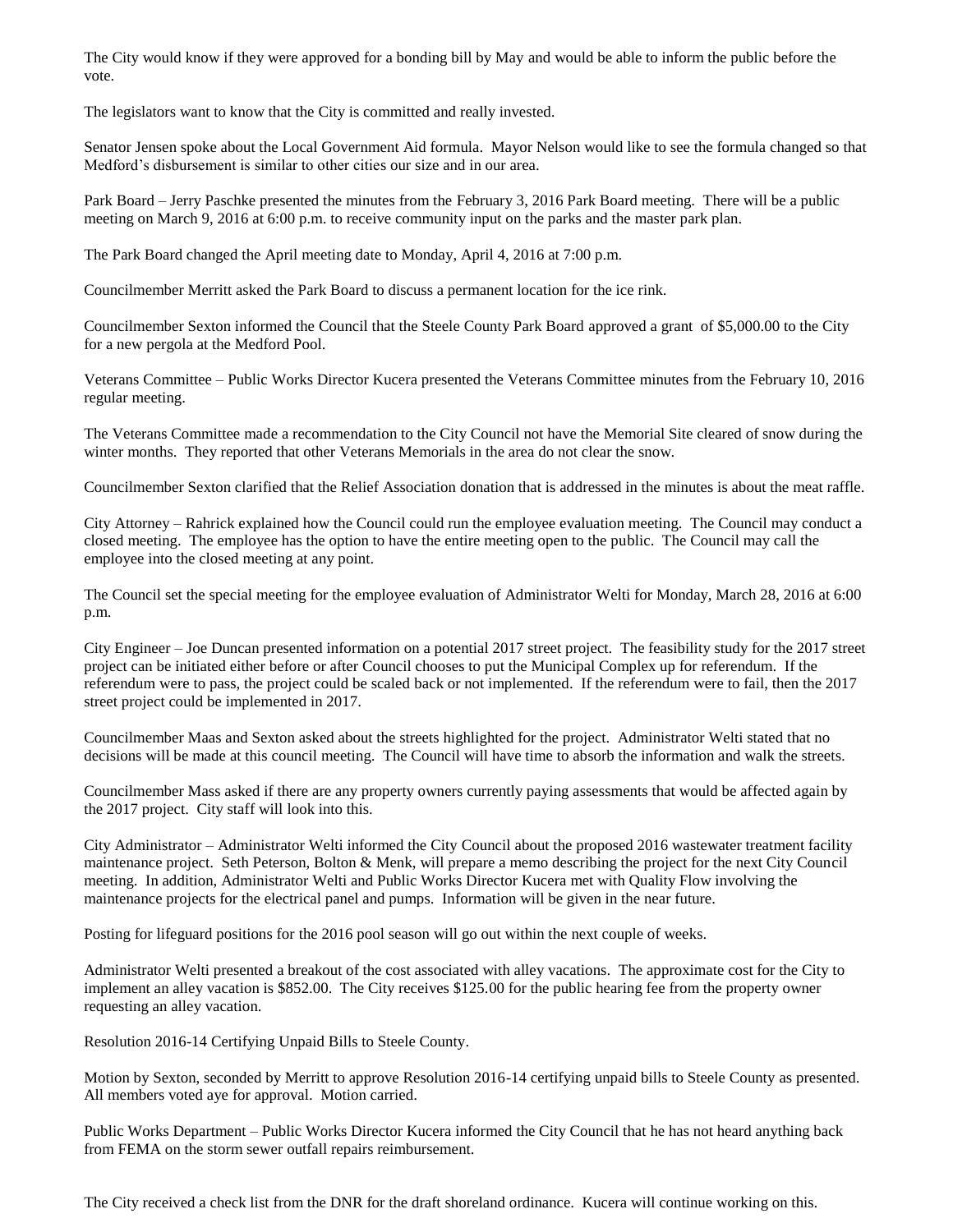Unfinished Business –

City Facility Update – a subset of the city facility committee met to discuss the proposals that came in from the RFP request for the Municipal Complex facility design.

The recommendation from the group is for the City to contract with Brunton Architects to complete the preliminary design, a schematic of concept design, and develop reasonable cost estimates for the construction of the Municipal Complex.

Motion by Maas, seconded by Sexton to contract with Brunton Architects to complete the preliminary design, a schematic of concept design, and develop reasonable cost estimates for the construction of the Municipal Complex. All members voted aye for approval. Motion carried.

Councilmember Merritt brought the design of the outside of the building to everyone's attention. Merritt would like to see the building fit with the look of a residential district. Merritt does not want an industrial looking building sitting in the middle of a residential zoned district.

New Business –

Liquor Store Hours – Administrator Welti and Craig O'Hearn, the Liquor Store Manager, did research on the opening hours and determined that the Muni should open later by one hour.

The recommendation is to open the Muni on Monday, Tuesday, Wednesday, and Thursday at 11:00 a.m. instead of 10:00 a.m. Friday will stay the same and open at 10:00 a.m. and Saturday would open at 10:00 a.m. instead of 9:00 a.m.

Councilmember Maas asked about opening Saturday mornings and hour later.

Motion by Sexton, seconded by Dusek to approve the opening time changes for the Muni of M-TH opening at 11:00 a.m. and Saturday opening at 10:00 a.m. Friday will continue opening at 10:00 a.m. All members voted aye for approval. Motion carried.

Resolution 2016-12 Supporting Dedicated State Funding for City Streets.

Motion by Sexton, seconded by Merritt to approve Resolution 2016-12 supporting dedicated state funding for city streets as presented by the City Administrator. All members voted aye for approval. Motion carried.

Resolution 2016-13 Supporting Increased LGA Funding. In addition to increased funding, the resolution is also requesting for a change in the LGA formula.

Motion by Maas, seconded by Dusek to approve Resolution 2016-13 supporting the increase of LGA funding in the 2016 legislative session and changing the formula used to make LGA funding more equitable. All members voted aye for approval. Motion carried.

Administrator Welti asked the City Council if they would like to pursue state bonding for the Municipal Complex.

Councilmember Merritt is concerned with asking for bonding before the question for building a Municipal Complex goes on the ballot for the voters.

Council consensus is to move forward with a request for state bonding.

Motion by Maas, seconded by Sexton to pursue state bonding for the Municipal Complex in the amount of \$2.4 million. All members voted aye for approval. Motion carried.

Resignation and Posting of Full-Time Public Works Position.

Jason Biesterfeld has submitted a letter of resignation for March 1, 2016. Biesterfeld has agreed to work part-time until a new public works worker has been hired.

Motion by Sexton, seconded by Merritt to accept the resignation letter from Jason Biesterfeld effective March 1, 2016. All members voted aye for approval. Motion carried.

Motion by Dusek, seconded by Sexton to allow Biesterfeld to remain on part-time until the City hires his replacement. All members voted aye for approval. Motion carried.

Biesterfeld will continue with the on-call on weekends, snow events, etc. at the rate of pay he is currently at.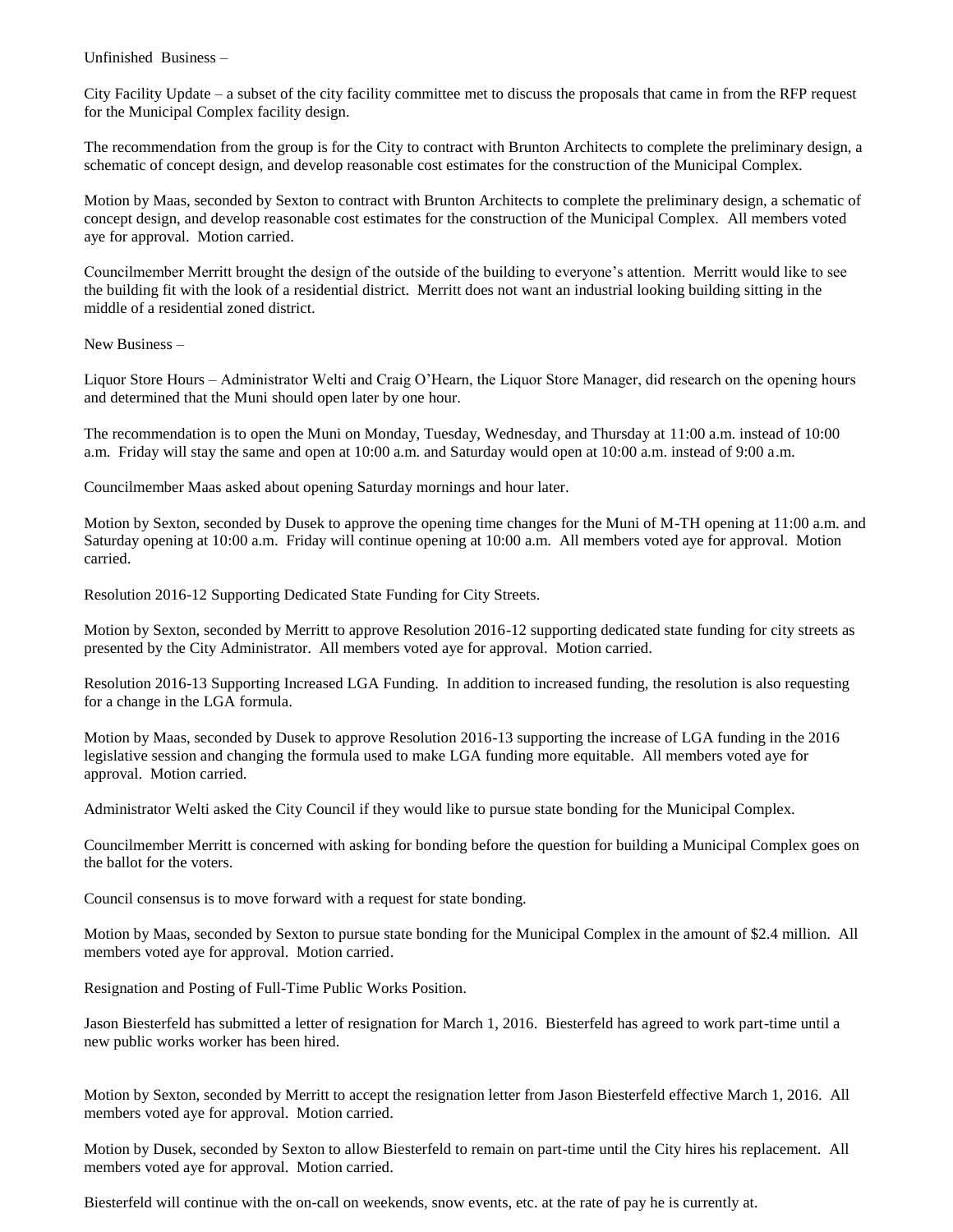Councilmember Merritt asked about overtime hours and pay for the public works staff. Administrator Welti is not anticipating the need to require the staff to work overtime at this time.

Motion by Maas, seconded by Dusek to allow Administrator Welti to post for the full-time public works position with a salary range of \$13.50-\$18.99 per hour. All members voted aye for approval. Motion carried.

Muni Janitor Resignation – Michelle Hendrickson submitted her resignation letter. Liquor Store Manager, O'Hearn hired Lisa Thoreson for her replacement.

Motion by Dusek, seconded by Merritt to accept Hendrickson's resignation letter and hire Lisa Thoreson as the Muni janitor at \$9.00 per hour. All members voted aye for approval. Motion carried.

Gambling Permit Application - Ducks Unlimited of Steele County

Motion by Sexton, seconded by Dusek to approve the gambling permit application from Ducks Unlimited of Steele County at Ritchie Bros. as presented. All members voted aye for approval. Motion carried.

Board Appointments – Recommendation from Mayor Nelson to appoint Steve McMahan to the Park Board and Rich Quiring to the Planning & Zoning Board.

Motion by Maas, seconded by Sexton to approve the appointment of Steve McMahan and Rich Quiring as presented. All members voted aye for approval. Motion carried.

Special meeting of the City Council will be held on Monday, March 28, 2016 at 6:00 p.m.

The next regular City Council meeting will be held on Monday, March 28, 2016 at 7:00 p.m.

Board of Appeal and Equalization will be held on Tuesday, April 12, 2016 at 7:00 p.m.

Motion by Dusek, seconded by Maas to adjourn the regular city council meeting at 8:46 p.m.

Minutes approved at \_\_\_\_\_\_\_\_\_\_\_\_\_\_\_\_\_\_\_\_\_\_\_\_\_\_\_\_\_\_\_\_\_\_\_\_\_\_\_\_\_meeting.

Submitted by  $\qquad \qquad \text{City Clark}.$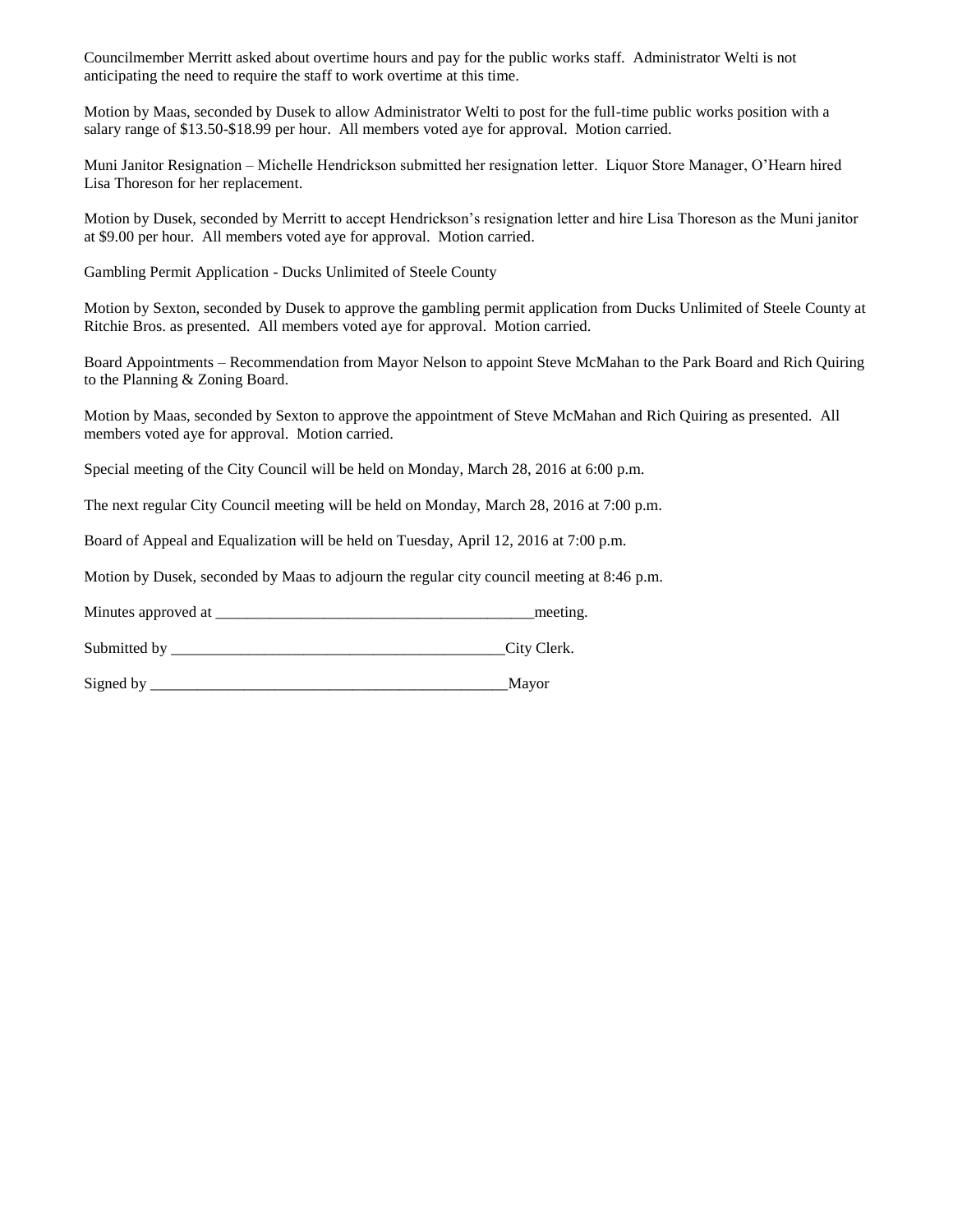Special Council Meeting March 7, 2016 7:00 PM Medford City Hall

Members present: Nelson, Merritt, Sexton, Maas, and Dusek.

Members absent: None.

City staff and consultants in attendance were Andy Welti, Amber Kniefel, and Adam Jirak.

Other in attendance: Ashley Stewart and Rich Quiring.

Mayor Nelson called the meeting to order at 7:00 PM.

Motion by Dusek, seconded by Merritt to approve the agenda as presented. All members voted aye for approval. Motion carried.

The purpose of this special meeting is to discuss the staffing within the public works department specifically the Public Works Director position.

Administrator Welti stated that Kucera has been with the city for over 10 years and has brought many positive aspects to the community. Public Works Director Kucera has received an offer from a larger neighboring city.

Mayor Nelson, Councilmember Maas, and Administrator Welti met with Kucera to discuss the City's options and receive input from Kucera on possible wage negotiations. Administrator Welti informed the council that Kucera made an offer back to the city in the mid \$30.00's. The mid \$30.00's exceeds the current wage scale. Neither the budget, nor the wage scale would allow for the city to go that high.

Mayor Nelson shared appreciation for Kucera's skills and stated that he is an asset to the City. Kucera represents the City well. Mayor Nelson wishes Kucera the very best and realizes that this will leave a hole in the community.

Councilmember Maas stated that the City is in a position that can't compete with larger cities. Small towns struggle with this constantly.

Councilmember Sexton acknowledges that the entire public works staff.

Kucera indicated he would stay until the end of March.

Administrator Welti will be searching for a contract operator due to the fact that no staff will have the proper licenses to run the wastewater treatment facility or the water treatment facility. Several small cities contract for operators.

Administrator Welti is asking for approval to post for a public works director position with the wage range as set in the City's wage scale.

Councilmember Merritt asked if we needed to keep the public works director position or if we should have a public works supervisor position.

Administrator Welti recommends staying on the same course and posting for a public works director position. If it happens that we do not receive qualified applicants, then look at options of switching to a public works supervisor.

Motion by Maas, seconded by Merritt to allow Administrator Welti to post the position for public works director with the wage range as set in the City's wage scale. All members voted aye for approval. Motion carried.

Administrator Welti thanked Kucera for his years of experience and work with the City.

Motion by Dusek, seconded by Sexton to adjourn the meeting at 7:25 p.m. All members voted aye for approval. Motion carried.

Minutes approved at \_\_\_\_\_\_\_\_\_\_\_\_\_\_\_\_\_\_\_\_\_\_\_\_\_\_\_\_\_\_\_\_\_\_\_\_\_\_\_\_\_meeting.

Submitted by \_\_\_\_\_\_\_\_\_\_\_\_\_\_\_\_\_\_\_\_\_\_\_\_\_\_\_\_\_\_\_\_\_\_\_\_\_\_\_\_\_\_\_City Clerk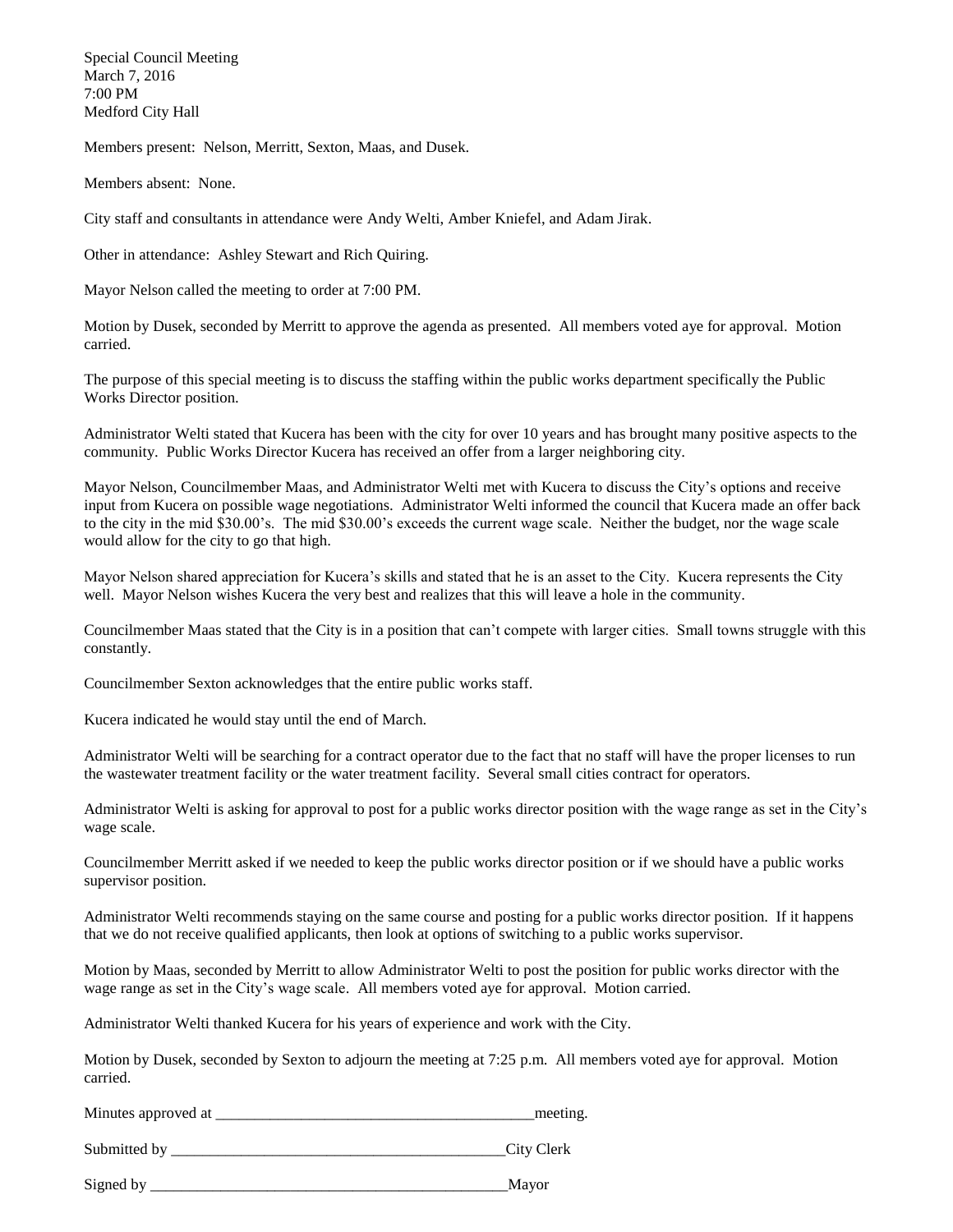Special Council Meeting March 28, 2016 6:00 PM Medford City Hall

Members present: Nelson, Merritt, Sexton, Maas, and Dusek.

Members absent: None.

City staff and consultants in attendance were Andy Welti and Amber Kniefel

Other in attendance: None.

Mayor Nelson called the meeting to order at 6:00 PM.

The purpose of this special meeting is to conduct Andy Welti's annual performance appraisal as City Administrator.

Administrator Welti requested the meeting be closed to the public. The basis for closing the meeting is to conduct a performance appraisal pursuant to Minn Stat Sec 13D.05 Subd. 3.

Mayor Nelson asked Andy Welti and Amber Kniefel to exit the meeting room for the initial discussion. Andy Welti will be asked to join the meeting when the Council completes their discussion.

Motion by Maas, seconded by Sexton to close the meeting at 6:05 p.m. All members voted aye for approval. Motion carried.

Council asked Andy Welti to join the meeting at 6:45 p.m.

Motion by Dusek, seconded by Merritt to come out of closed session at 7:05 p.m.

Motion by Maas, seconded by Merritt to adjourn the meeting at 7:05 p.m. All members voted aye for approval. Motion carried.

Minutes approved at \_\_\_\_\_\_\_\_\_\_\_\_\_\_\_\_\_\_\_\_\_\_\_\_\_\_\_\_\_\_\_\_\_\_\_\_\_\_\_\_\_meeting.

Submitted by \_\_\_\_\_\_\_\_\_\_\_\_\_\_\_\_\_\_\_\_\_\_\_\_\_\_\_\_\_\_\_\_\_\_\_\_\_\_\_\_\_\_\_City Clerk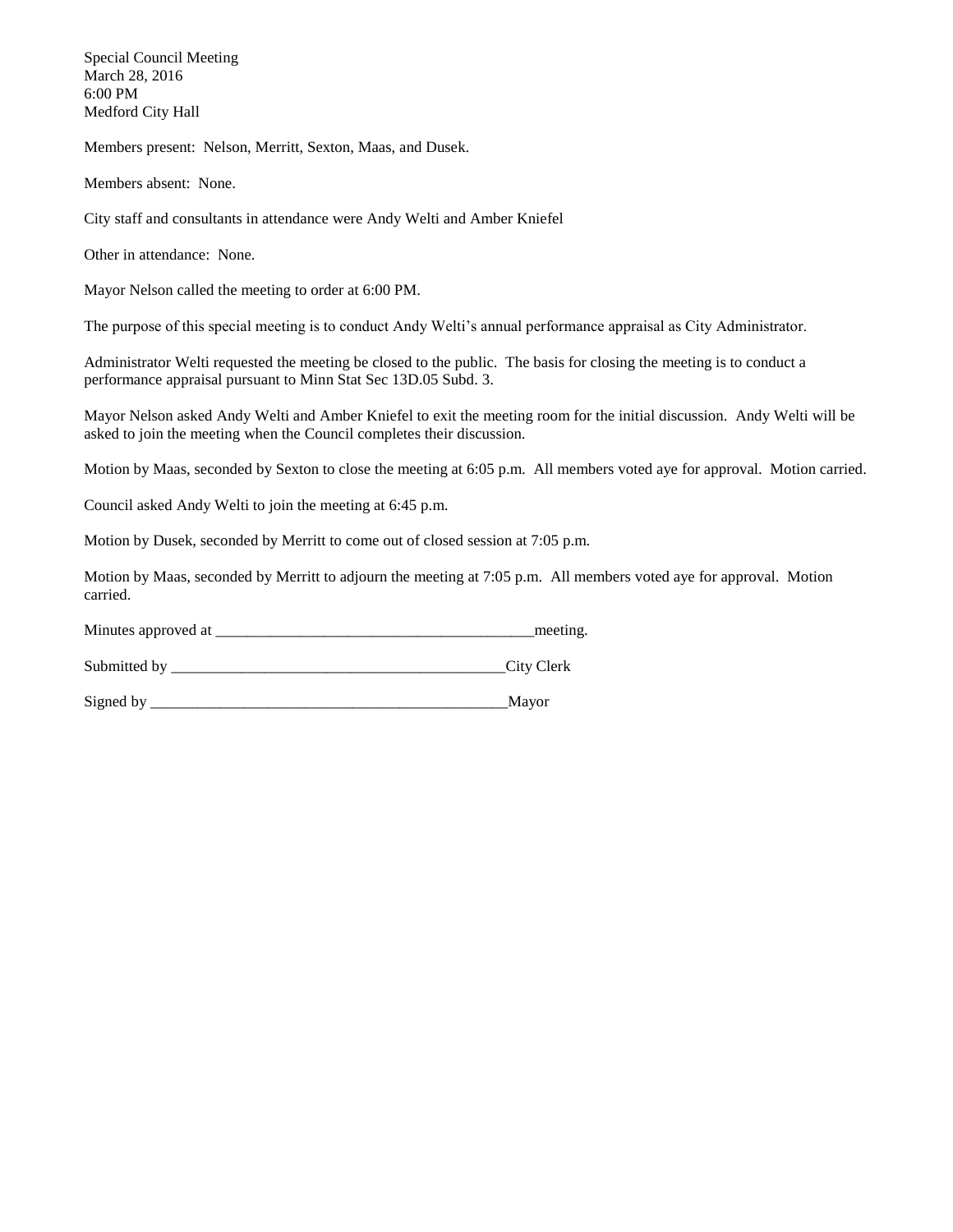Regular Council Meeting March 28, 2016 7:00 p.m. City Hall

Members present were Nelson, Sexton, Maas, Dusek, and Merritt.

Members absent: None.

City staff and consultants in attendance were Andy Welti, Amber Kniefel, Rich Kucera, and Mark Rahrick.

Others attending were Anna Segner, Pat Merritt, Jerry Paschke, Joe Maas, Brenda DeMars, and Rich Quiring.

Mayor Nelson called the meeting to order at 7:14 p.m.

Pledge of Allegiance.

Concerns/Requests from the General Public and Organizations. None.

Motion by Dusek, seconded by Maas to approve the agenda as presented. All members voted aye for approval. Motion carried.

Consent Agenda – Agenda items are approved by one motion unless a Council member requests separate action.

Approval of the February 22, 2016 regular meeting minutes and the March 7, 2016 special meeting minutes.

Approval of the February and March city and liquor store bills.

Approval the February check register numbers E2609-E2630, 13629-13667, and 44237-44319.

Resolution 2016-15 Accepting Grant Award from Insty Prints for \$100.00 for Donation Envelopes.

Resolution 2016-16 Accepting Donations from Pat & Kay Merritt (\$25.00 in memory of LaVonne Merritt), Don Dagne (\$5.00), Dean Lechner (\$5.00), Mac Bowman (\$5.00), and Al Jirele (\$5.00) for the Medford Park Endowment Fund.

Resolution 2016-17 Accepting Donations from the Gregory Quick Family (\$100.00), Dave & Mary Zabel (\$100.00), and the Heim Family (\$137.00) for the Medford Veterans Memorial.

Motion by Sexton, seconded by Merritt to approve the consent agenda as presented. All members voted aye for approval. Motion carried.

Mayor's Report.

The Mayor attended the Coalition of MN Cities meeting.

Planning & Zoning Board.

Lot Split Request from Priscilla Parrish and Joe Maas for Lots 2, 3, and 4, Block 28. Planning & Zoning Board recommendation is to approve the lot split request as presented.

Motion by Sexton, seconded by Dusek to approve the lot split request for lots 2, 3, and 4, Block 28 as presented. All members voted aye for approval. Motion carried.

Conditional Use Permit request from Joe Maas for a townhome to be built on the two lots that were previously approved for the lot split. Planning & Zoning Board recommendation is to approve the conditional use permit as requested.

Councilmember Sexton asked about the common wall agreement and whether or not the council will be reviewing the agreement. Administrator Welti stated that the common wall agreement and the covenants will be approved by the staff before issuance of a building permit. The agreements are to be filed with the County.

Motion by Dusek, seconded by Sexton to approve the conditional use permit for parts of lots 2, 3, and 4, Block 28 as presented. All members voted aye for approval. Motion carried.

EDA Board – Councilmember Dusek presented the minutes from the March 9, 2016 EDA meeting.

Tim Penny was in attendance to give information to the EDA Board on SMIF.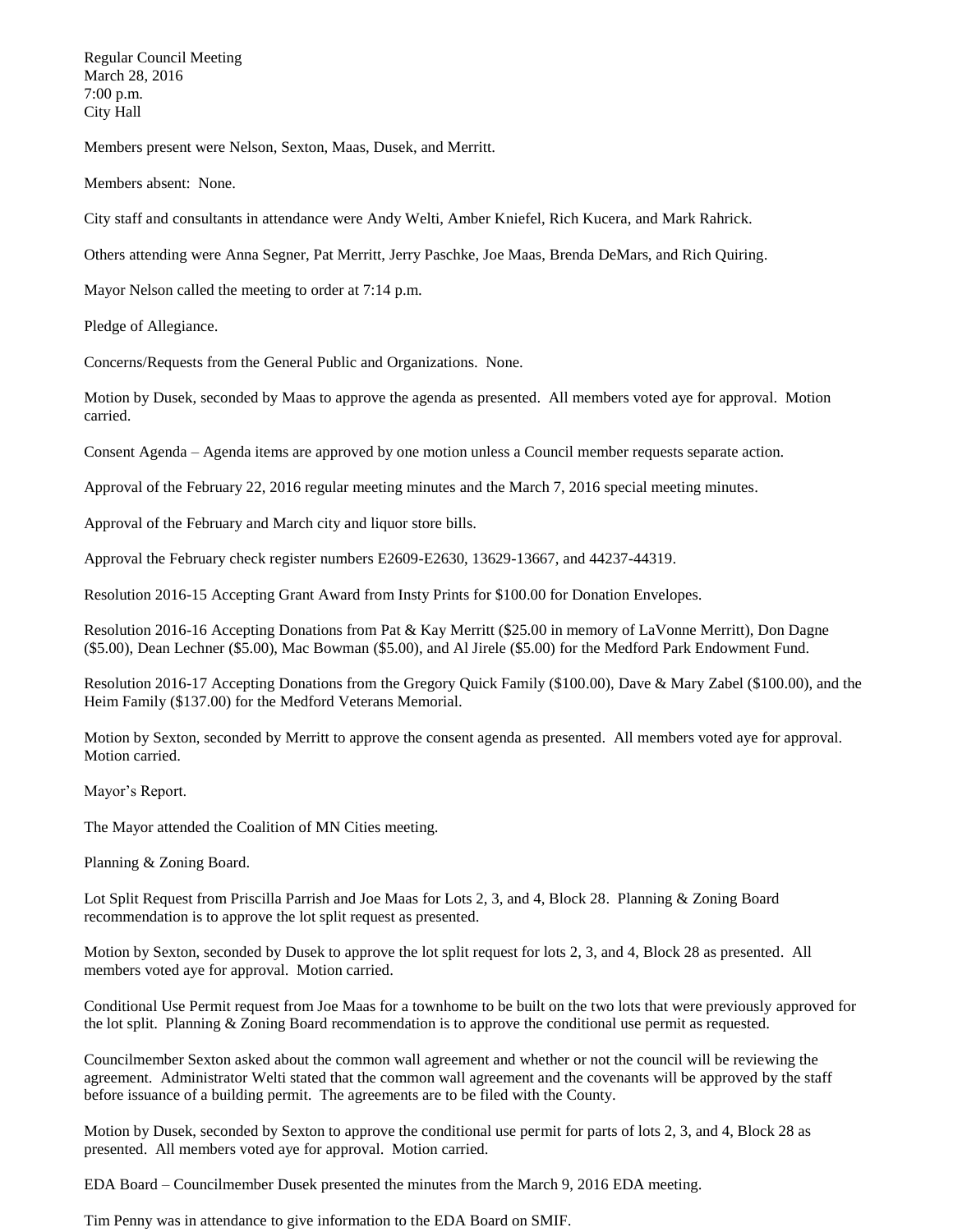The next EDA networking event is this Thursday at the Medford Bus Company from 5:30-6:30 p.m.

Park Board – Jerry Paschke recapped the Park Board Open House that was held on March 9, 2016. Citizens were invited to give input on the different parks. Seven community members were in attendance. A possible eagle scout project was discussed involving a trail to be added at the Frank Woodfill Wildlife Refuge. They will be coming to the next Park Board meeting to discuss further.

Veterans Committee – Public Works Director Kucera presented the Veterans Committee minutes from the March 9, 2016 regular meeting.

The Veterans Committee is done with fundraising. The committee has raised enough funds to finish the Memorial.

Councilmember Sexton inquired about the donation sign and if it will remain in its current location. Sexton would like to see the donation sign moved as to not take away from the Veterans Memorial. Kniefel will add the placement of the donation sign to the next Veterans Committee meeting agenda.

City Administrator – Administrator Welti informed the City Council that the final audit will be presented at the regular April meeting.

POS System at the Muni – After considerable research, Administrator Welti has decided to postpone the purchase of a new POS system for one or two years. Administrator Welti stated that the unknown effect of new competition with non-liquor sales may have a significant impact on profits in 2016. In addition, improvements to the flooring and bar must be made in the near future. Proper planning needs to occur before purchasing a new point of sales systems for approximately \$9,000.00.

Administrator Welti contacted Steele County Administrator Elvebak to inquire about interest in working to obtain funds to preserve a portion of the former Girl Scout Camp property which is currently outside City limits. The request was taken to a committee and the result was that there was no interest from the County to either secure funding or establish new green space.

Resolution 2016-18 Certifying Unpaid Bills to Steele County.

Motion by Dusek, seconded by Maas to approve Resolution 2016-18 certifying unpaid bills to Steele County as presented. All members voted aye for approval. Motion carried.

Public Works Department – Public Works Director Kucera Memo.

No update on the appeal from the Minnesota Department of Public Safety for the cost overrun on the storm sewer outfall repair project.

The City of Medford needs to update the Water Supply Plan for the Minnesota Department of Natural Resources by October 15, 2017.

2016 Capital and Equipment Items:

Replace the 2007 JD Lawn Mower X748. Trade in value for the 2007 John Deere lawn mower is \$4,500.00. AgPower Enterprises came in with the low bid for a John Deere X758 for \$12,500.00. With the trade in, the total cost would be \$8,000.00, a \$5,390.00 savings from the budgeted amount. Public Works Director Kucera recommends to the City Council to purchase the John Deere X758 for \$8,000.00.

Motion by Nelson, seconded by Sexton to purchase a John Deere X758 for \$8,000.00 with the trade in of the John Deere X748 for \$4,500.00 as presented. Aye: Nelson, Sexton, Dusek, Maas Nay: Merritt. Motion carried.

Councilmember Merritt asked about hiring out the City mowing. Public Works Director Kucera stated that he did analyze hiring out the mowing and it remains more cost effective to have City staff mow.

Crack Repair/Seal Coat Walkways (Oakridge Bluffs, Straight River Park, Round a Bout). Kucera received quotes to perform the crack repairs and seal coating. The low bid came in from Seykora Asphalt Maintenance and Paving for \$5,714.00. Kucera recommends to the City Council to hire Seykora Asphalt Maintenance and Paving for \$5,714.00. This is a savings of \$8,036.00 from budgeted amounts.

Motion by Merritt, seconded by Dusek to approve contracting with Seykora Asphalt Maintenance and Paving for \$5,714.00 as presented. All members voted aye for approval. Motion carried.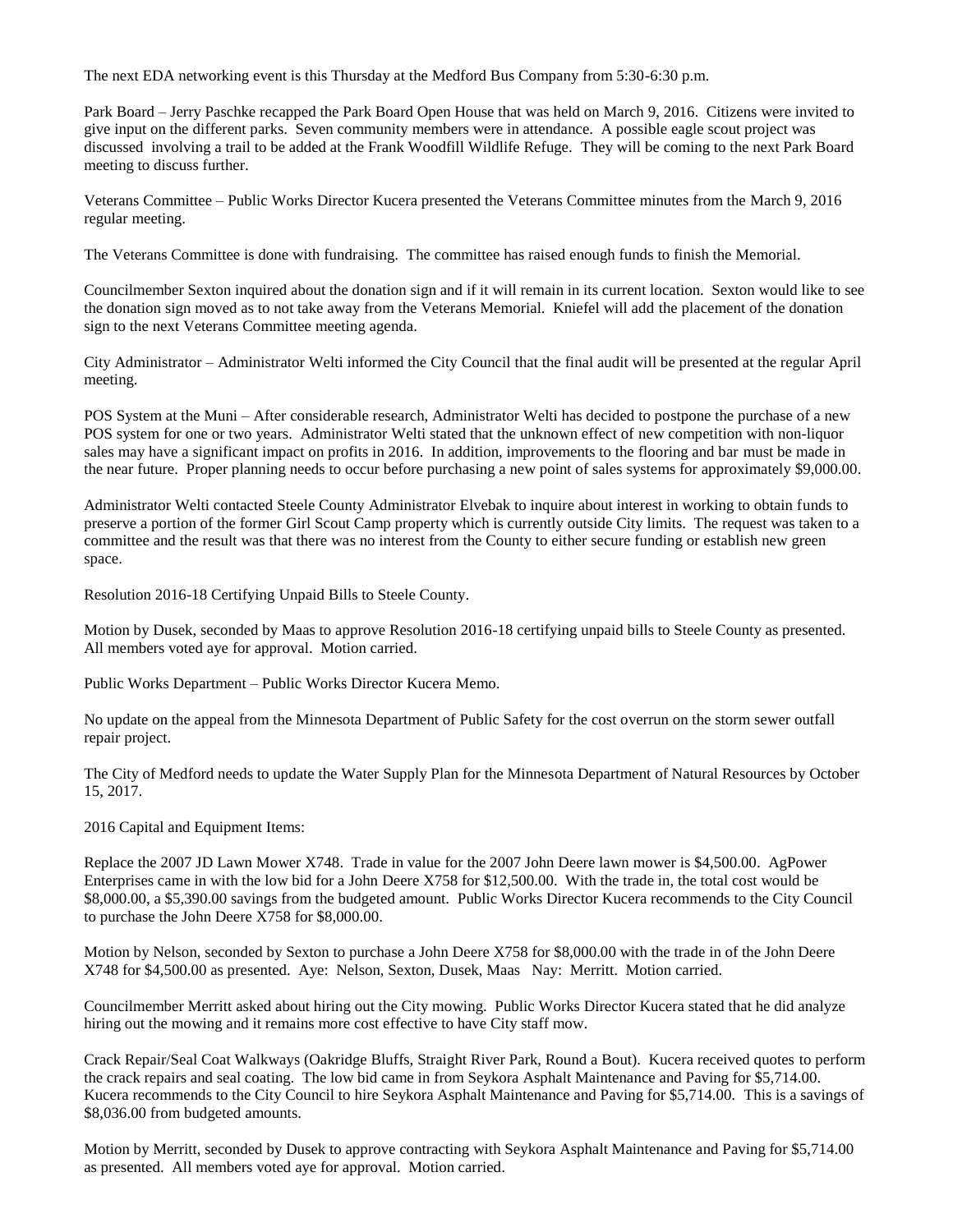Replace Roofing on the sludge building and the disinfection building at the wastewater plant. Councilmember Merritt has recused himself due to the fact that one of the bids for the wastewater roofs was from a company that he works for.

The low bids came in very close. Kucera considered the materials that were quoted in the bids in order to pick the best option for the City. Kucera recommended to the City Council to hire Schwickert's for \$8,970.00 to replace the roof of sludge building and the disinfection building at the wastewater plant.

Motion by Maas, seconded by Dusek to approve the bid from Schwickert's for \$8,970.00 to replace the roof of the sludge building and the disinfection building as presented. Aye: Nelson, Sexton, Maas, Dusek Abstain: Merritt. Motion carried.

Lift Station 3 Remodel. Kucera requested quotes to replace the control panel, pumps, and floats. The new panel will have variable frequency drives (VFD's) to allow us to install three phase pumps like all the other pumps in the City. The low bid came in from Quality Flow Systems, Inc. for a total price of \$21,980.00 This is a \$19,220.00 savings from what was budgeted. Kucera recommends to the City Council to hire Quality Flow Systems, Inc. for \$21,980.00.

Motion by Maas, seconded by Merritt to approve the low bid from Quality Flow Systems, Inc. for \$21,980 for the lift station remodel as presented. All members voted aye for approval. Motion carried.

Crack Repair/Seal Coat Asphalt. Kucera received quotes to perform crack repairs and seal coat with emulsion at the wastewater plant. The low quote came in from Seykora Asphalt Maintenance and Paving for \$1,713.00. Kucera is recommending to the City Council to approve the low quote from Seykora Asphalt Maintenance and Paving for \$1,713.00. This is a savings of \$1,287.00 from what was budgeted.

Motion by Merritt, seconded by Dusek to approve the low quote from Seykora Asphalt Maintenance and Paving for \$1,713.00 as presented. All members voted aye for approval. Motion carried.

Crack Repair and Seal Coat Streets. Kucera obtained quotes for two areas this year. The base area is scheduled for 2016. The additional area is scheduled for 2017. The 2017 area is small so to maximize funds, Kucera is recommending to the City Council to do both areas this year. The base area total quote for crack repairs and seal coating is \$40,982.90. The additional area total quote is \$7,184.57. The total would be \$48,167.47 for both the base area and the additional area. Total budgeted for 2016 is \$45,000.00. The \$3,167.47 that the quote is over the budgeted amount will be covered by the savings realized from the park crack repair/seal coat of the walkways.

Seykora Asphalt Maintenance and Paving came in with the low quote for the crack repair for both the base area and the additional area at \$11,471.54. Kucera is recommending to the City Council to approve the low quote from Seykora Asphalt Maintenance and Paving for \$11,471.54 for both the base area and the additional area.

Motion by Maas, seconded by Sexton to approve the recommendation to hire Seykora Asphalt Maintenance and Paving for the crack repair of both the base area and the additional area for \$11,471.54. All members voted aye for approval. Motion carried.

Pearson Bros. came in with the low quote for seal coating for both the base area and the additional area at \$36,695.93. Kucera is recommending to the City Council to approve the low quote from Pearson Bros. for \$36,695.93 for both the base area and the additional area.

Motion by Maas, seconded by Merritt to approve the recommendation to hire Pearson Bros. for the seal coating of both the base area and the additional area for \$36,695.93. All members voted aye for approval. Motion carried.

Replace 2002 Dodge 2500. Kucera has been researching used service trucks to replace the 2002 Dodge. Kucera found a 2008 Ford F450 XL package for \$19,950.00. The total cost of the truck would be \$21,356.75 including the sales tax, title transfer, and the license plates. This is a savings of \$7,493.25 from what was budgeted. Kucera is recommending to the City Council to purchase the 2008 Ford F450 XL for \$21,36.75.

The City Council reviewed the need of another service truck, the color of the truck, and place the truck will be stored.

Motion by Nelson, seconded by Sexton to approve the purchase of the 2008 Ford F450 XL for \$21,346.75 as presented. Aye: Nelson, Dusek, Sexton Nay: Maas and Merritt. Motion carried.

Mayor Nelson presented Rich Kucera with a plaque thanking him for his 11.5 years of service with the City of Medford.

Unfinished Business –

City Facility Update – Brunton Architects estimated the project based upon the initial square footage and preferred construction materials at \$2.8-\$3.1 million to build the facility. The City's debt limit is \$2.45 million.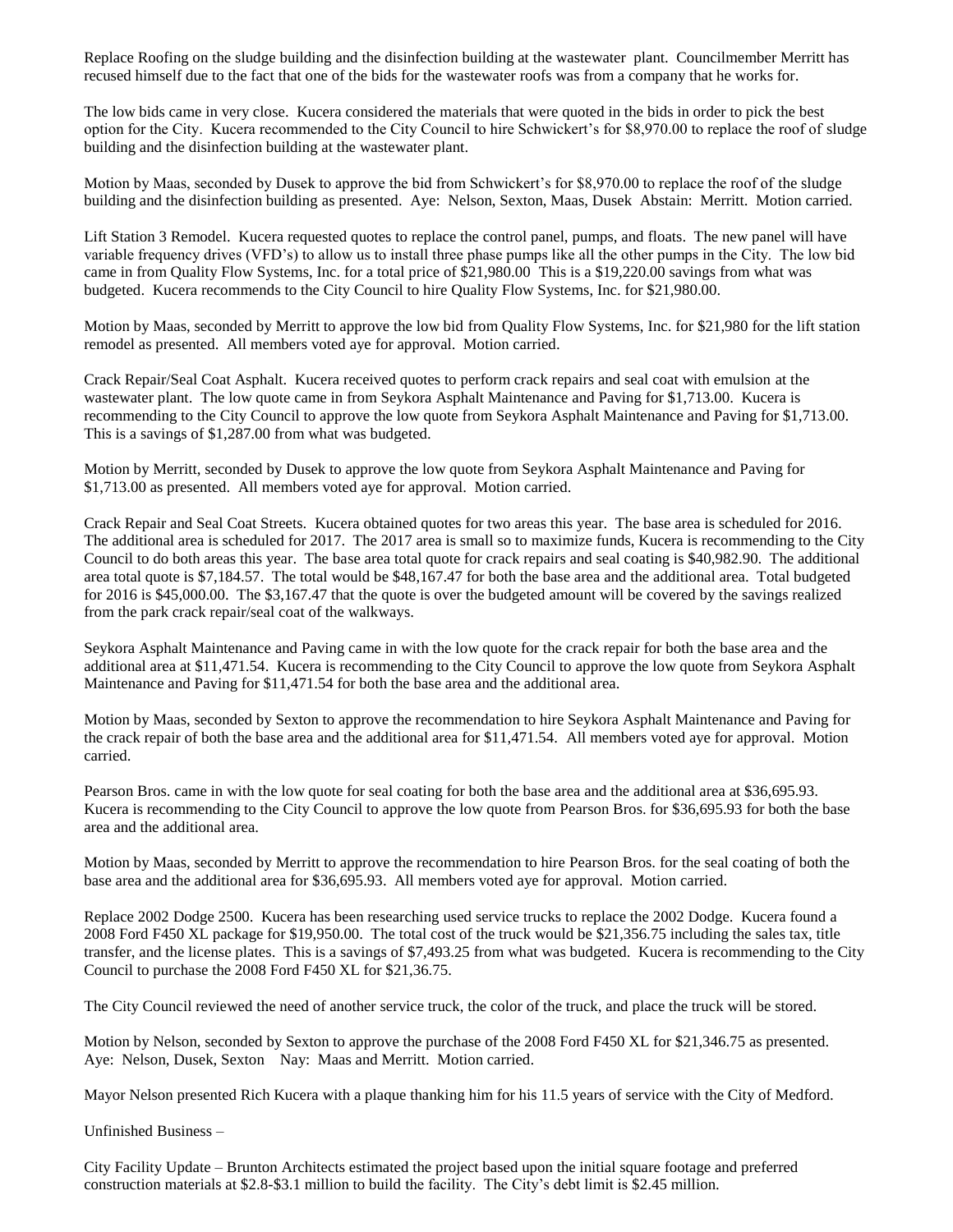Administrator Welti recommends that representatives from the fire department and/or the City contact Medford and Deerfield Townships to discuss the project and potential contributions.

Council consensus is to allow Administrator Welti to move forward with contacting Medford and Deerfield Townships.

New Business –

County Road Construction Updates. The County anticipates that County Road 12 west of the freeway, not within City limits, to be started in 2018 or 2019.

County Road 45 (Main Street) is currently scheduled for 2019 or beyond. The City will need to decide on infrastructure. The project will be done when both the City and the County agree upon the project.

Resignation of Public Works Director and Hiring of Public Works Worker.

Motion by Dusek, seconded by Merritt to accept the resignation of Rich Kucera from the City of Medford's Public Works Director position effective March 31, 2016. All members voted aye for approval. Motion carried.

Administrator Welti made a recommendation to the City Council to hire Fernando Gonzales, pending HR checks, for \$16.00 per hour for the full-time Public Works Worker position. Gonzales indicated that he could start employment on March 29, 2016.

Motion by Merritt, seconded by Dusek to hire Fernando Gonzales at \$16.00 per hour with a start date of March 29, 2016. All members voted aye for approval. Motion carried.

Administrator Welti informed the Council that there could be another public works worker position open due to an employee leaving. If the position opens, Administrator Welti recommends proceeding with hiring a public works worker, salary range of \$13.50-\$18.99, following the rank and order of the recent public works worker hiring process.

Motion by Dusek, seconded by Maas to approve proceeding with hiring a public works worker, salary range of \$13.50- \$18.99, following the rank and order of the recent public works worker hiring process. All members voted aye for approval. Motion carried.

Jason Biesterfeld is willing to continue part-time until the positions are filled.

Motion by Maas, seconded by Dusek to approve allowing Biesterfield to continue working at the City on a part-time basis until the positions are filled. All members voted aye for approval. Motion carried.

Water and Wastewater Contract Operator. The City of Medford needs to contract with a licensed water and wastewater operator until the City has a licensed operator on staff to run the facilities. Administrator Welti received three bids for a contract operator. Administrator Welti is recommending to the City Council to contract with Richard Olson with the low bid of \$789 per month, plus \$28.00 per hour for time above the monthly contract rate. Richard Olson is able to start on March 29, 2016 with hourly orientation and April 1, 2016 with the monthly contracting.

Motion by Maas, seconded by Sexton to approve the contract operator award to Richard Olson for \$789 per month plus \$28.00 per hour for time above the monthly contract rate effective March 29 for the hourly orientation and April 1 for the monthly contract. All members voted aye for approval. Motion carried.

HR Working Group Recommendations.

The HR working group reviewed the salary wage scale and is recommending approving Adam Jirak's wage increase by \$.75 per hour raising his wage from \$16.16-\$16.91. The increase is due to added work load and responsibilities.

The HR working group is recommending to increase an employee's wage by \$.50 per hour for each water and wastewater license obtained while working for the City of Medford. Licenses obtained before employment with the City of Medford would not be included. Also, any licenses obtained for water and wastewater that are over and above the required licenses would not be eligible for the hourly increase.

The HR working group is recommending to create and post for a Public Works Supervisor position depending on the applications received for the Public Works Director position.

Motion by Sexton, seconded by Maas to approve the wage increase of \$.75 per hour for Adam Jirak going from \$16.16 to \$16.91 due to added work load and responsibilities effective immediately. All member voted aye for approval. Motion carried.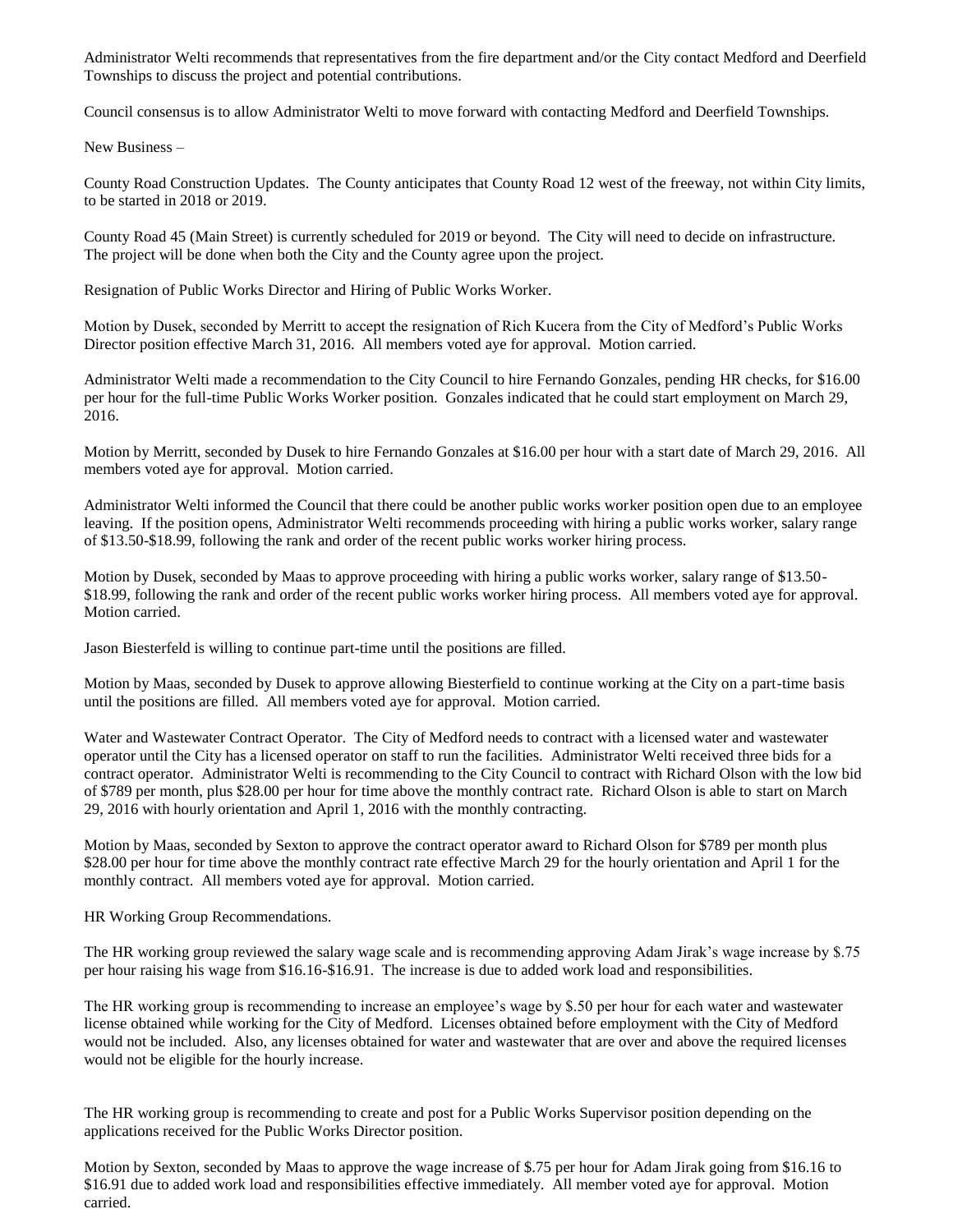Motion by Maas, seconded by Dusek to approve the \$.50 per hour increase for each water and wastewater license obtained while being employed by the City of Medford. All members voted aye for approval. Motion carried.

Motion by Dusek, seconded by Merritt to create and post for a public work supervisor if the City does not receive qualified applicants for the public works director position. All members voted aye for approval. Motion carried.

Board of Appeal and Equalization will be held on Tuesday, April 12, 2016 at 7:00 p.m. The next regular City Council meeting will be held on Monday, April 25, 2016 at 7:00 p.m.

Motion by Dusek, seconded by Maas to adjourn the regular city council meeting at 9:17 p.m.

Minutes approved at \_\_\_\_\_\_\_\_\_\_\_\_\_\_\_\_\_\_\_\_\_\_\_\_\_\_\_\_\_\_\_\_\_\_\_\_\_\_\_\_\_meeting.

Submitted by \_\_\_\_\_\_\_\_\_\_\_\_\_\_\_\_\_\_\_\_\_\_\_\_\_\_\_\_\_\_\_\_\_\_\_\_\_\_\_\_\_\_\_City Clerk.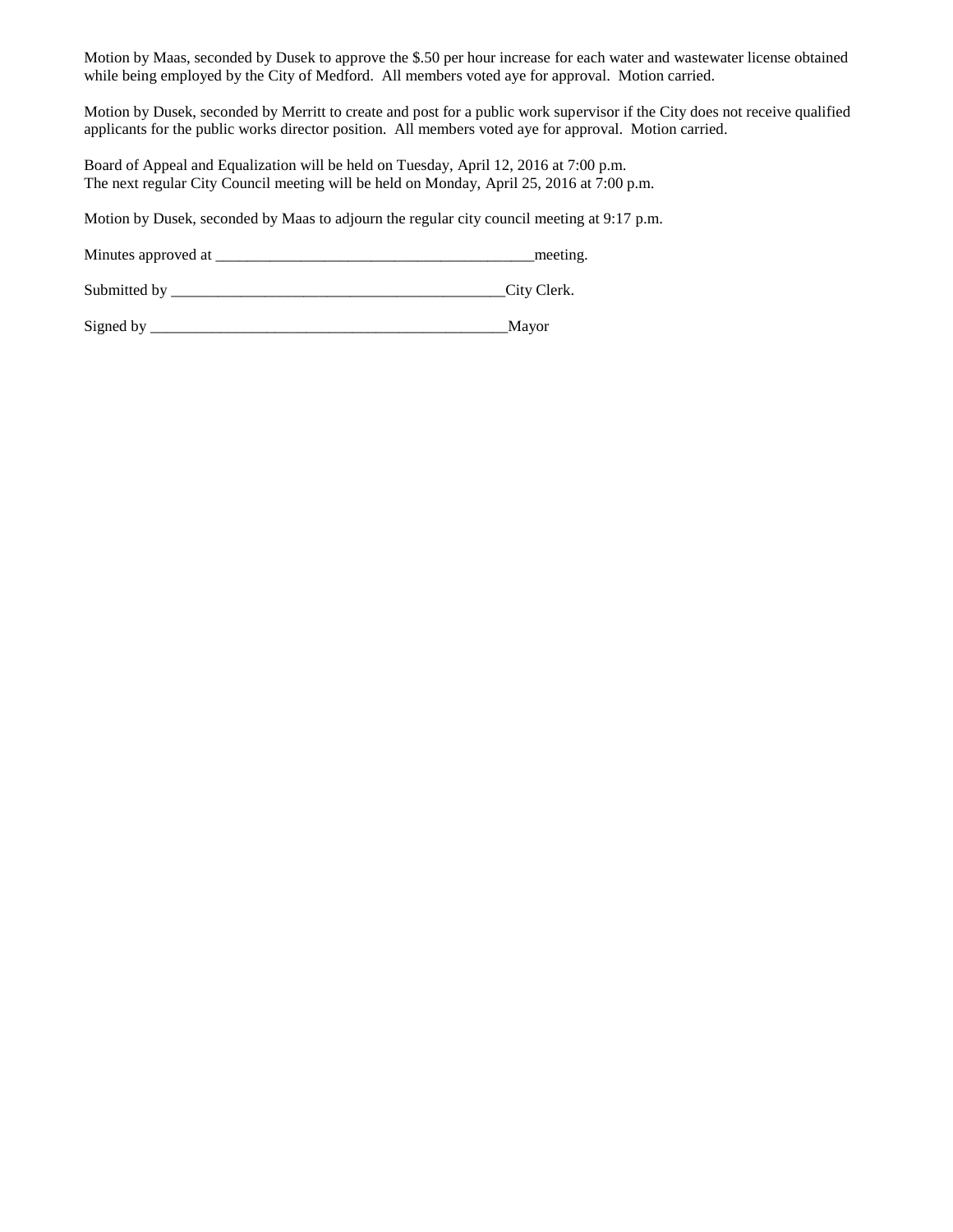City Council Board of Appeal and Equalization April 12, 2016 7:00 p.m. City Hall

Members present were Nelson, Sexton, Maas, and Dusek.

Members absent: Merritt.

City staff and consultants in attendance were Andy Welti and Amber Kniefel

Others attending were Greg Nelson, Steele County Assessor's Office.

Mayor Nelson called the meeting to order at 7:00 p.m.

The purpose of Board of Appeal and Equalization is to allow property owners the opportunity to review their market value for tax purposes as set by the Steele County Assessor's office.

There was no public in attendance and no citizens contacted the County directly regarding their market value.

Greg Nelson presented the 2016 assessment report. The overall average market value of the City of Medford increased by 1.85%. The City of Medford had a total of 11 good sales in the testing year.

Forclosures in the County are trending downward. Medford had one bank sale to a new owner. Last year, Medford had five bank sales to new owners and twelve the year before that.

Councilmember Maas inquired about the effect of decreased market value of ag land and how that effects the commercial, industrial, and residential property taxes.

Mr. Nelson explained that estimated market value is driven only by sales. With the ag land and some commercial property market values going down, a tax shift happens to take on the that burden.

Motion by Dusek, seconded by Sexton to adjourn the Board of Appeal and Equalization meeting at 7:30 p.m. All members voted aye for approval. Motion carried.

Minutes approved at \_\_\_\_\_\_\_\_\_\_\_\_\_\_\_\_\_\_\_\_\_\_\_\_\_\_\_\_\_\_\_\_\_\_\_\_\_\_\_\_\_meeting.

Submitted by \_\_\_\_\_\_\_\_\_\_\_\_\_\_\_\_\_\_\_\_\_\_\_\_\_\_\_\_\_\_\_\_\_\_\_\_\_\_\_\_\_\_\_City Clerk.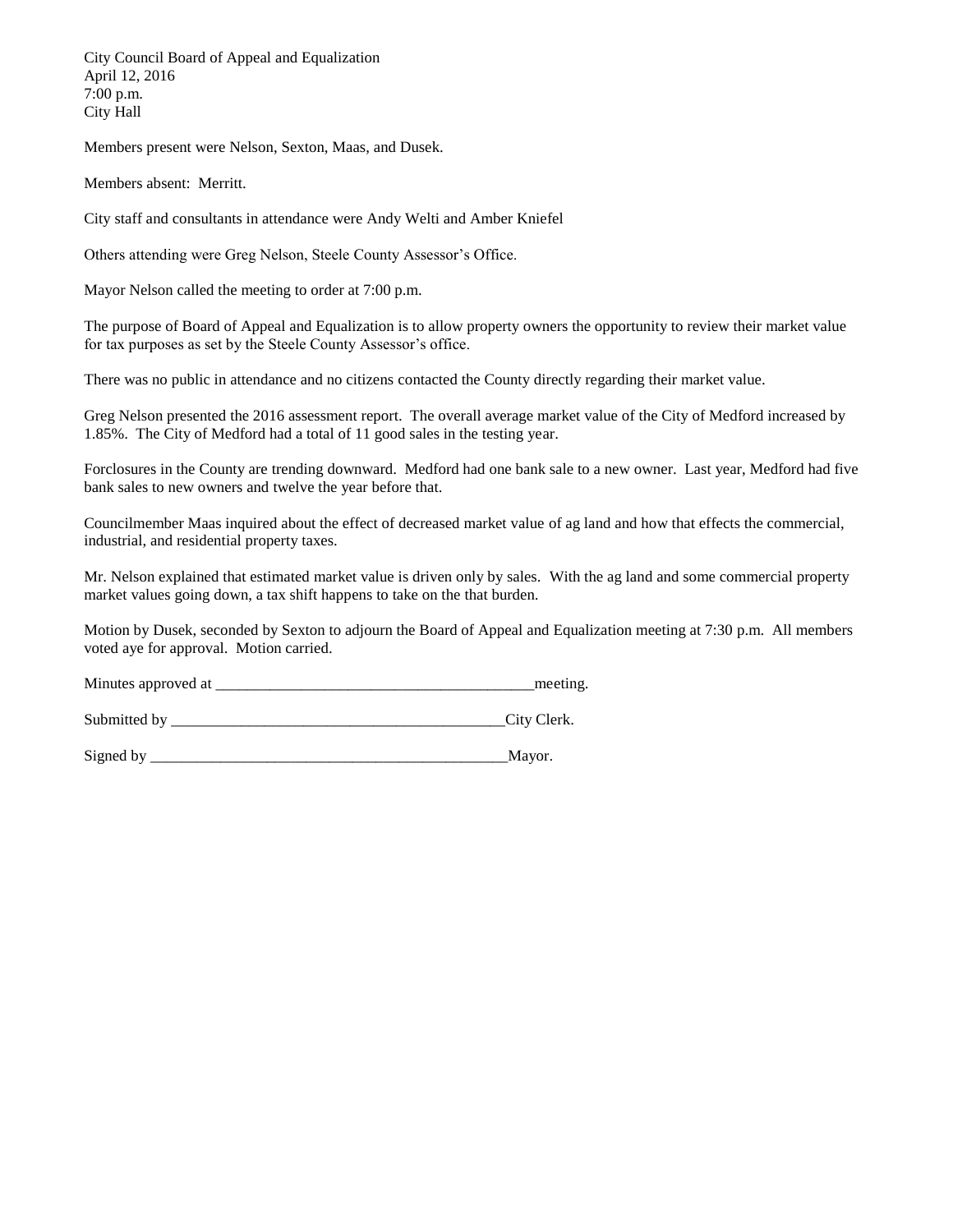Regular Council Meeting April 25, 2016 7:00 p.m. City Hall

Members present were Nelson, Sexton, Maas, Dusek, and Merritt.

Members absent: None.

City staff and consultants in attendance were Andy Welti, Amber Kniefel, Mark Rahrick, Joe Duncan, Craig O'Hearn and Tom Olinger.

Others attending were Pat Merritt, Jerry Paschke, Rich Quiring, Phil Heim, Greg Sanborn, Erin Sammon, Alyse Hager, and Mindy Cammock.

Mayor Nelson called the meeting to order at 7:03 p.m.

Pledge of Allegiance.

Concerns/Requests from the General Public and Organizations. None.

Agenda: Additions to the presented agenda – Add under New Business D: Pergola Bid, E: Steele County Highway Packet, F: Steele County Planning Commission Public Hearing. Also, to move the Civic Club up on the agenda to before the presentation of the 2015 final audit.

Motion by Sexton, seconded by Dusek to approve the agenda as amended. All members voted aye for approval. Motion carried.

Straight River Days Update and Civic Club Requests – The chairperson of the Civic Club, Erin Sammon along with Alyse Hager presented the different events that will be held during Straight River Days, June 16-18, 2016. Thursday evening is the 3<sup>rd</sup> annual Miss Medford Pageant held up at the Medford School. Friday will be the parade and the party in the park with a band and Saturday will be all the other events. There will be no events on Sunday.

Parade Permit Request waiving the parade permit fee. The parade will have the same route as in the past.

Motion by Maas, seconded by Sexton to approve the parade permit and waiving the permit fee as presented. All members voted aye for approval. Motion carried.

The Civic Club is requesting four temporary golf cart passes for the weekend of Straight River Days.

Motion by Merritt, seconded by Dusek to approve the use of four temporary golf cart passes for the weekend of Straight River Days. All members voted aye for approval. Motion carried.

Gambling Request for the Raffles and Bingo.

Motion by Sexton, seconded by Merritt to approve the gambling request for the raffles and bingo with no waiting period as presented. All members voted aye for approval. Motion carried.

Straight River Days signs will be put up around town.

Auditors 2015 Final Audit Report – Tom Olinger presented the management letter to the City Council. Mr. Olinger explained GASB 68 and went through all the funds and how they did for 2015. General Fund revenues came in higher then expenditures. Expenditures were higher than budgeted mainly due to the storm sewer outfall project, but will be reimbursed from FEMA hopefully in 2016.

Mr. Olinger spoke to the council about consolidating the savings accounts into possibly two accounts. The Fund Accounting system will keep all the funds separate on the bookkeeping side. Olinger will draft a resolution to approve the consolidation.

We will need a resolution to close out debt service bonds that will be finished in 2017.

The water and sewer funds are increasing in cash. The Municipal Liquor Store had an increase in cash of approximately \$32,000.00.

Consent Agenda – Agenda items are approved by one motion unless a Council member requests separate action.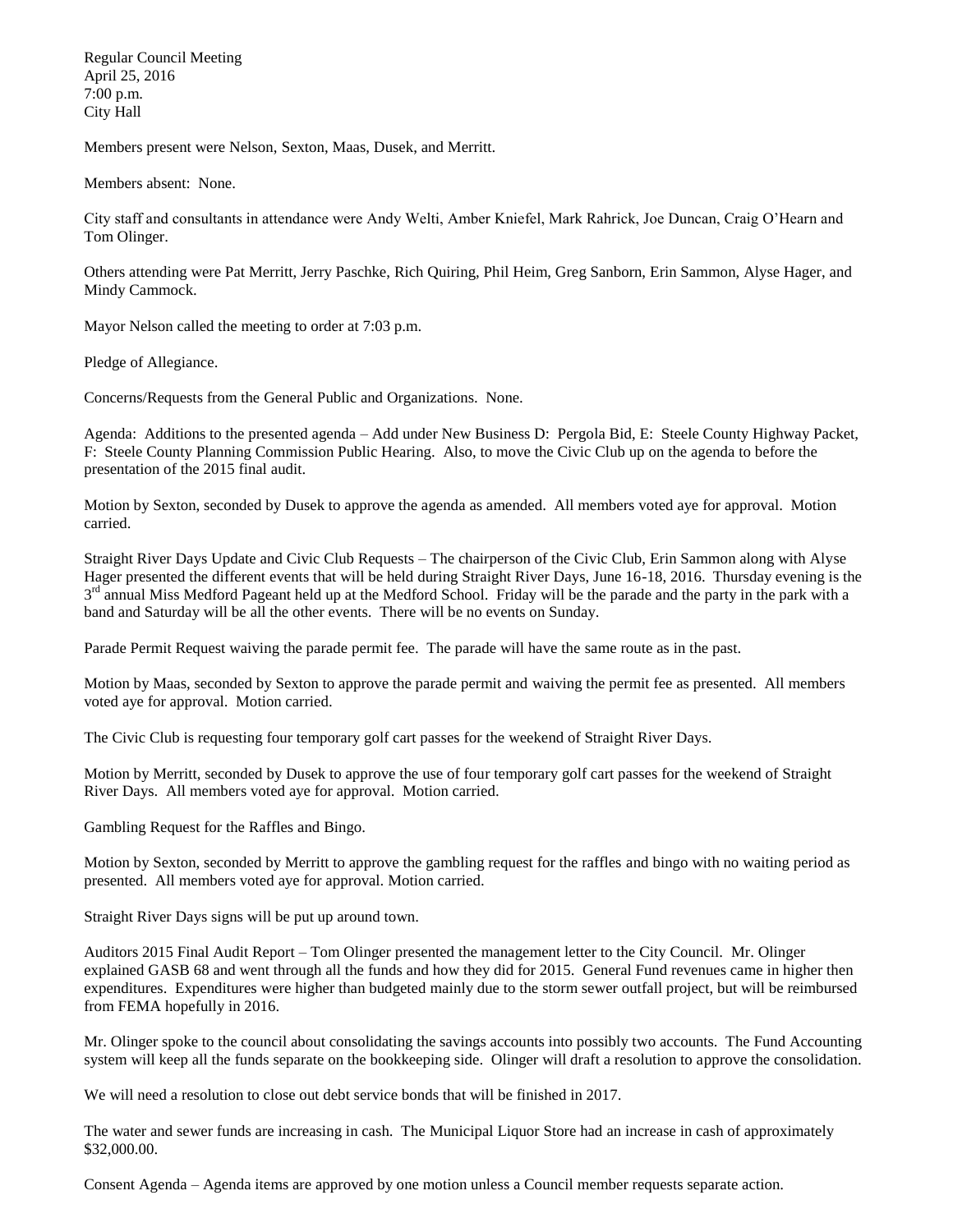Approval of the March 28, 2016 special meeting minutes, the March 28, 2016 regular meeting minutes and the April 12, 2016 Board of Appeal and Equalization minutes.

Approval of the March and April city and liquor store bills.

Approval the March check register numbers E2631-E2651, 13668-13700, and 44320-44426.

Resolution 2016-19 Accepting Donations from John C Dillumuth (\$5.00), Gary A Ringhofer (\$6.00), Al Kubat (\$5.00), and Bruce Butler (\$5.00) for the Medford Park Endowment Fund.

Resolution 2016-20 Accepting Donation from Jeff Sexton (\$500.00) for the Medford Municipal Complex Fund.

Medford Fire Relief Association Liquor License Application Request.

Brain Russel – Urban Finds Bistro Liquor License Renewal.

Administrator Welti explained that the Carquest bill that was described as an expense for the Dodge truck was for tornado siren batteries.

Motion by Dusek, seconded by Sexton to approve the consent agenda as presented. All members voted aye for approval. Motion carried.

Mayor's Report.

The Mayor attended the Entrepreneurial Roundtable co-hosted by SCORE, Riverland and Owatonna Area Business Development Center. The group is encouraging entrepreneurs looking to start a business or have been in business for less than 3 years to attend the sessions.

The Mayor reminded the City Council that the grand opening for Casey's is Friday, April 30, 2016 at 10:00 a.m.

j.jules FASHION and J & L Collision will be celebrating their  $10<sup>th</sup>$  anniversary this year.

The Mayor gave a recap of her visit to the Capital to deliver the Governor a letter asking for support of our Senator and Representative's bill asking for bonding monies for the complex.

Park Board – Chairperson Jerry Paschke presented the minutes from the April 4, 2016 regular meeting.

The Park Board discussed the results from the open house. The Park Board would like to begin with addressing the lower cost, high use projects.

Mayor Nelson asked about a "Water Tower Park" sign.

The swimming lesson scholarship program was discussed and to possibly allow kids outside of the Medford School District. Administrator Welti explained that this is the first year of a scholarship program and that we should keep it restricted to the Medford School District at least this year for purposes of verifying eligibility.

Veterans Committee – Councilmember Maas presented the minutes from the April 5, 2016 meeting.

The five sided middle stone has been installed and Met-Com donated the use of the crane for the installation.

Nagel's Sod Farm will be donating all of the landscaping and labor for the Veterans Memorial site.

City Administrator – Administrator Welti presented a memo.

The Medford EDA will be considering the Steele County Economic Development Creation Committee recommendations and whether to recommend to the Council to pass a resolution supporting and electing to participate in the Steele County EDA.

The housing study is moving forward. The EDA will review the housing study proposal at the May meeting and make its recommendations to the Council.

The Mayor and City Administrator have had an initial discussion with a residential developer who is considering purchasing land and developing housing. The developer asked about TIF or other possible financing.

Administrator Welti and Fire Chief Rick Hager attended the Medford and Deerfield Township meetings and provided the officers with an overview of the Municipal Complex. They asked the townships if they would consider making a contribution toward the fire hall portion of the project if it moves forward.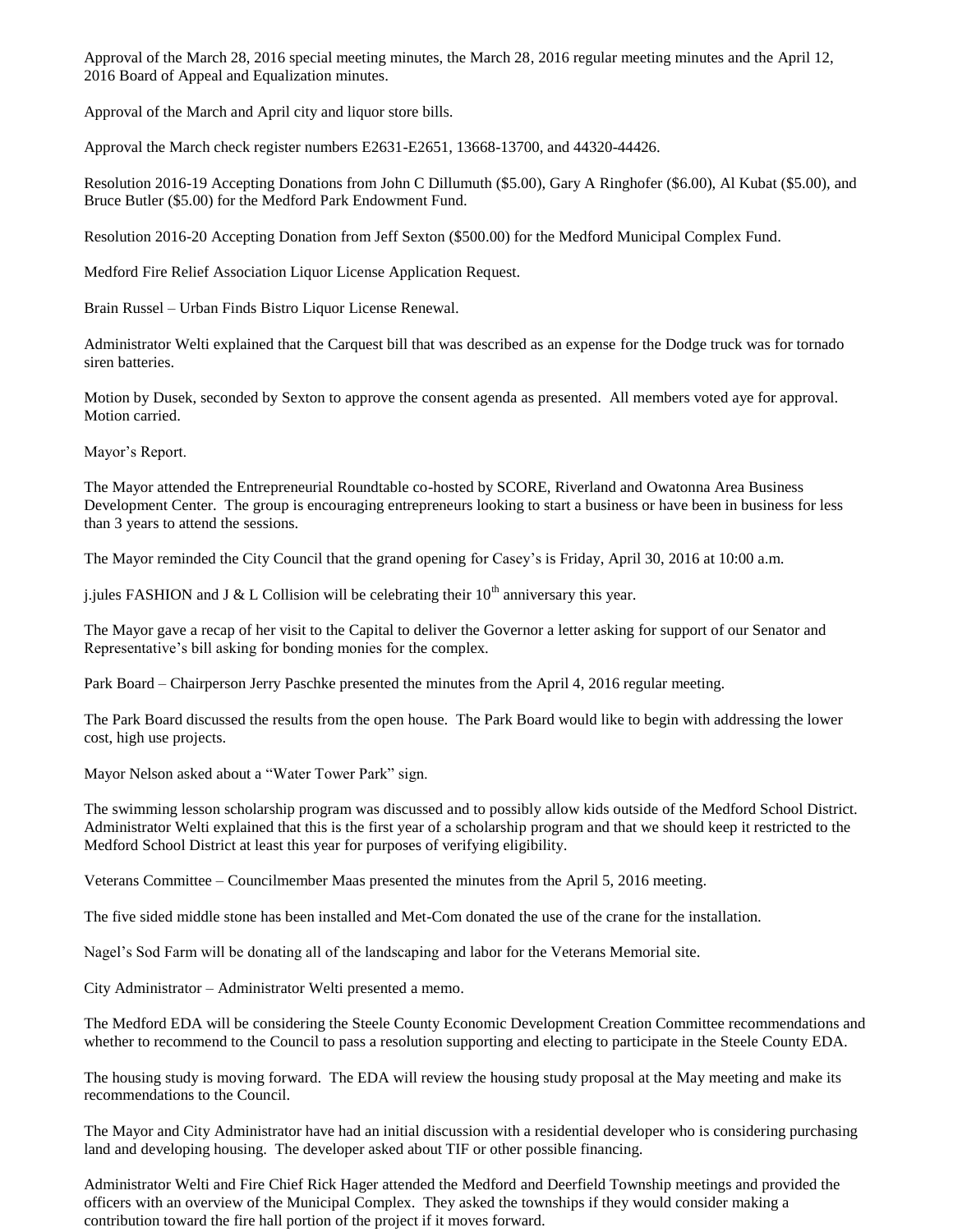Resolution 2016-21 Certifying Unpaid Bills to Steele County.

Motion by Sexton, seconded by Dusek to approve Resolution 2016-21 certifying unpaid bills to Steele County as presented. All members voted aye for approval. Motion carried.

Public Works Department – Administrator Welti updated the Council that the biosolids have been applied and Adam's major focus is training the new employees.

Administrator Welti spoke with Al Buscho, the person contracted to apply the biosolids. Mr. Buscho informed the City that he will be updating his equipment and will no longer have the pump needed for the Medford facility. Mr. Buscho is recommending that the City purchase a new pump that can be used at biosolid application time.

Unfinished Business –

City Facility Update – The subset of the City Facilities Committee met to discuss the square footage. The approximate cost at this time is 3.1 million. Administrator Welti was informed that the fire hall portion of the project does not count towards the city debt limit.

Councilmember Sexton is wondering if the water and sewer funds could be used to help pay for the water and sewer portion of the project instead of bonding for it entirely. The financing of the facility needs to be worked out.

MNDOT Community Partnership Landscape Project at the Round-a-bout – Resolution 2016-22 would approve the agreement to finish the west round-a-bout this spring. It would be handled the same as the 2015 project where MNDOT would allocate up to \$8,000.00, the City would purchase all the plants, and then get reimbursed.

Motion by Sexton, seconded by Dusek to approve Resolution 2016-22 approving the MNDOT agreement for the finishing of the west round-a-bout. All member voted aye for approval. Motion carried.

New Business –

Public Works Staffing – Adam Jirak submitted his resignation from the full-time public works worker position effective May 4, 2016.

Scott Prestegard accepted the public works worker full-time position and will begin working for the City on Tuesday, April 26, 2016 at \$16.00 per hour.

Jed Peterson accepted the public works supervisor position with a starting wage of \$22.50 per hour and once he gets his water and wastewater licenses through reciprocity will be at \$23.50 per hour. Mr. Peterson will start on May 16, 2016.

Motion by Dusek, seconded by Sexton to accept Adam Jirak's resignation effective May 4, 2016, to approve the hiring of Scott Prestegard for the full-time public works worker position at \$16.00 per hour and to approve the hiring of Jed Peterson for the public works supervisor position starting at \$22.50 per hour. All member voted aye for approval. Motion carried.

2016 Pool Season Staff – Administrator Welti recommended to the City Council to hire Sara Thofson, pool manager, Sydney Langeslag, assistant pool manager, Mariah Berg, Kelcey Gerlach, Allie Keilen, Alex Gengler, Sam Larson, Ben Sutcliffe, Madison Schletty, Jacob Gasner, and Bailey Duchene.

The recommended wages were presented as, pool manager \$12.50/hour, assistant pool manager \$11.25/hour, WSI \$9.75/hour, WSA \$9.50/hour, returning lifeguards \$9.25/hour to 9.75 beginning August 1, and new lifeguards \$9.00/hour to \$9.50/hour beginning August 1. Administrator Welti also proposed to increase the pool manager and assistant manager wages by \$.25 on August 1, 2016.

Motion by Maas, seconded by Dusek to approve the recommendations for the pool staff hiring and wages as presented. Abstain: Sexton. Aye: Maas, Dusek, Nelson, Merritt. Motion carried.

Swimming Lesson Scholarship – Administrator Welti presented the application that will be used for the scholarship program. As stated earlier, the City will keep the restriction for qualification of a scholarship to Medford School District children because of verification of eligibility.

Motion by Sexton, seconded by Merritt to approve the swimming lesson scholarship application process as presented. All members voted aye for approval. Motion carried.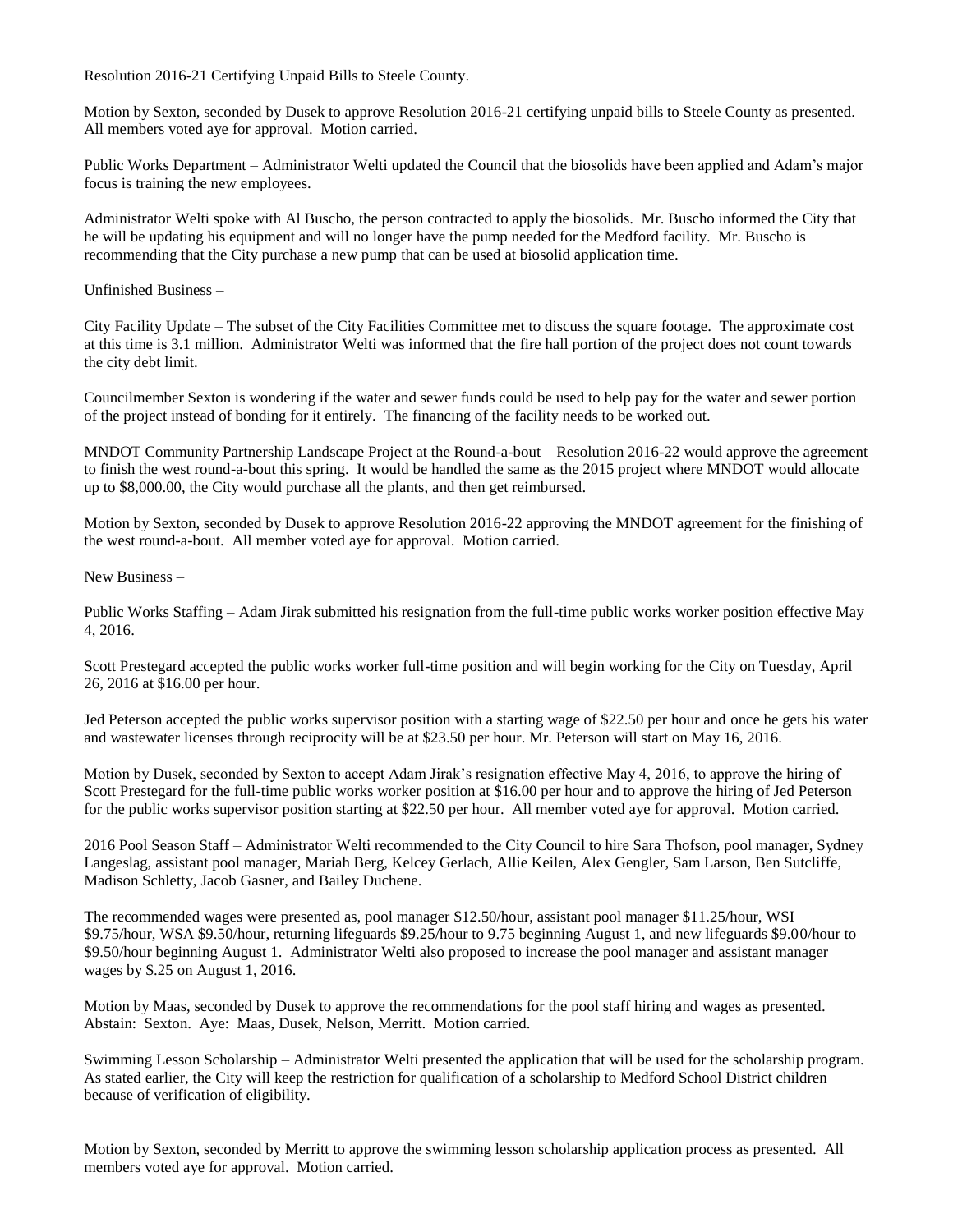Pergola Bid – Christopher Schauer Construction submitted a bid for \$5,134.00. Councilmember Sexton feels that the pergola should have the premium brown treated lumber and the sun shade screen which will increase the cost by \$573.00. Councilmember Sexton stated that the City could request the additional expense be covered by a contribution from MARC.

The bid did not include the cost of the building permit.

Motion by Maas, seconded by Merritt to approve the bid from Christopher Schauer Construction for \$5,134.00 to be paid by the City and the additional cost of \$573.00 to be requested from MARC as presented. All members voted aye for approval. Motion carried.

Steele County Highway Packet – Anita Benson submitted the proposed Steele County Highway project list. The only projects with dates listed are the project slatted to happen from 2016-2017. Councilmember Merritt asked about the portion of the County Road north of the bank.

Steele County Planning Commission Public Hearing – The County inquired if the City has any comments in regards to a public hearing set for a parcel outside city limits that is currently zoning General Business and is requested to be zoned Residential. The Council can attend the meeting or contact the County if they have a comment.

City Council Work Session will be held on Monday, May 23, 2016 from 5:00-7:00 p.m. City Council regular meeting will be held on Monday, May 23, 2016 at 7:00 p.m. League of MN Cities Annual Conference in St. Paul June 14-17, 2016.

Motion by Dusek, seconded by Merritt to adjourn the regular city council meeting at 8:30 p.m.

Minutes approved at \_\_\_\_\_\_\_\_\_\_\_\_\_\_\_\_\_\_\_\_\_\_\_\_\_\_\_\_\_\_\_\_\_\_\_\_\_\_\_\_\_meeting.

Submitted by \_\_\_\_\_\_\_\_\_\_\_\_\_\_\_\_\_\_\_\_\_\_\_\_\_\_\_\_\_\_\_\_\_\_\_\_\_\_\_\_\_\_\_City Clerk.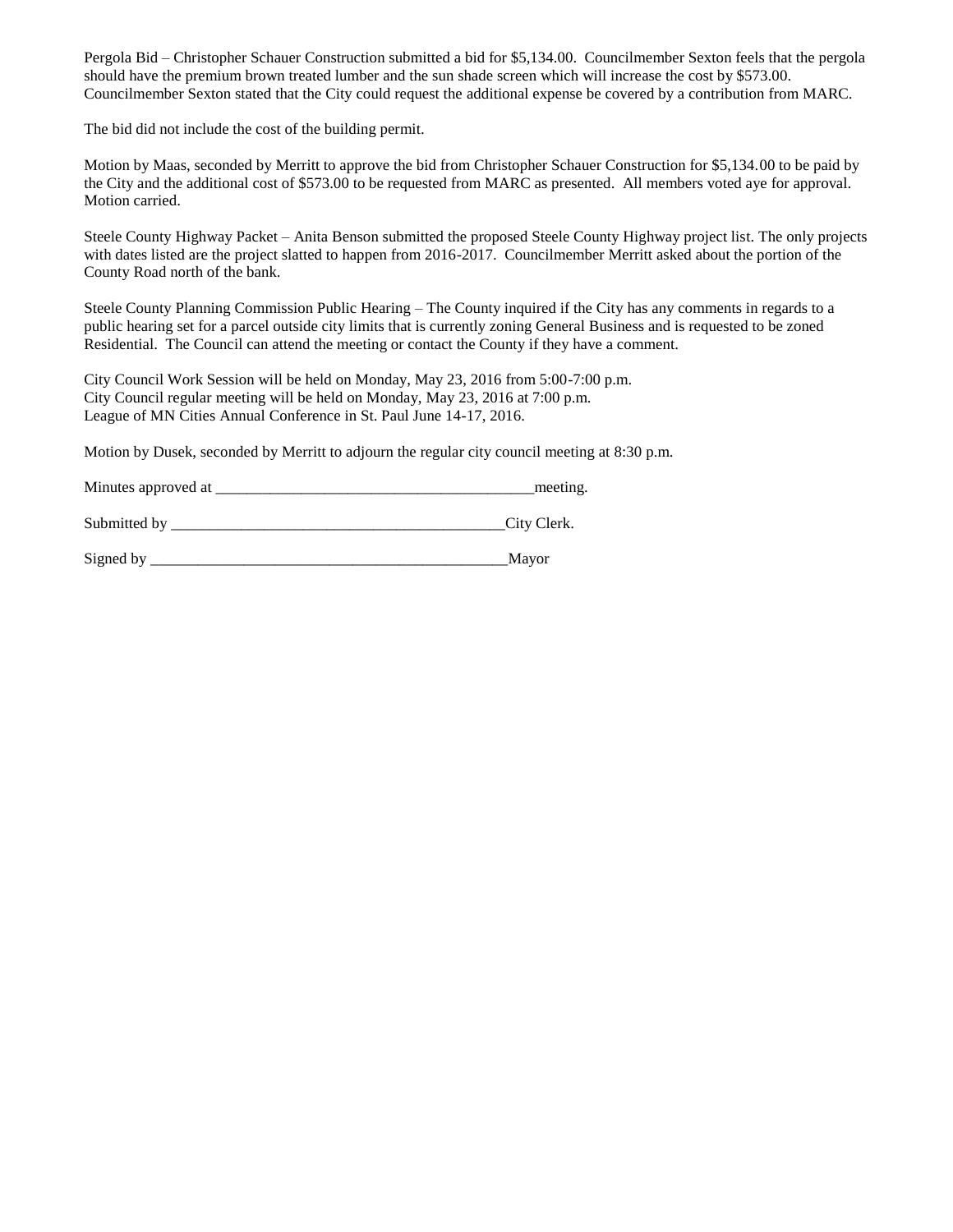Special Council Meeting Work Session May 10, 2016 5:00 p.m. City Hall

Members present were Nelson, Sexton, Maas, Merritt, and Dusek.

Members absent: None.

City staff and consultants in attendance were Andy Welti, Amber Kniefel, Rick Hager, and Greg Sanborn.

Others attending were Rich Kucera, Jerry Roberts, Grace Bartlett, Missy Underdahl, Ahren Backman, Anna Segnar, and Janita Paulson.

Mayor Nelson called the meeting to order at 5:00 p.m.

Agenda

Motion by Dusek, seconded by Sexton to approve the agenda as presented. All members voted aye for approval. Motion carried.

Municipal Complex/City Facility Update – Administrator Welti gave an overview on the purpose of the tonight's meeting. The goal is to receive comments on the preliminary design of the municipal complex. Brunton Architects completed the preliminary design based upon the square footage and space allocation spreadsheets the working group presented.

The preliminary design exceeds the \$2.4 million goal as thought of originally. The working group felt that obtaining feedback from the Council and the City Facilities Committee before moving forward with a near final design was the next step.

All figures presented are estimates. All estimates can continue to fluctuate until there is a final design.

The four recommendations made to the Council from the City Facilities Committee were to address identified needs and the lack of space, address future needs, construct a building that residents can afford and will support, and a contract with an architect to prepare an alternative design with a project ceiling of \$2.4 million.

The City Facilities Committee strongly recommends building a pre-cast concrete building for a storm shelter in case of emergencies.

Fire Chief Rick Hager mentioned a couple changes that he would like to see made to the preliminary design. The members of the fire department did not meet prior to this council meeting to discuss the preliminary design, but will schedule a meeting in the near future.

Councilmember Sexton inquired about a possible street running between the city land and Medford Senior Care.

Mayor Nelson commends the City Facilities Committee for their due diligence on getting the Municipal Complex project where it is today.

Mayor Nelson would like to see space incorporated in the plans for a library and historical memorabilia.

The fire department and the city facilities committee will need to be strong advocates to the public supporting this facility.

Each of the committee members shared their comments of support for the Municipal Complex.

Potential 2017 Street Project Update – A question was raised at an earlier City Council meeting about the homes along the roads included for the 2017 street project and whether they are currently paying special assessments for previous street projects. Administrator Welti informed the council that four properties on the potential 2017 street project are currently paying assessments for previous projects.

Motion by Dusek, seconded by Merritt to adjourn the special meeting at 6:25 p.m. All members voted aye for approval. Motion carried.

Minutes approved at  $\Box$ 

Submitted by  $\qquad \qquad \text{City Clark}.$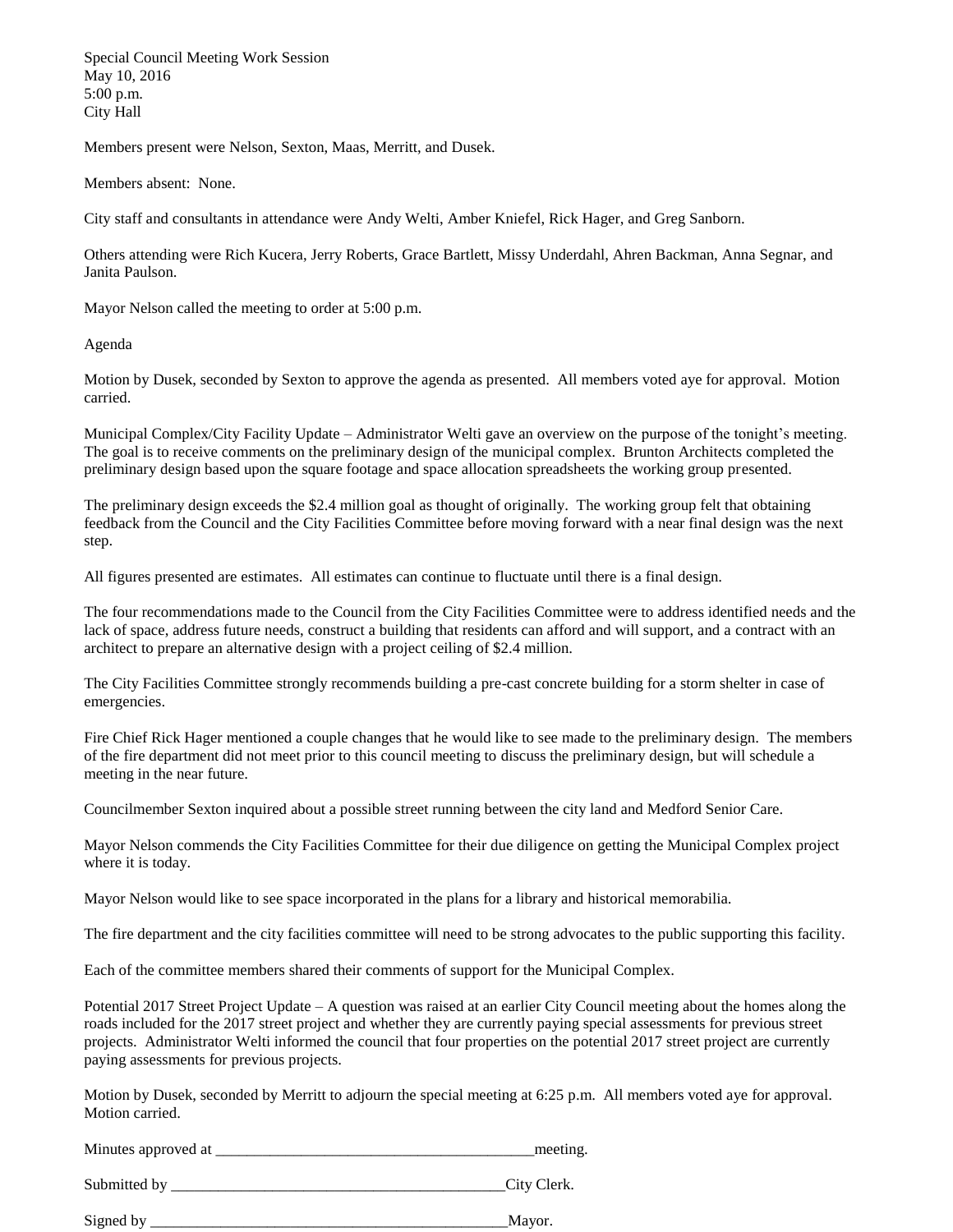Special Council Meeting Work Session May 23, 2016 5:00 p.m. City Hall

Members present were Nelson, Sexton, Maas, Merritt, and Dusek.

Members absent: None.

City staff and consultants in attendance were Andy Welti, Amber Kniefel, Jed Petersen, Joe Duncan.

Others attending were Ashley Stewart.

Mayor Nelson called the meeting to order at 5:00 p.m.

Agenda

Motion by Sexton, seconded by Dusek to approve the agenda as presented. All members voted aye for approval. Motion carried.

Capital Improvement Plan – Administrator Welti gave an overview on the purpose of tonight's meeting. The capital improvement plan will assist the City Council with future planning of capital projects.

Mike Bubany, David Drown Associates, presented the capital improvement plan. The plan illustrates three main projects and the impact to the levy with each one. The projects focused on are, the municipal complex, the 2017 street project and the Main Street project. Mr. Bubany has developed an interactive presentation that shows the impact to the levy and property taxes with every change the council wants to see.

The Council discussed which projects should take priority and when they should happen in the City.

No decisions were made at this work session.

Motion by Sexton, seconded by Dusek to adjourn the work session at 6:26 p.m. All members voted aye for approval. Motion carried.

Minutes approved at \_\_\_\_\_\_\_\_\_\_\_\_\_\_\_\_\_\_\_\_\_\_\_\_\_\_\_\_\_\_\_\_\_\_\_\_\_\_\_\_\_meeting.

Submitted by \_\_\_\_\_\_\_\_\_\_\_\_\_\_\_\_\_\_\_\_\_\_\_\_\_\_\_\_\_\_\_\_\_\_\_\_\_\_\_\_\_\_\_City Clerk.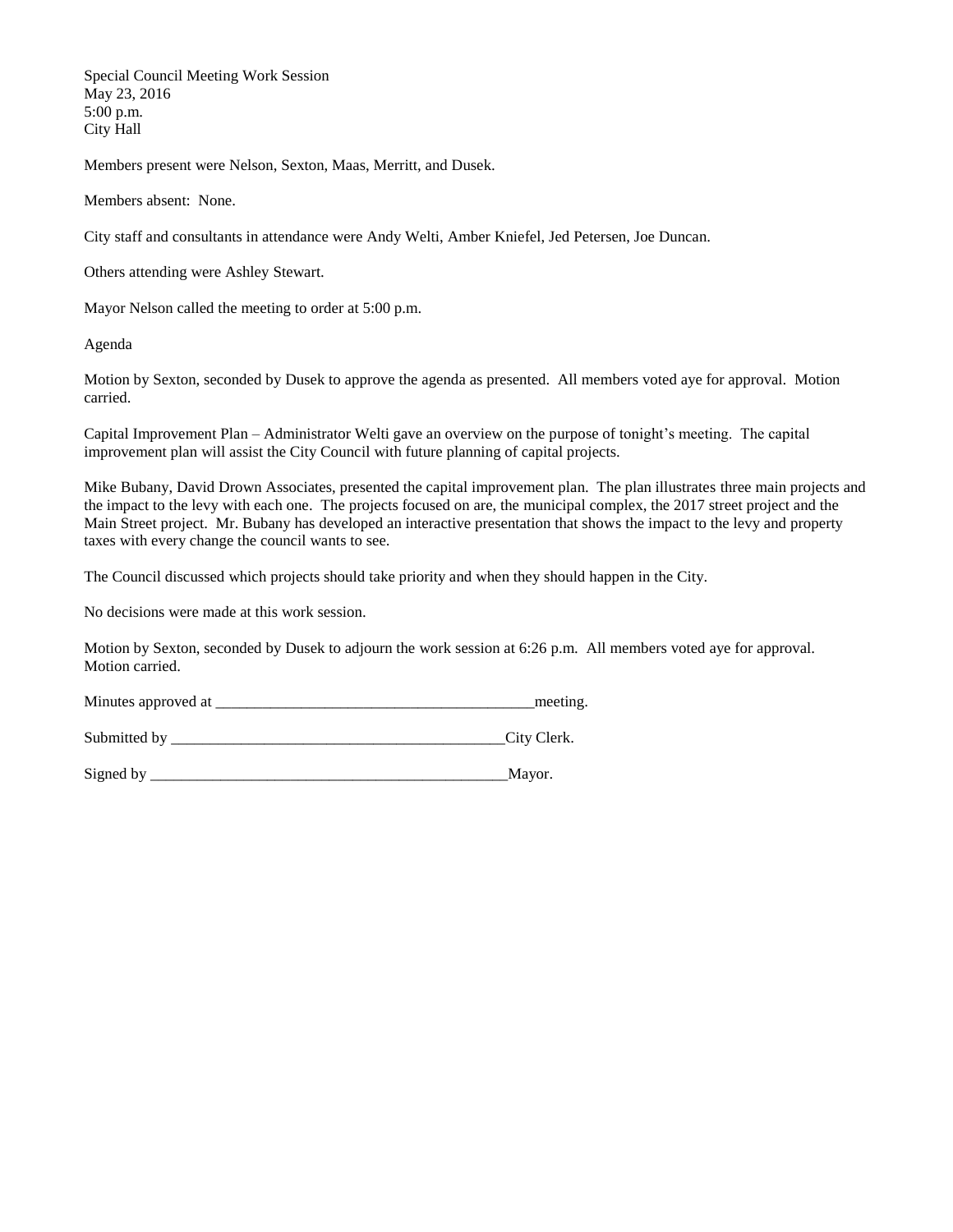Regular Council Meeting May 23, 2016 7:00 p.m. City Hall

Members present were Nelson, Sexton, Maas, Dusek, and Merritt.

Members absent: None.

City staff and consultants in attendance were Andy Welti, Amber Kniefel, Jed Petersen, Mark Rahrick, and Joe Duncan.

Others attending were Jerry Paschke, Ashley Stewart, Brian Sontheimer, and Luke Johnston.

Mayor Nelson called the meeting to order at 7:00 p.m.

Pledge of Allegiance.

Concerns/Requests from the General Public and Organizations. None.

Agenda.

Motion by Dusek, seconded by Maas to approve the agenda as presented. All members voted aye for approval. Motion carried.

Consent Agenda – Agenda items are approved by one motion unless a Council member requests separate action.

Approval of the April 25, 2016 regular meeting minutes and the May 10, 2016 special work session minutes.

Approval of the April and May city and liquor store bills.

Approval the April check register numbers E2652-E2665, 13701-13733, and 44427-44508.

Resolution 2016-24 Accepting Donations from Patrick Jeher (\$5.00), Dan Bowe (\$6.00), Matthew William (\$5.00), and Lewis Waclka (\$5.00) for the Medford Park Endowment Fund.

LMC liability coverage waiver form – Administrator Welti explained that this is the form the Council takes action on every year and the recommendation would be to not waive the monetary limits.

Councilmember Sexton inquired about the Centerpoint Energy bill for the Liquor Store. Kniefel will check on this and get back to the Council.

Mayor Nelson inquired about the resolution combining funds from the auditor and the FEMA reimbursement from the storm sewer outfall project. Staff will be following up.

Motion by Sexton, seconded by Merritt to approve the consent agenda as presented. All members voted aye for approval. Motion carried.

Mayor's Report – The regular legislative session ended without a bonding bill. There may be a special session.

Councilmember Sexton thanked the Mayor for all her time spent working with the legislatures on the bonding bill request.

EDA – Administrator Welti presented the recommendations from the last EDA meeting.

The EDA recommended to support Resolution 2016-23 electing to participate in the Steele County EDA.

The County EDA would be composed of nine members. The focus of the County EDA would be workforce development, business retention, business recruitment, and housing.

The initial budget request shall be for \$10,000.00 from County funds.

The Medford EDA will not be required to participate in funding at this time.

Motion by Dusek, seconded by Sexton to approve Resolution 2016-23 electing to participate in the Steele County EDA. All members voted aye for approval. Motion carried.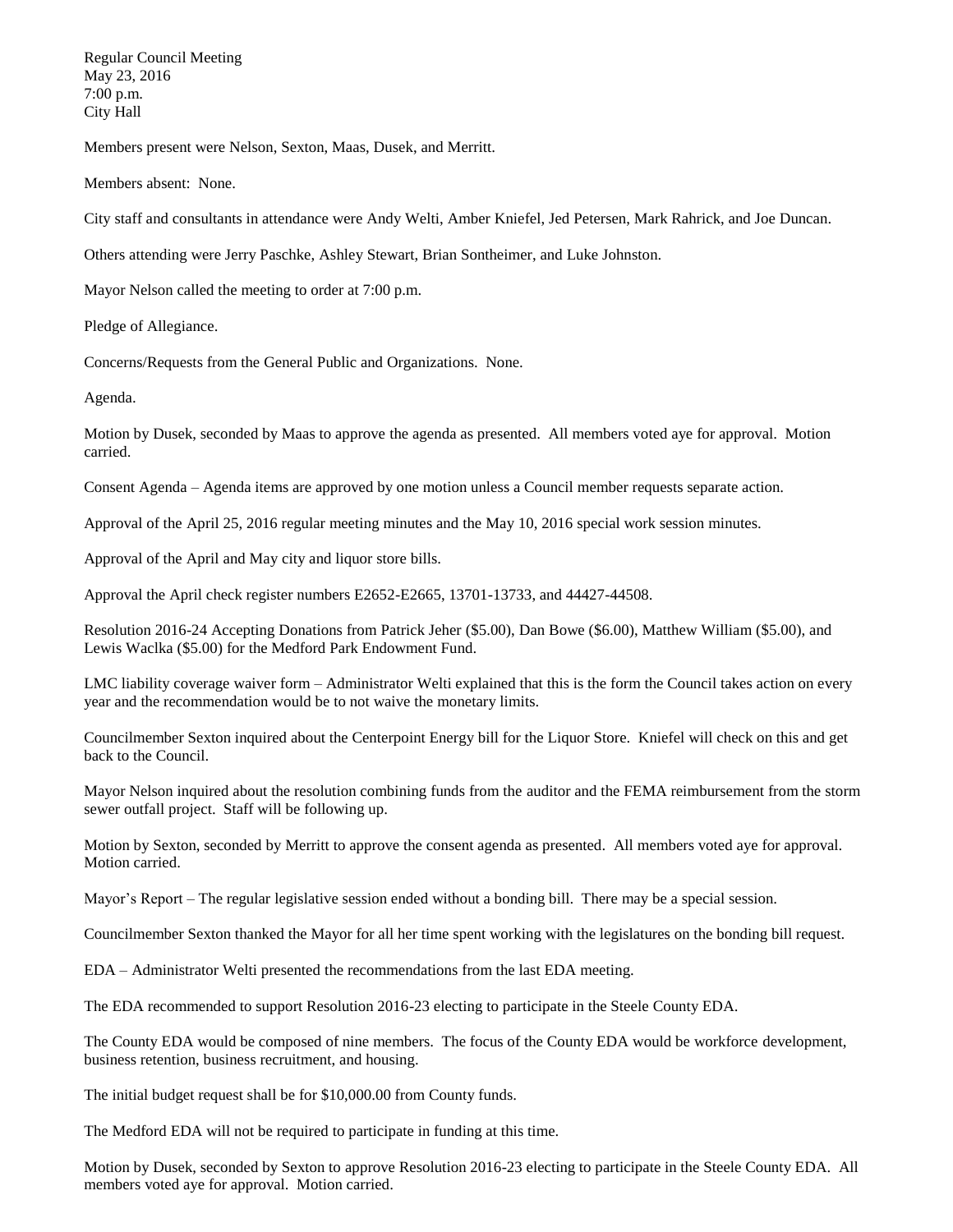EDA recommendation to participate in the housing study.

The housing study will be completed for \$17,500.00. Blooming Prairie and Ellendale have also requested to be part of the housing study with Owatonna and Medford. Medford's share of the cost would be \$3,000.00. The Council budgeted \$5,000.00 in this year's budget for the housing study.

Motion by Sexton, seconded by Maas to proceed with the housing study initiated through Maxwell Research. All members voted aye for approval. Motion carried.

Main Street Flower Planters – The EDA recommended to not reimburse the Medford Beautification Committee for the cost of the plants and maintenance of the planters for \$1,000.00. The suggestion was made that the businesses could take care of the planter in front of their business.

Council did not take action. Council suggested the Beautification Committee return to Council with a reimbursement request if one is needed.

Park Board – Chairperson Jerry Paschke presented the minutes from the May 2, 2016 regular meeting.

Eagle Scouts Brian Sontheimer and Luke Johnston were in attendance to present to the City Council an Eagle Scout project they would like to do at Frank Woodfill Wildlife Refuge. The project would include a walking path along the north side of the parking area extending approximately 400 feet long, 1-2 benches, and a small treated lumber bridge.

The Eagle Scouts are asking for the City to donate the walking path materials, whether it be wood chips, gravel, or bituminous and also the treated lumber for the bridge and benches.

The Council asked the Scouts if they have requested donated material from any of the surrounding businesses. The Scouts wrote down the suggested contacts and said they would give them a call. The Council is willing donate funds to purchase the needed materials.

Motion by Maas, seconded by Sexton to allot up to \$300.00 for the materials needs for the Eagle Scout project. All members voted aye for approval. Motion carried.

City Engineer Duncan has concerns with the bridge and permitting.

The Council had many questions concerning the bridge, the DNR, walking path materials, etc.

Mayor Nelson suggested to the Eagle Scouts to research the ideas and questions asked by the City Council and return to the next Park Board meeting to present a detailed plan.

Veterans Committee – Kniefel presented the minutes from the April 27, 2016 meeting.

The landscaping has begun, the eagles have been delivered.

The dedication ceremony is slated for June 17, 2016 before the parade.

City Administrator – Administrator Welti presented a memo.

Estimates and solutions for the wastewater biosolids pump is continuing.

All the new public works staff have completed the certified pool operator training and have their CPO license.

Public Works Department – Jed Petersen, Public Works Supervisor, introduced himself to the City Council.

Unfinished Business –

City Facility Update – Rahrick presented a memo explaining the procedures the City Council will need to follow when issuing bonds to construct a municipal complex. The Council can either take action itself to authorize the bonds or the Council may submit the question to the voters during the election.

The election timeline was presented stating that the resolution calling for a November 8, 2016 election on an issue is due August 22, 2016. Written notice for a ballot question must be submitted to the Steele County Auditor no later than August 26, 2016.

Councilmember Maas suggested holding off making any decisions on the 2017 street project until after the referendum.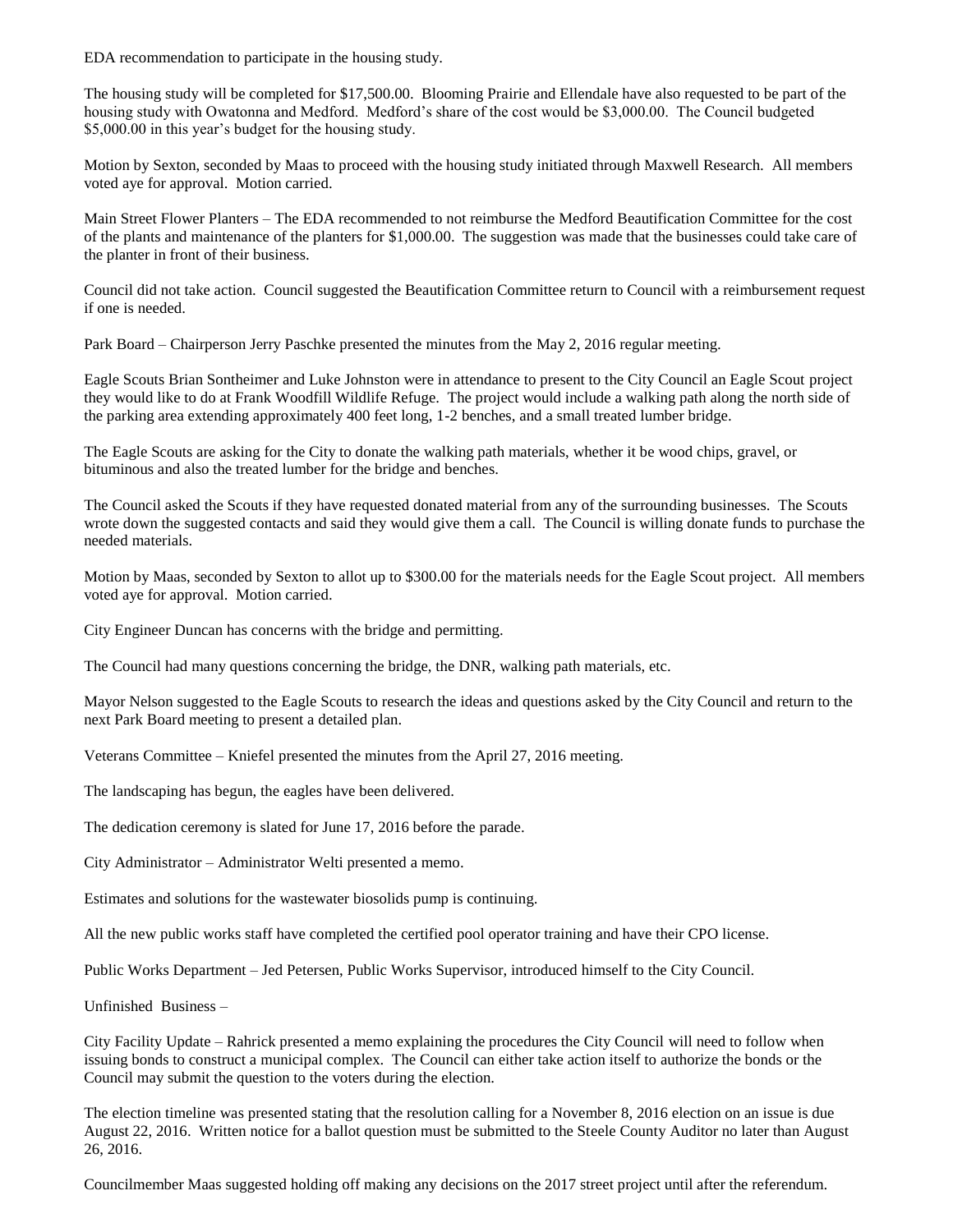Administrator Welti suggested having the projects on the June meeting agenda to see if the Council can come to a consensus on which project(s) to proceed with.

MNDOT Community Partnership Landscape Project and Round-a-Bout bids.

Motion by Sexton, seconded by Maas to approve the bid from Biowood Processing for 200 cubic yards of mulch for \$3,990.00. All members voted aye for approval. Motion carried.

Motion by Sexton, seconded by Merritt to approve the bid from Gertens for \$2,506.00 for finishing the planting on the west round-a-bout. All members voted aye for approval. Motion carried.

City Council regular meeting will be held on Monday, June 27, 2016 at 7:00 p.m. League of MN Cities Annual Conference in St. Paul June 14-17, 2016. Medford Straight River Days Parade, Friday, June 17, 2016 at 7:00 p.m. EDA Networking Event Thursday, May 26, 2016 at TES.

Motion by Dusek, seconded by Maas to adjourn the regular city council meeting at 8:20 p.m.

| Minutes approved at | meeting |
|---------------------|---------|
|                     |         |

Submitted by \_\_\_\_\_\_\_\_\_\_\_\_\_\_\_\_\_\_\_\_\_\_\_\_\_\_\_\_\_\_\_\_\_\_\_\_\_\_\_\_\_\_\_City Clerk.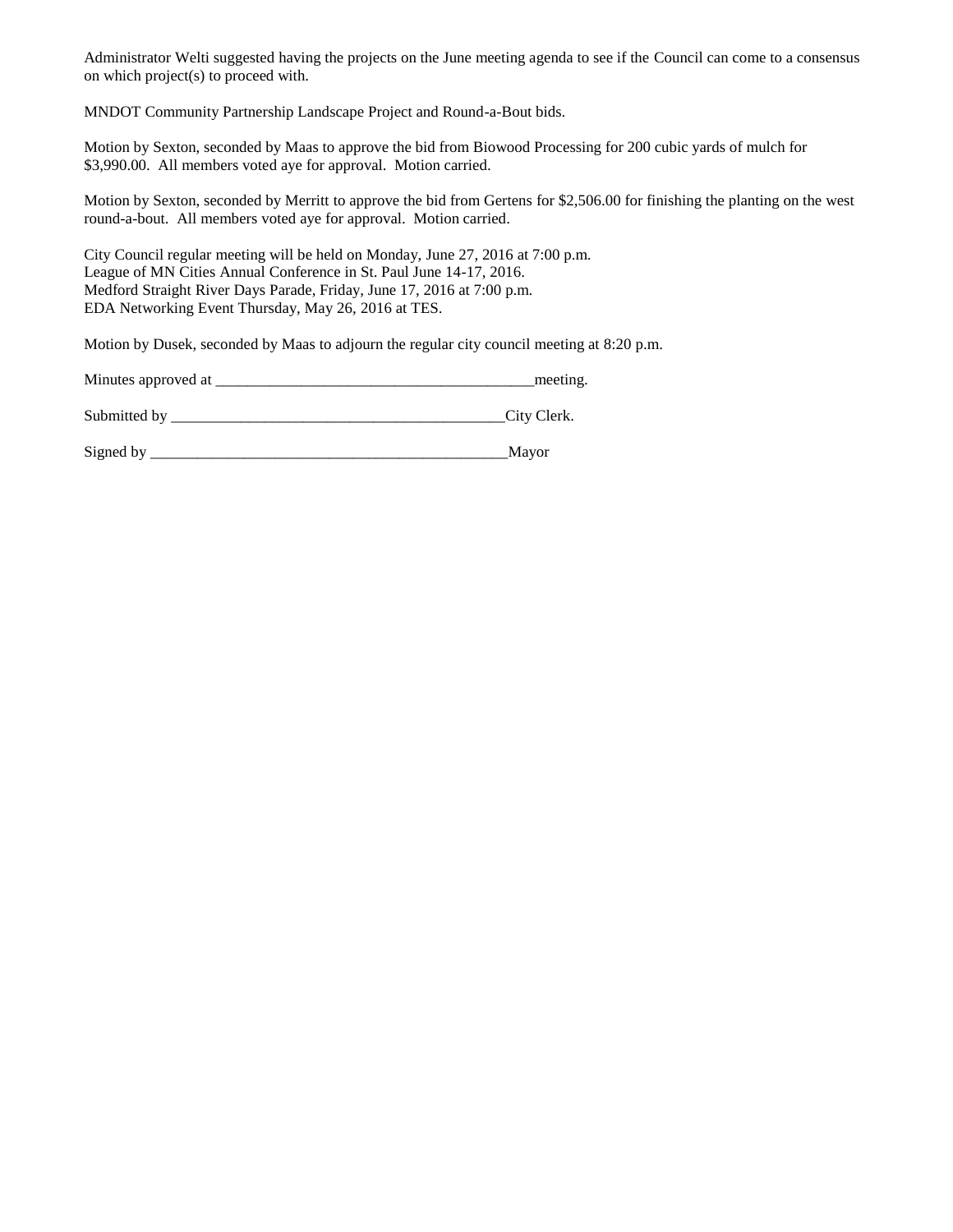Regular Council Meeting June 27, 2016 7:00 p.m. City Hall

Members present were Nelson, Sexton, Maas, Dusek, and Merritt.

Members absent: None.

City staff and consultants in attendance were Andy Welti, Amber Kniefel, Jed Petersen, Mark Rahrick, and Joe Duncan.

Others attending were Senator Vicki Jensen, Jerry Paschke, Ashley Stewart, Ashley Brunton, Cory Brunton, Rick Hager, Greg Sanborn, Nick Goodnature, Darren Hagen, Matt Mullenbach, Trevor Davis, Troy Noble, Mark Ristau, Ben Maas, Eric Finholdt, Tim Amberg, Chris Ditlevson, Rich Kucera, Dan Simon, John Anhorn, Craig Helgeson, Rick Ellingson, Kevin Sedivy, and Jim Slifka.

Mayor Nelson called the meeting to order at 7:00 p.m.

Pledge of Allegiance.

Concerns/Requests from the General Public and Organizations. None.

Agenda.

Motion by Dusek, seconded by Merritt to approve the agenda as presented. All members voted aye for approval. Motion carried.

Legislative Update – Senator Vicki Jensen was in attendance to give the City Council an update on the legislative session. The bonding bill that included Medford's projects did not get signed. The bonding bill made it to the Senate, but failed to pass. The likely hood of the legislatures having a special session is very minimal.

Mayor Nelson asked about the possibility of adding Medford's projects to a future bonding bill. Senator Jensen was encouraged this year on how far the bill went, but the transportation bill needed to be passed.

Consent Agenda – Agenda items are approved by one motion unless a Council member requests separate action.

Approval of the May 23, 2016 special work session minutes and the May 23, 2016 regular meeting minutes.

Approval of the May and June city and liquor store bills.

Approval the May check register numbers E2667-E2700, 13734-13770, and 44509-44592.

Resolution 2016-27 Accepting Donations from June Uselman (\$150.00), Dale & Lynne Hobgood (\$250.00), Phyliss L Kern (\$100.00), and the Class of 1965 (\$300.00) for the Medford Veterans Memorial.

Motion by Sexton, seconded by Dusek to approve the consent agenda as presented. All members voted aye for approval. Motion carried.

Mayor's Report – Mayor Nelson thanked the public works staff and the Civic Club for their work done for Straight River Days.

Park Board – Chairperson Jerry Paschke presented the minutes from the June 6, 2016 regular meeting.

Administrator Welti, Public Works Supervisor Petersen, and Brian with the Eagle Scouts met at Frank Woodfill Wildlife Refuge and walked the area to plan a path for Brian's Eagle Scout project. The group found an alternate path for the trail that would involve less bridges and maintenance.

The Park Board has determined two areas to focus on, the tennis courts and the possibility of pickle ball, and Radel Park.

Paschke inquired about the budget and what the Park Board would be able to work with. Mayor Nelson asked for the Park Board to pick a project or an item and research the cost and bring it to the Administrator for the possibility of being added to the 2017 budget.

City Administrator – Administrator Welti presented a memo.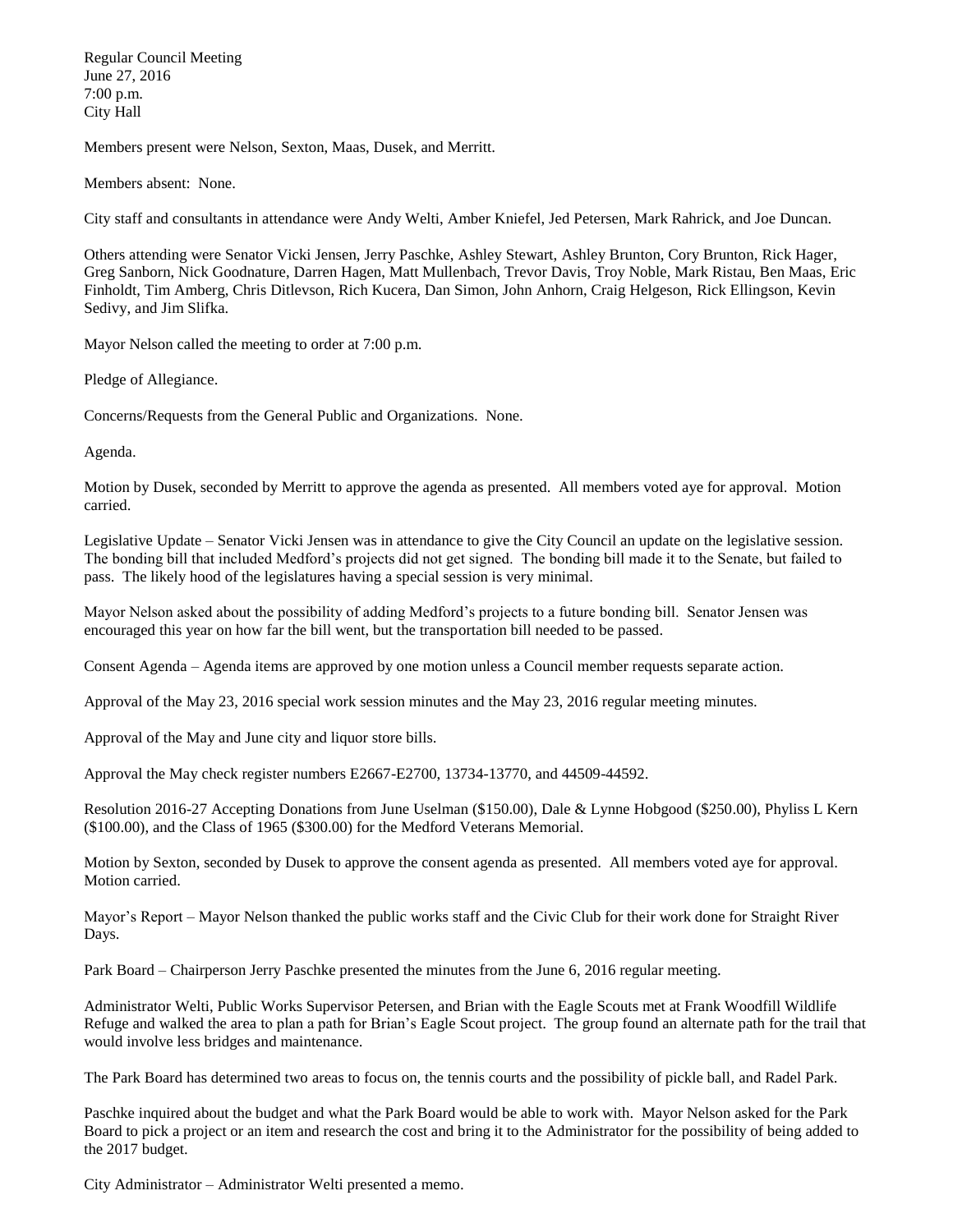Administrator Welti also thanked the public works staff for all their work with Straight River Days.

The pool is up and running and all three public works staff is CPO certified.

The 2017 budget is underway.

City Clerk – Kniefel presented two resolutions for this year's coming elections.

Kniefel stated that the only change made from previous years is a different rate of pay for the Head Election Judge.

Resolution 2016-25 Designating Election Judges for the 2016 Primary and General Elections.

Motion by Sexton, seconded by Dusek to approve resolution 2016-25 designating election judges for the 2016 Primary and General Elections. All members voted aye for approval. Motion carried.

Resolution 2016-26 Designating the Polling Place for the 2016 Primary and General Elections.

Motion by Maas, seconded by Merritt to approve resolution 2016-26 designating the polling place for the 2016 Primary and General Elections. All members voted aye for approval. Motion carried.

Public Works Department – Jed Petersen, Public Works Supervisor, presented a memo.

The valve at the Outlet Center has been repaired.

The round-a-bout plants have been planted and the woodchips have been installed.

Seykora Asphalt will be finishing sealing the wastewater treatment facility pavement and the trails.

The roof at the sludge building and the disinfection building has been replaced.

Unfinished Business –

City Facility Update – Administrator Welti stated that the Council is at the point where the fire department comments and input need to submitted to Brunton Architects to develop the final plan.

Discussion as to whether the Council should have two referendum questions on the ballot. One referendum question asking for the Fire Department and the second referendum question asking for both the Fire Department and City Hall together.

The City Facilities Committee recommended to the City Council to keep the City Hall and the Fire Hall together.

The estimated numbers presented to the City Council for a 16,267 sq. ft. building with a contingency would be approximately \$3,589,249.

Mayor Nelson, Councilmember Sexton and Councilmember Maas support keeping the Municipal Complex as a City Hall and Fire Hall.

The Fire Department has plans that have not been reviewed by Brunton Architects. Mayor Nelson would like Brunton Architects to review the drawings and figure final estimates.

Councilmember Merritt and Councilmember Dusek would like to see the Fire Hall built with the possibility of phasing in City Hall at a later date.

Cory Brunton stated that phasing a project in later to add onto the Fire Hall could possibly double the cost of the additional section.

Councilmember Maas stated that the current building is not going to last the next 100 years. The plan to have public works move into the current fire hall/city hall and having equipment parked next to City Hall with only a wall dividing the two is not acceptable.

Cory Brunton did state that he could make two separate designs. One that would include both the fire hall and city hall and one with only the fire hall.

Motion by Maas, seconded by Sexton to authorize Brunton Architects to design a 16,267 sq. ft. building that would include both a city hall and fire hall with a not to exceed cost of \$3,589,249.

Aye: Nelson, Maas, Sexton Nay: Dusek, Merritt Majority voted aye on the motion. Motion carried.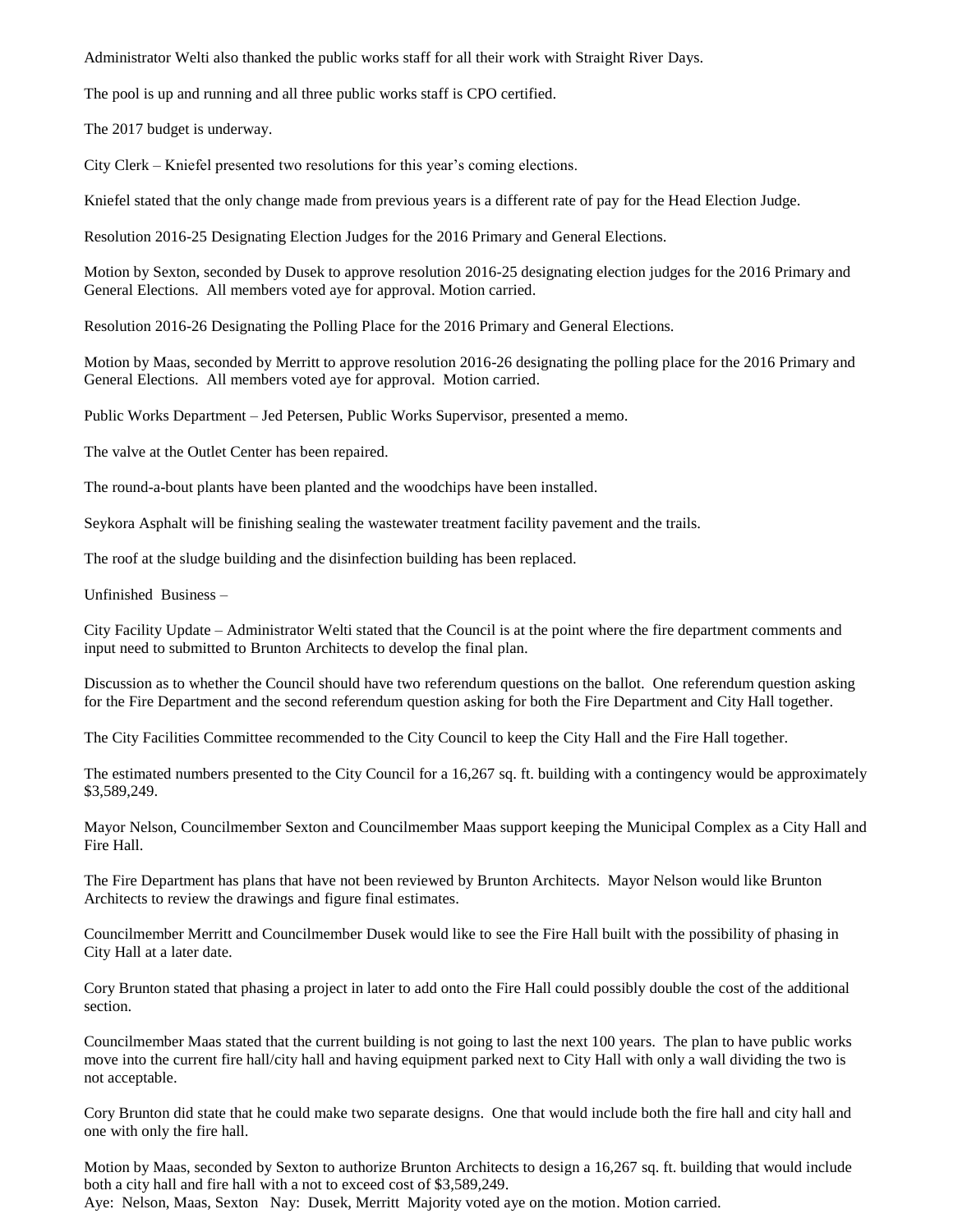Capital Improvement Plan – Potential 2017 Street Project.

Administrator Welti presented the possibility of moving forward with a feasibility study for the 2017 street project so that the City would be ready if the referendum on the Municipal Complex does not go through. This would allow for early bid letting and possibly lower costs. The feasibility study would cost approximately \$8,200.00 and would last about 2 years.

Council consensus is to wait on the street project until after the November election.

New Business

Resolution 2016-28 Combining the Debt Service Savings Account Funds with the General Saving Account Funds.

Motion by Dusek, seconded by Sexton to approve resolution 2016-28 combining funds of the Debt Service Savings Account with the General Saving Account. All members voted aye for approval. Motion carried.

Compost Site – Jim Spinler informed the City that the Medford Compost Site will be closing after this season. Administrator Welti is looking for direction as to what the City would want to do.

Administrator Welti will research the options in more depth and present at a later council meeting.

Consultation Services for Training and Technical Support – Rich Kucera has volunteered his time and provided training and technical support for pool start up procedures and answered water and wastewater system technical questions for city staff. Kucera has requested compensation for additional training and technical support. Kucera has agreed to \$50/hour.

Motion by Merritt, seconded by Dusek to allow the City to contract with Kucera and to be compensated at \$50/hour on a very limited basis for training or technical support as our Public Works Supervisor requests for up to \$2,000.00 for the year. All members voted aye for approval. Motion carried.

City Clerk Resignation – Amber Kniefel submitted her resignation from the full-time clerk position effective July 28, 2016. Kniefel offered to continue working on a part time basis until a new employee is trained to fill the position.

Administrator Welti recommends to the City council to accept Amber Kniefel's resignation from her full-time position and allow her to continue working part time to train her replacement.

Administrator Welti recommends to allow staff to proceed with posting an opening for a full time clerk position with a salary range of \$16.00 to \$22.38 per hour.

Councilmember Sexton proposed the idea of splitting the position into two part time positions. For the purpose of training, at this time, staff would like to keep the one full time position, but this can be looked into at a later date.

Motion by Merritt, seconded by Dusek to accept Amber Kniefel's resignation and allow staff to post the position at the stated salary range and the authority to re-post if needed. All members voted aye for approval. Motion carried.

City Council regular meeting will be held on Monday, July 25, 2016 at 7:00 p.m. Council Work Session – 2017 Budget Review – Possibly July 27, 2016 at 5:00 p.m.

Motion by Merritt, seconded by Dusek to adjourn the regular city council meeting at 9:12 p.m.

| Minutes approved at |  | meeting |
|---------------------|--|---------|
|---------------------|--|---------|

Submitted by  $\qquad \qquad \text{City} \text{Clerk}.$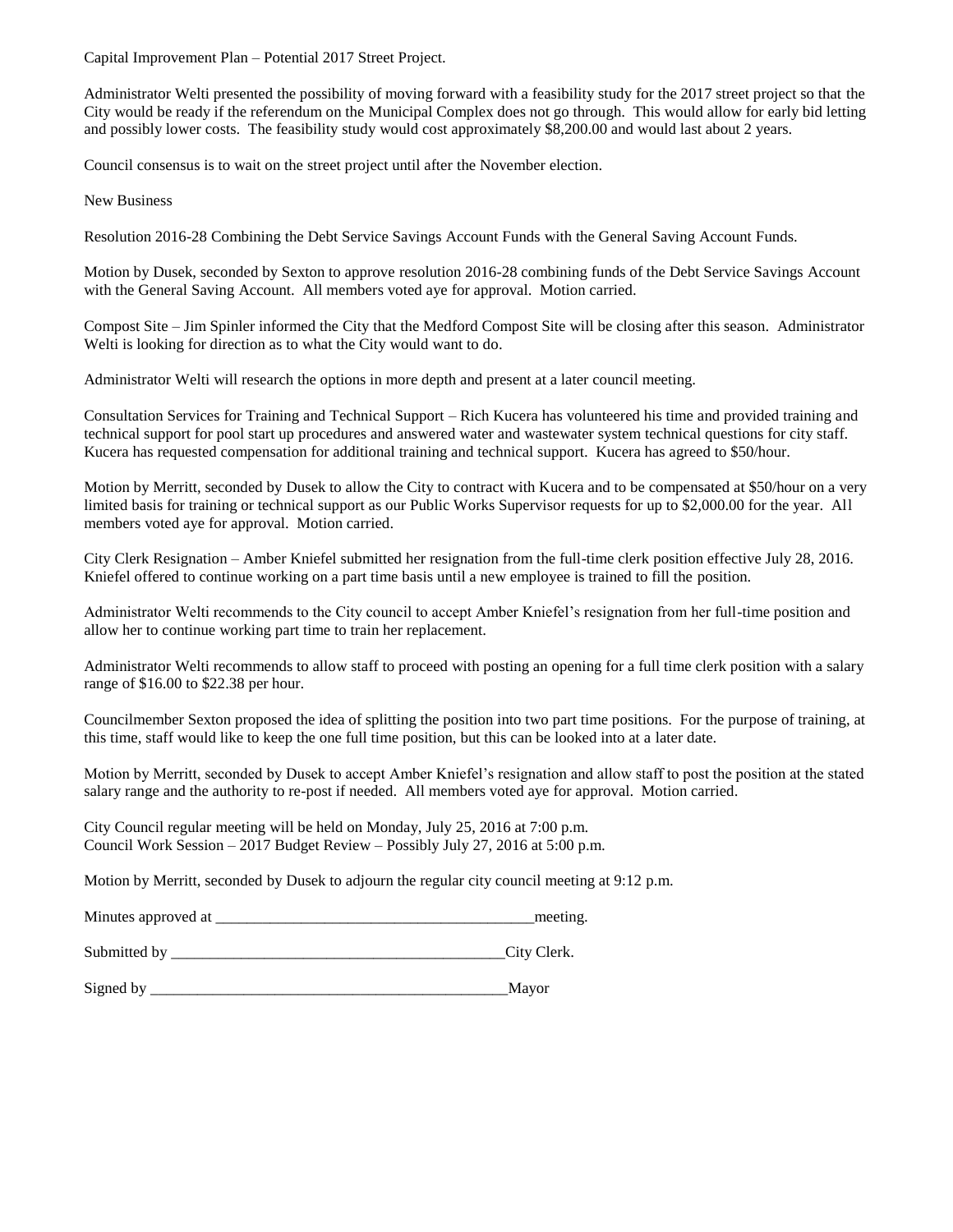Special Council Meeting Work Session July 25, 2016 5:30 p.m. City Hall

Members present were Nelson, Sexton, Maas, Merritt, and Dusek.

Members absent: None.

City staff and consultants in attendance were Andy Welti, Amber Kniefel, Corey Brunton, and Ashley Brunton.

Others attending were Ashley Stewart, Josh Zimmer, Grace Bartlett, Greg Sanborn, Rick Hager, Rich Kucera, Craig Helgeson, and John Anhorn.

Mayor Nelson called the meeting to order at 5:35 p.m.

The purpose of tonight's special council meeting work session is for the City Council, the Fire Department committee, the City Facility Committee and the Architects to discuss the Municipal Complex. The group is working to narrow down a concept plan that meets everyone's needs and the dollar figure needed for that building.

Mayor Nelson gave the history of the Municipal Complex process.

Administrator Welti presented a memo and the concept plans that been received to date.

Rick Hager stated that the fire department needs a minimum of 13,500 sq. ft. on the main floor with a 3,000 sq. ft. mezzanine.

Corey Brunton presented three concept plans.

Concept  $A$  – the majority of the fire department offices were located in the mezzanine. The plan would leave little room for storage in the mezzanine.

Concept  $B$  – the fire department offices were moved back to the main floor and leaving the mezzanine empty.

Concept  $C$  – there are no load bearing walls on the main floor. All offices are located on the main floor, with an open mezzanine.

The fire department and city council likes the way that Concept C has the city hall portion and the training room laid out. Rick Hager would like the City Council to support Concept B with a few amendments. The main amendment would be to design the floor space of Concept B the same or close to the design in Concept C.

Final comment of each councilmember was found to be a consensus of having concept plan B with the city hall portion designed like concept plan C.

No decisions were made at this work session.

Motion by Merritt, seconded by Sexton to adjourn the work session at 6:58 p.m. All members voted aye for approval. Motion carried.

| Minutes approved at | meeting |
|---------------------|---------|
|---------------------|---------|

Submitted by  $\qquad \qquad \text{City Clark.}$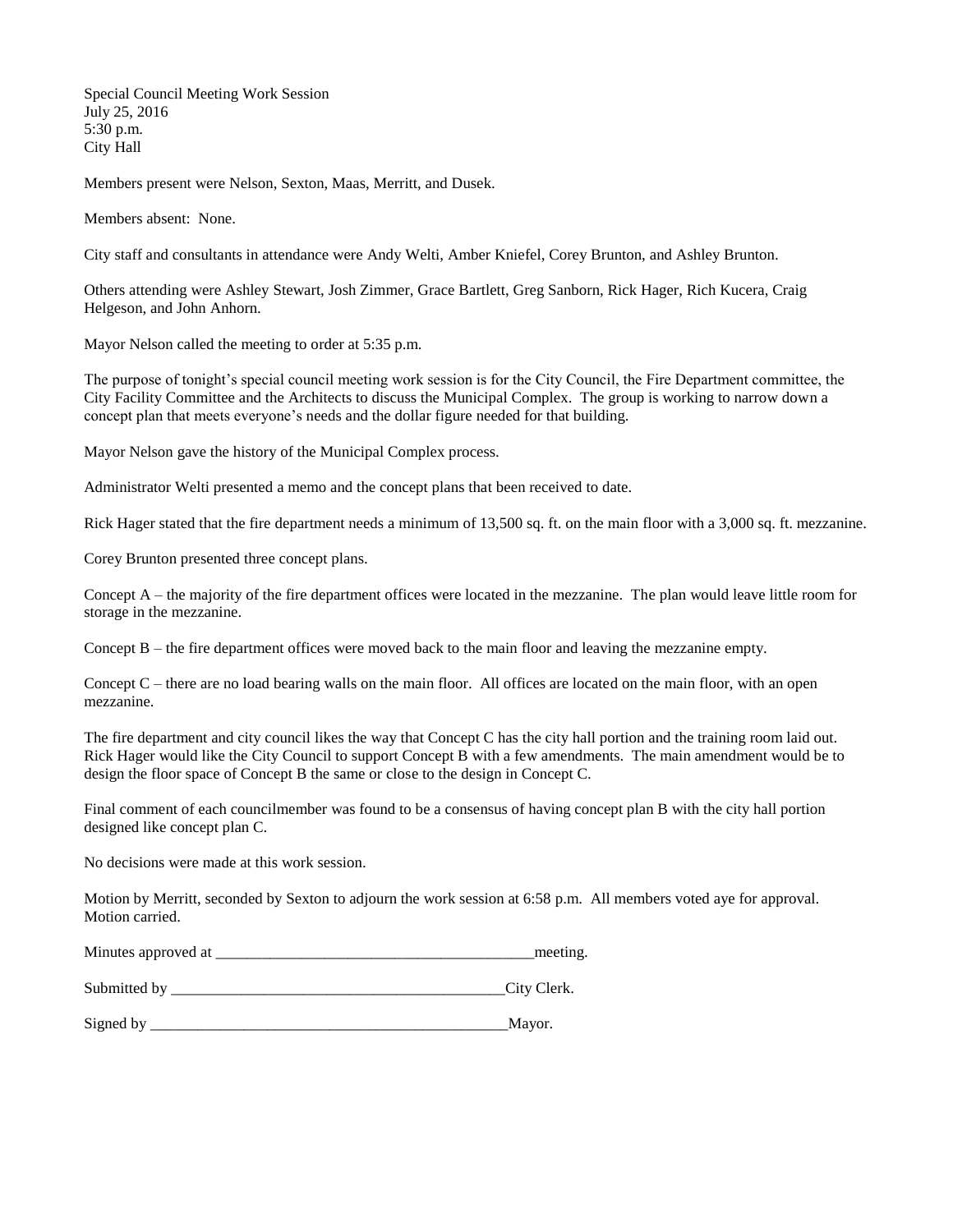Regular Council Meeting July 25, 2016 7:00 p.m. City Hall

Members present were Nelson, Sexton, Maas, Dusek, and Merritt.

Members absent: None.

City staff and consultants in attendance were Andy Welti, Amber Kniefel, Jed Petersen, Mark Rahrick, and Craig O'Hearn.

Others attending were Jerry Paschke, Ashley Stewart, Ashley Brunton, Cory Brunton, Rick Hager, Greg Sanborn, Rich Kucera, John Anhorn, Craig Helgeson, Grace Bartlett, and Josh Zimmer.

Mayor Nelson called the meeting to order at 7:10 p.m.

Pledge of Allegiance.

Concerns/Requests from the General Public and Organizations. Grace Bartlett brought a concern to the City Council involving the arrow sign at the west end of  $2<sup>nd</sup>$  Ave NE/County Rd 12. The arrow sign gives drivers the idea that the road comes to an end and that they can turn either direction. Drivers cannot turn south because that is Evapco's private drive. The drivers then turn north and realize they don't want to be on Sunrise. Some drivers are turning around in Bartlett's lawn. Bartlett would like more appropriate signage placed at the end of the street.

Agenda. Add Biosolids Application Options under New Business Item B, add the MARC donation under Parks.

Motion by Dusek, seconded by Sexton to approve the agenda as amended. All members voted aye for approval. Motion carried.

Consent Agenda – Agenda items are approved by one motion unless a Council member requests separate action.

Councilmember Sexton asked a question about the bill from Marvin Purrier for concrete. There was a section on the Central Avenue trail that was heaving and in need of repair.

Approval of the June 27, 2016 regular meeting minutes.

Approval of the June and July city and liquor store bills.

Approval the June check register numbers E2701-E2724, 13771-13827, and 44593-44688.

Resolution 2016-29 Accepting Donation from the Medford Fire Relief Association of \$450.00 for the Portable Bathrooms used during Straight River Days.

Resolution 2016-31 Accepting Grant Award from the Steele County Parks and Recreation Department of \$5,000.00 for the pergola at the Medford Pool.

Resolution 2016-32 Accepting Donation from Wayne & Mae Maas (\$200.00) for the Medford Veterans Memorial.

Motion by Merritt seconded by Dusek to approve the consent agenda as presented. All members voted aye for approval. Motion carried.

Mayor's Report – City Council had no questions concerning Mayor Nelson's report.

Planning & Zoning Board – Administrator Welti presented the minutes from the Planning & Zoning Board. The board had a general discussion on Land Use and training.

EDA – Administrator Welti presented the minutes from the EDA board meeting. The 2017 preliminary budget and levy were discussed and left the same as 2016.

The Housing Study is moving forward.

Park Board – Chairperson Jerry Paschke presented the minutes from the July 11, 2016 regular meeting.

The Park Board recommended to the City Council to include the pickle ball retractable nets and line painting in the 2017 park budget to be done along with the resurfacing of the courts.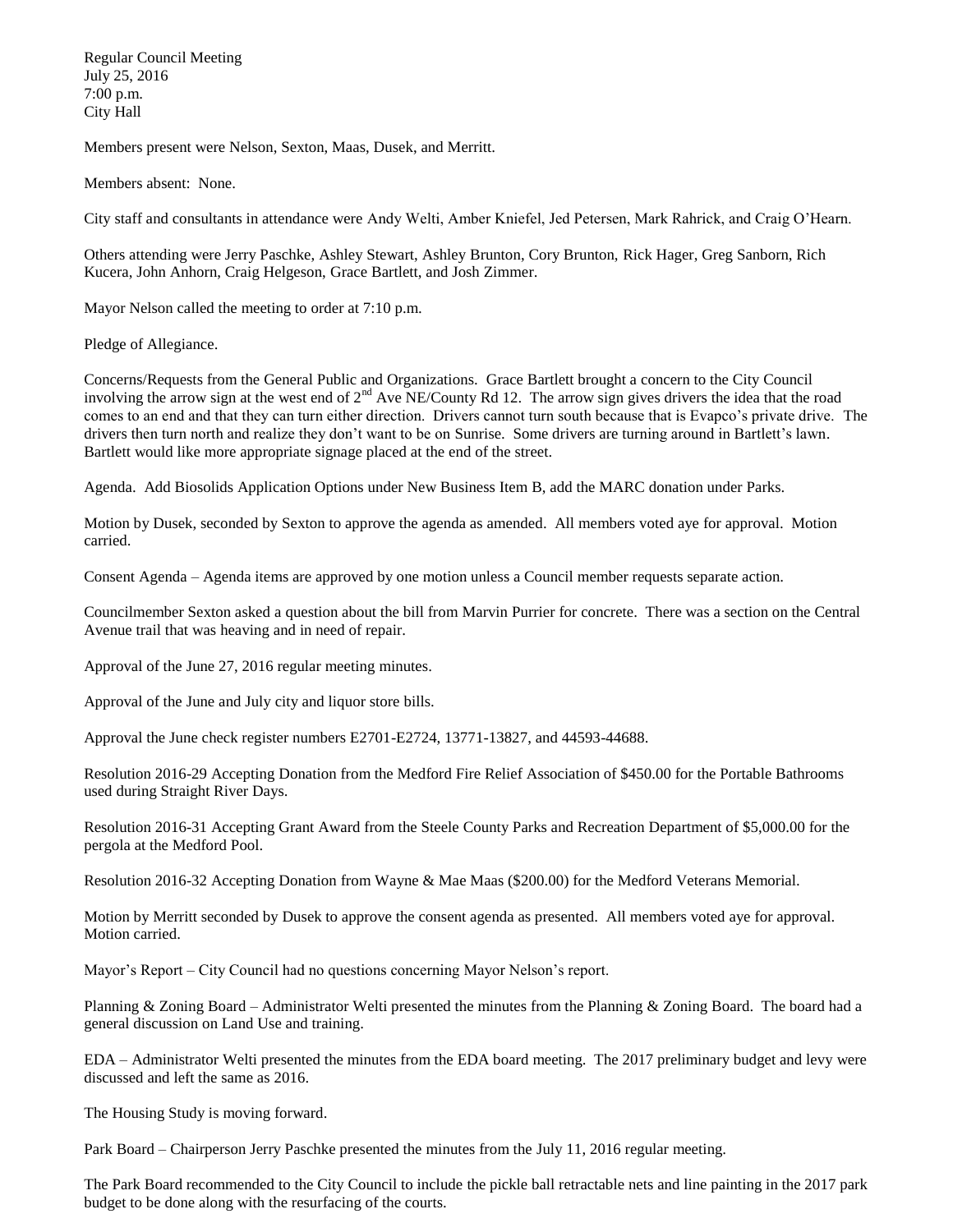The Park Board would like to have both Radel Park and Water Tower Park surveyed to locate the lot lines for those properties.

Medford Area Recreation Committee donated \$1,000.00 to the construction of the pergola at the Medford Pool.

The Eagle Scout and City Staff coordinated to lay out a path that does not include bridges.

Veterans Memorial Committee – Kniefel presented the minutes from the Veterans meeting. The Veterans Committee voted to purchase the last two name tablets for the Memorial.

Mayor Nelson informed the City Council that the Vietnam Memorial will be moving through Medford at the end of August. Mayor Nelson contacted Butch Schultz to see if the committee would organize something for that event.

City Administrator – Administrator Welti presented a memo.

Administrator Welti presented that he has had correspondence with FEMA on the storm sewer outfall project.

Administrator Welti and Kniefel attended the election judge training and will be ready for the Primary Election in August.

The new minimum wage will be in effect on August 1, 2016. City staff wages that are currently less then minimum wage will be increased to the new amount on August 1, 2016.

City Clerk – Kniefel presented two resolutions for the Council to act upon.

Resolution 2016-30 Certifying Unpaid Utility Bills to Steele County.

Motion by Sexton, seconded by Dusek to approve resolution 2016-30 certifying unpaid utility bills to Steele County. All members voted aye for approval. Motion Carried.

Kniefel presented an updated resolution appointing election judges for both the Primary and General Elections. The new resolution includes the new City Clerk and the removal of election judge that withdrew her name.

Resolution 2016-33 Designating Election Judges for the 2016 Primary and General Elections.

Motion by Dusek, seconded by Maas to approve resolution 2016-33 designating election judges for the 2016 Primary and General Elections. All members voted aye for approval. Motion carried.

Public Works Department – Jed Petersen, Public Works Supervisor, presented a memo.

The Outlet Center dug up and terminated nine non-metered connections at the corp stop.

Seal coating has been finished.

Bergerson-Caswell is working on Well 1 to assess the condition of the well and pump.

Peterson did receive reciprocity for his Class C Water Operations Certification and the Class SB Wastewater Collections Operator certification. Peterson will be testing for the Wastewater Treatment Class C this fall.

Liquor Store – Straight River Days Report and Update.

Craig O'Hearn presented a spreadsheet showing the Straight River Days Dance revenue. Everything went very well. Straight River Days is scheduled for the same weekend next year.

Unfinished Business –

City Facility Update – City Council needs to provide Corey Brunton with one aspect of the project, whether it be the cost of the project or the square footage amount.

Motion by Nelson, seconded by Sexton to draft a concept plan with a total project cost not to exceed \$3,950,000.00. Aye: Nelson, Sexton, Maas Nay: Dusek and Merritt. The majority of the Council voted in favor of the motion. Motion Carried.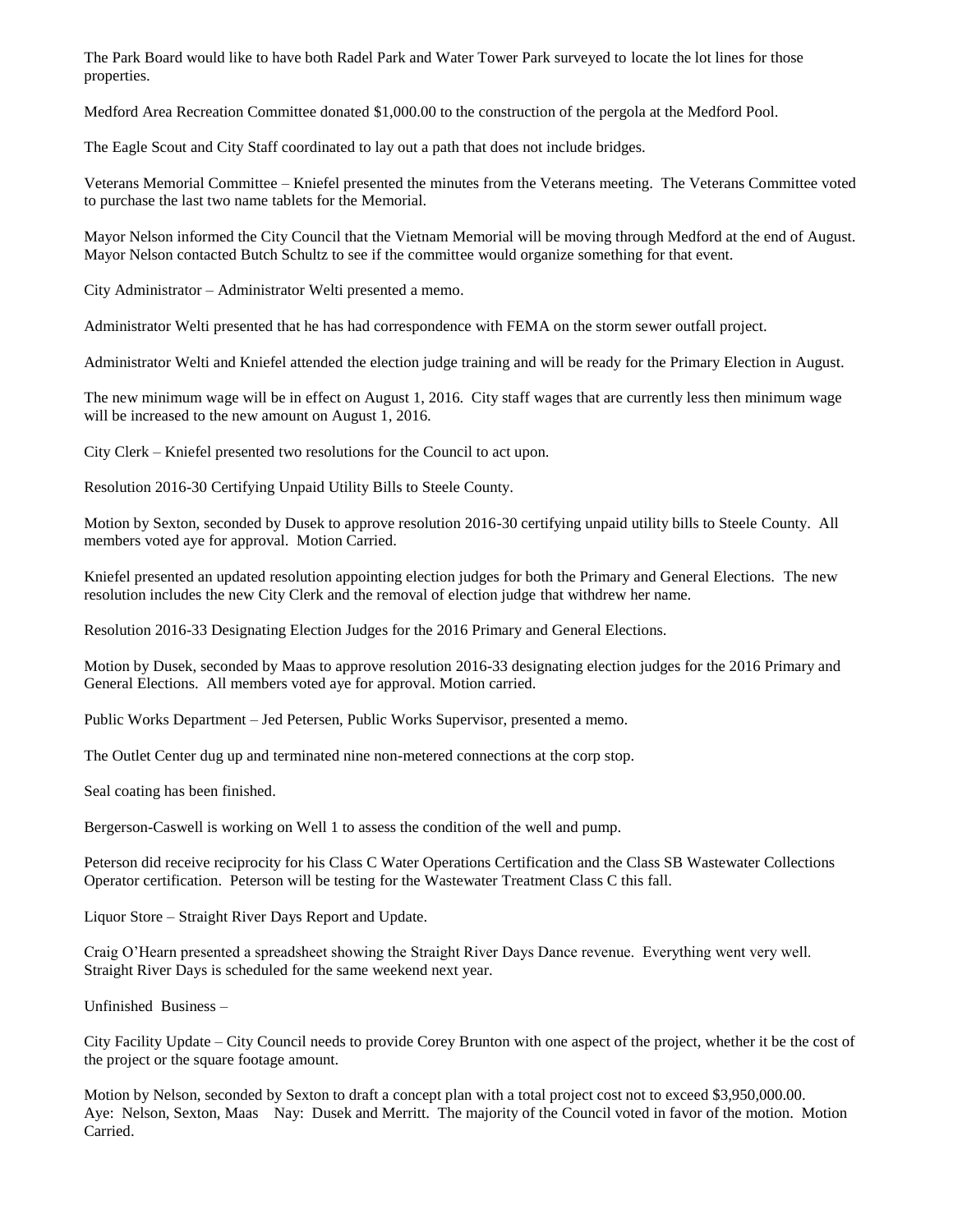Motion by Maas, seconded by Sexton to instruct staff to work with the bond counsel for the referendum question at a project cost of not to exceed \$3,950,000.00.

Aye: Nelson, Sexton, Maas Nay: Dusek and Merritt. The majority of the Council voted in favor of the motion. Motion Carried.

New Business

City Clerk Staffing – Administrator Welti made a recommendation to the City Council to hire Elizabeth Jackson for the fulltime City Clerk/Treasurer position at a rate of pay of \$18.94 per hour. Jackson will be starting on August 2, 2016.

Kniefel will remain with the City part-time to train.

Motion by Merritt, seconded by Sexton to hire Elizabeth Jackson at \$18.94 per hour for the full-time City Clerk/Treasurer position beginning August 2, 2016. All members voted aye for approval. Motion Carried.

Biosolids Application Options – Administrator Welti presented a memo explaining the research done involving biosolids application this fall. The City's current biosolids applicator is trading in his current equipment. He will no longer have a vacuum tanker that was used to pump biosolids from the wastewater treatment facility to the semi holding tank.

In order for the City to purchase a new pump, the MPCA needs to review the plans and specs of the pump. The City would need to hire an engineer to draw up the plans and specs. Bolton and Menk would be able to draw up the plans and specs for \$7,500.00.

Councilmember Maas would like to meet with Welti and Peterson before making any decisions and talk about a solution.

City Council regular meeting will be held on Monday, August 22, 2016 at 7:00 p.m. Council Work Session – 2017 Budget Review – July 27, 2016 at 5:00 p.m. EDA Networking Event – Thursday, July 28, 2016 5:30-6:30 p.m.

Motion by Dusek, seconded by Sexton to adjourn the regular city council meeting at 8:25 p.m.

Minutes approved at \_\_\_\_\_\_\_\_\_\_\_\_\_\_\_\_\_\_\_\_\_\_\_\_\_\_\_\_\_\_\_\_\_\_\_\_\_\_\_\_\_meeting.

Submitted by City Clerk.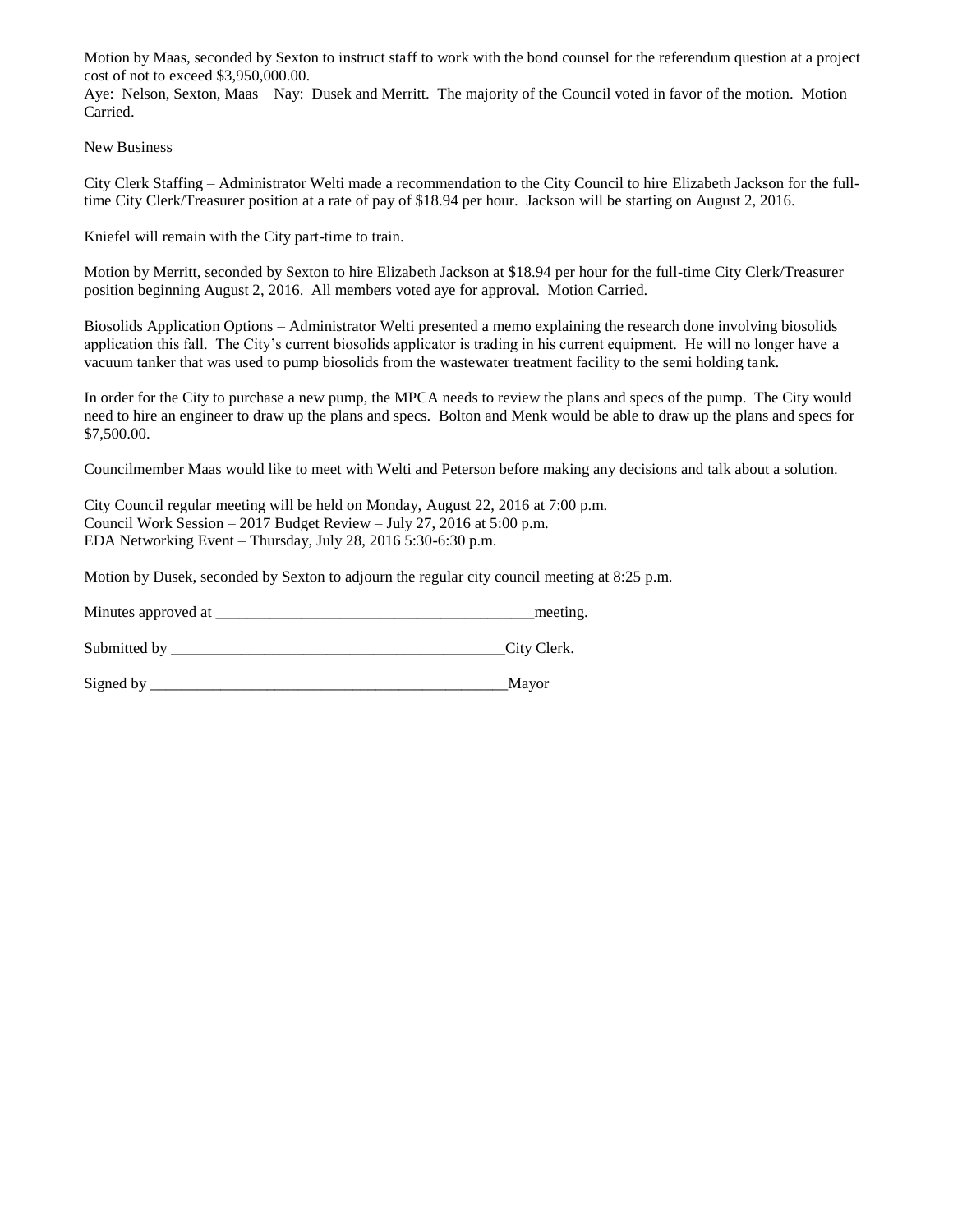Special City Council Meeting July 27, 2016 5:00 p.m. City Hall

Members present were Nelson, Sexton, Maas, and Dusek.

Members absent: Merritt.

City staff and consultants in attendance were Andy Welti, Amber Kniefel, and Jed Peterson.

Others attending were Ashley Stewart and Josh Zimmer.

Mayor Nelson called the meeting to order at 5:00 p.m.

2017 Preliminary Budget and Levy

Administrator Welti presented a memo explaining the significant changes made from the 2016 budget. All changes over \$200.00 will be highlighted.

With direction from the City Auditor, Administrator Welti presented the creation of a capital outlay fund. This fund would be used to keep track of the capital outlay budgeted for each department. These reserves will be used to fund future projects.

The General Fund Levy is proposed at \$543,332.00.

The City Council would like to see a bond schedule.

2017 Proposed Preliminary Levy

| General Fund        | \$543,332.00 |
|---------------------|--------------|
| Fire Relief         | \$15,000.00  |
| 2004B Refunding     | \$23,000.00  |
| 2014 Central Ave    | \$19,250.00  |
| 2015 Scenic Heights | \$1,200.00   |
| EDA                 | \$13,285.00  |
| Total               | \$615,067.00 |

Total levy increase is 2.85% over 2016.

Administrator Welti received direction from the City Council on the park surveys that have been recommended by the Park Board. Each survey will be approximately \$1,000.00. City staff will do what they can to find the pins. Council consensus was to have Administrator Welti add this expense into the 2017 budget.

No action taken on the preliminary budget and levy. Final approval will be at the August 22, 2016 regular City Council meeting.

## Water/Sewer Rates

Administrator Welti explained the WAC, SAC, and flat rates. Administrator Welti recommended no change to these fees. The flat rates will remain stable for the next 2-3 years before there is an amendment and that will depend on the sales tax revenue.

Administrator Welti proposed a \$.20 increase per thousand gallons for both the water and sewer usage rates.

The water usage rate would be \$4.00 per thousand gallons. The sewer usage rate would be \$5.90 per thousand gallons.

There was no increase in the usage rate for 2015/2016 cycle. The increase will help with the increasing costs of operation and maintenance in those funds.

Ordinance 2016-04 Amending Section 2.65 of the Master Fee Schedule – Ordinance reflects the \$.20 increase for both the water and sewer usage rates per thousand gallons.

Motion by Sexton, seconded by Maas to approve Ordinance 2016-04 Amending Section 2.65 of the Master Fee Schedule as presented. All members in attendance voted aye for approval. Motion carried.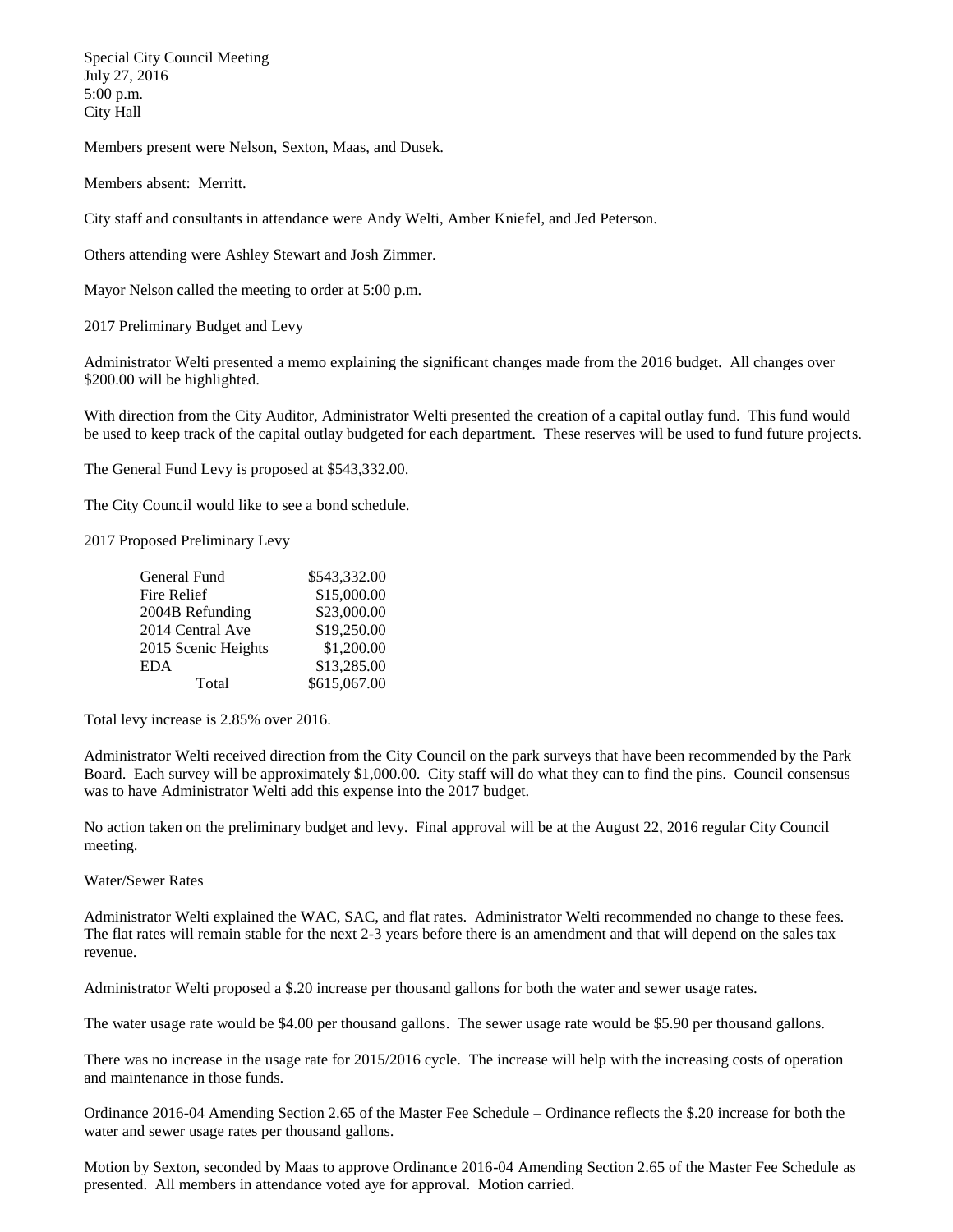Motion by Dusek, seconded by Maas to adjourn the work session at 6:25 p.m. All members in attendance voted aye for approval. Motion carried.

Minutes approved at \_\_\_\_\_\_\_\_\_\_\_\_\_\_\_\_\_\_\_\_\_\_\_\_\_\_\_\_\_\_\_\_\_\_\_\_\_\_\_\_\_meeting.

Submitted by \_\_\_\_\_\_\_\_\_\_\_\_\_\_\_\_\_\_\_\_\_\_\_\_\_\_\_\_\_\_\_\_\_\_\_\_\_\_\_\_\_\_\_City Clerk.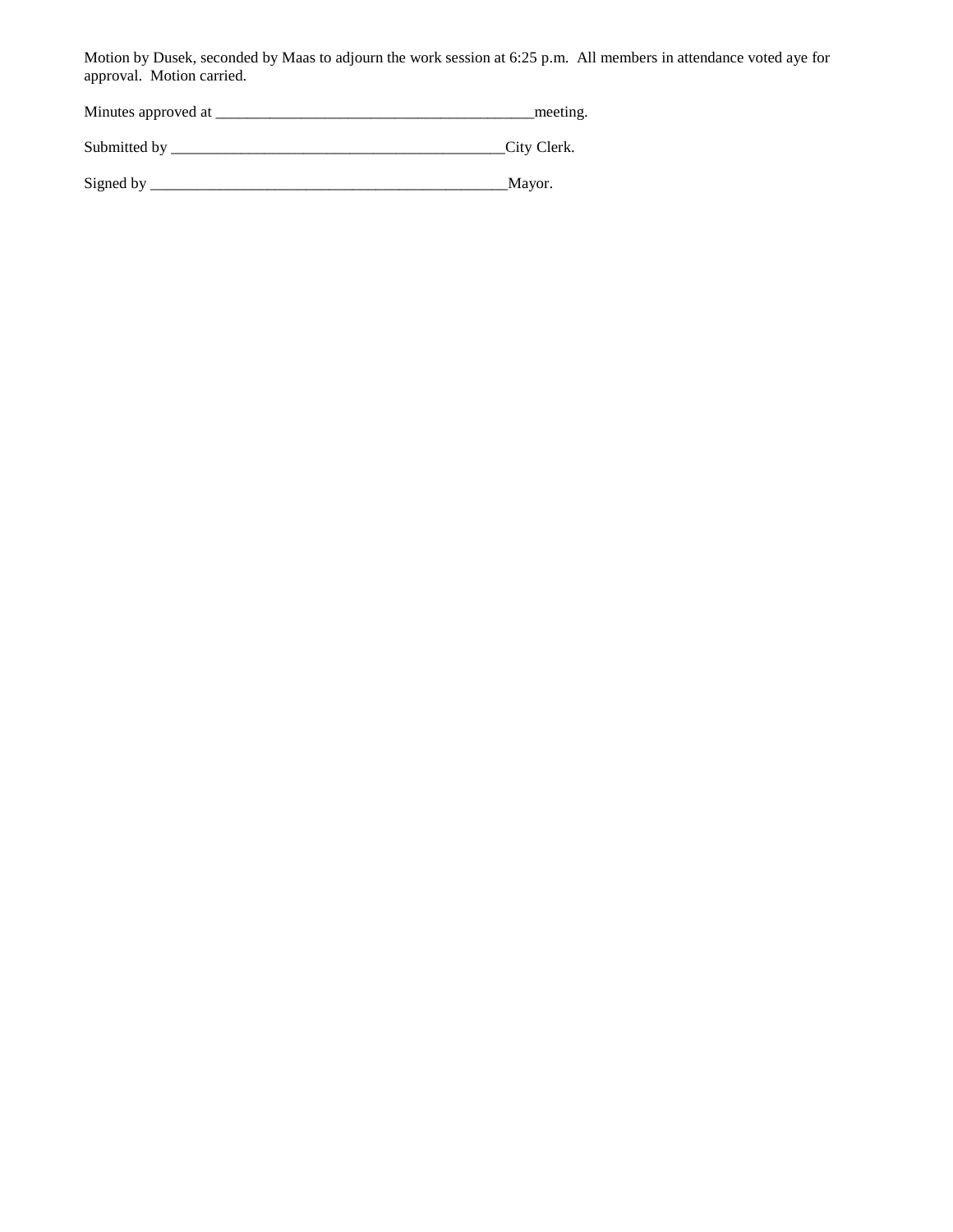Regular Council Meeting August 22, 2016 7:00 p.m. City Hall

Members present were Nelson, Sexton, Maas, Dusek, and Merritt.

Members absent: None.

City staff and consultants in attendance were Andy Welti, Elizabeth Jackson, Mark Rahrick, and Joe Duncan.

Others attending were Jerry Paschke, Rick Hager, Greg Sanborn, John Anhorn, Kylie Rice, Matt Dempsey.

Mayor Nelson called the meeting to order at 7:01 p.m.

Pledge of Allegiance.

Concerns/Requests from the General Public and Organizations. None.

Agenda. Add setting the date of the Truth and Taxation Meeting before the notice of the December 19, 2016 Regular City Council Meeting.

Motion by Sexton, seconded by Dusek to approve the agenda as amended. All members voted aye for approval. Motion carried.

Consent Agenda – Agenda items are approved by one motion unless a Council member requests separate action.

Approval of the July 25, 2016 regular meeting minutes, July 25, 2016 Special City Council meeting minutes, and Special Council Meeting Work Session minutes.

Approval of the July and August city and liquor store bills.

Approval the July check register numbers E2725-E2749, 13828-13883, and 44689-44771.

Resolution 2016-37 Accepting Donation Award from the Medford Area Recreation Committee in the amount of \$1,000.00 for a Pergola at the Medford Pool.

Resolution 2016-38 Accepting Donation from Allan & Randee Radel Family in the amount of \$100.00 for the Medford Veterans memorial.

Resolution 2016-39 Accepting Donations from Ron Schouweler (\$5.00), Wagner's Lunch (\$5.00), John Ankum (\$5.00), Garret Jeddeloh (\$5.00), and Pat & Kay Merritt (\$20.00) for the Medford Park Endowment Fund.

Resolution 2016-40 Accepting Donations from Don Dagne (\$10.00), Dean Lechner (\$5.00), Mac Bowman (\$5.00), and Al Jirele (\$5.00) for the Medford Park Endowment Fund.

Motion by Dusek seconded by Maas to approve the consent agenda as presented. Nelson, Maas, Merritt and Dusek voted aye. Sexton abstained from Resolution 2016-37. Motion carried.

Mayor's Report - There should have been an official press release for the Halloween Plus store that will be in the former Liz Claiborne building in the outlet mall. Nelson also acknowledged the round of rainfall in the past few days. Nelson wants to revisit Emergency Response logistics. Merritt had a question about Mayor Nelson's meeting with Mike Nelson. Mayor Nelson indicated the meeting was to discuss permitting process and expectations regarding the former KC lodge and Creamery.

Planning & Zoning Board – Did not meet.

EDA – Did not meet.

Park Board – Chairperson Jerry Paschke presented the minutes from the August 1, 2016 regular meeting.

The Park Board would like to have the lines for the Pickle Ball courts to be included in the bidding process. The Board proposes the pulley system for the nets were to be operated by the City. Nelson asked if the Park Board would be working with Community Ed to offer tennis and pickle ball lessons. Paschke indicated yes.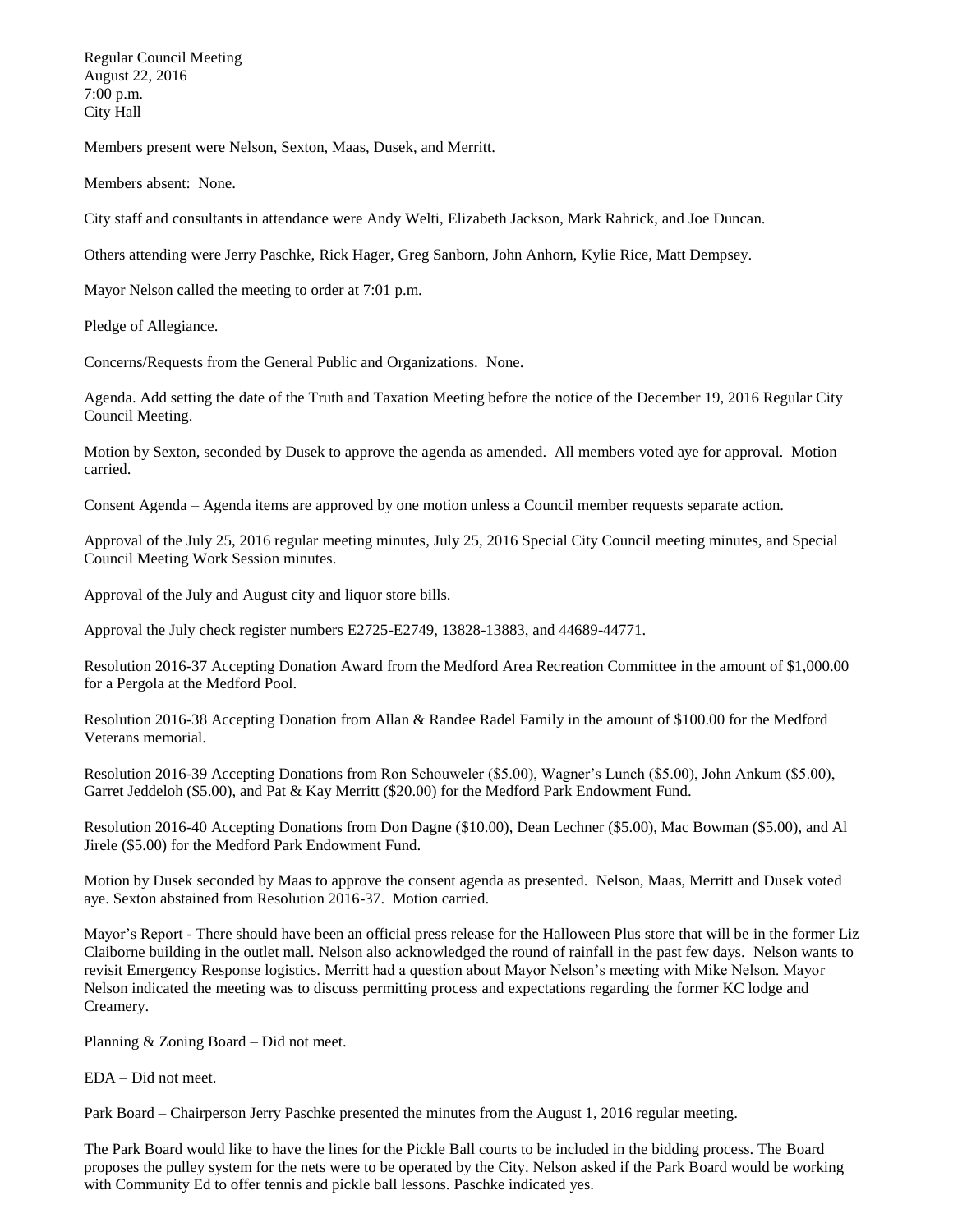Park Board has decided that Radel Park doesn't need a survey, too small of a space. Water Tower Park doesn't have a proposal yet. Needs some sort of survey to clarify the property lines.

Park Board did discuss creating a uniform sign design for all parks. The members are looking at different designs and costs. The members want to preserve the sign at Straight River Park.

The pool closes August 27, 2016. Merritt asked if there was a warranty on the resealing that was done last year at the pool, since there are cracks in it again. Welti will be looking into it.

Veterans Memorial Committee – Welti said main issue was if people could request a certain placement of a name on the tablet. The Veterans Memorial Committee decided that was ok if it was a feasible request.

Mayor Nelson informed the City Council that the Vietnam Memorial will be moving through Medford on August 31st. Mayor Nelson contacted Butch Schultz to see if the committee would organize something for that event.

City Attorney – Rahrick reviewed the legal process for preparing for a referendum and stated that the city can't expend public funds to promote a "yes" vote for the referendum; it is ok to expend public funds for informational forums. It is ok for Council members to express their individual opinion as long as they state that it is only their opinion and not the opinion of the entire City.

City Administrator – Administrator Welti presented a memo.

Administrator Welti presented that the last day of the pool season would be August 27, 2016. Attendance had been increased in the past few days with the closure of the Owatonna pool.

Administrator Welti stated that Maxfield Research has begun working on the housing study.

Administrator Welti stated that his priority will be preparing for information sessions/open houses if the Council chooses to place the referendum question on the ballot.

Public Works Department – Jed Petersen, Public Works Supervisor, was absent. Administrator Welti recommended R&K Electric quote for \$4,700.0 to repair the light pole that was damaged last winter.

Motion by Sexton, seconded by Dusek to approve R&K Electric's quote for \$4,700.00 for light pole repairs. All voted aye. Motion carried.

Staff has been trimming trees. Sexton stated the tree at the intersection of  $3<sup>rd</sup>$  Street and 12 needs to be trimmed as soon as possible.

Staff borrowed a root cutter from Owatonna to remove a root mass in the pipe that discharges into the river. In the future the City may need to look at replacing or lining the last 20-30 feet of pipe.

Unfinished Business –

Biosolids Applications Options – Administrator Welti stated the City's current biosolids applicator is trading in his equipment and the new equipment will not include a vacuum tanker. Oyer Trucking gave a quote of \$.41 per gallon, for a minimum of 250,000 gallons. The City's current biosolids applicator's rate, Buscho Enterprises, is approximately \$1,000- \$1,500 less per application.

Administrator Welti also stated the current pump needs repairs at approximately \$2,000-\$3,000.00. Administrator Welti received a quote from Doda Pumps for \$25,560.00 to install a new pump capable of pumping 1,000 gallons/minute. Maas believes the City only needs a 500 gallons/minute pump. Maas feels that a larger pump could cause problems. Maas would like to see a quote for a 500 gallon/minute pump.

Motion by Maas, seconded by Sexton to table replacement sludge pump. All members voted aye. Motion carried.

Motion by Maas, seconded by Sexton to approve Oyer Trucking quote. All members voted aye. Motion carried.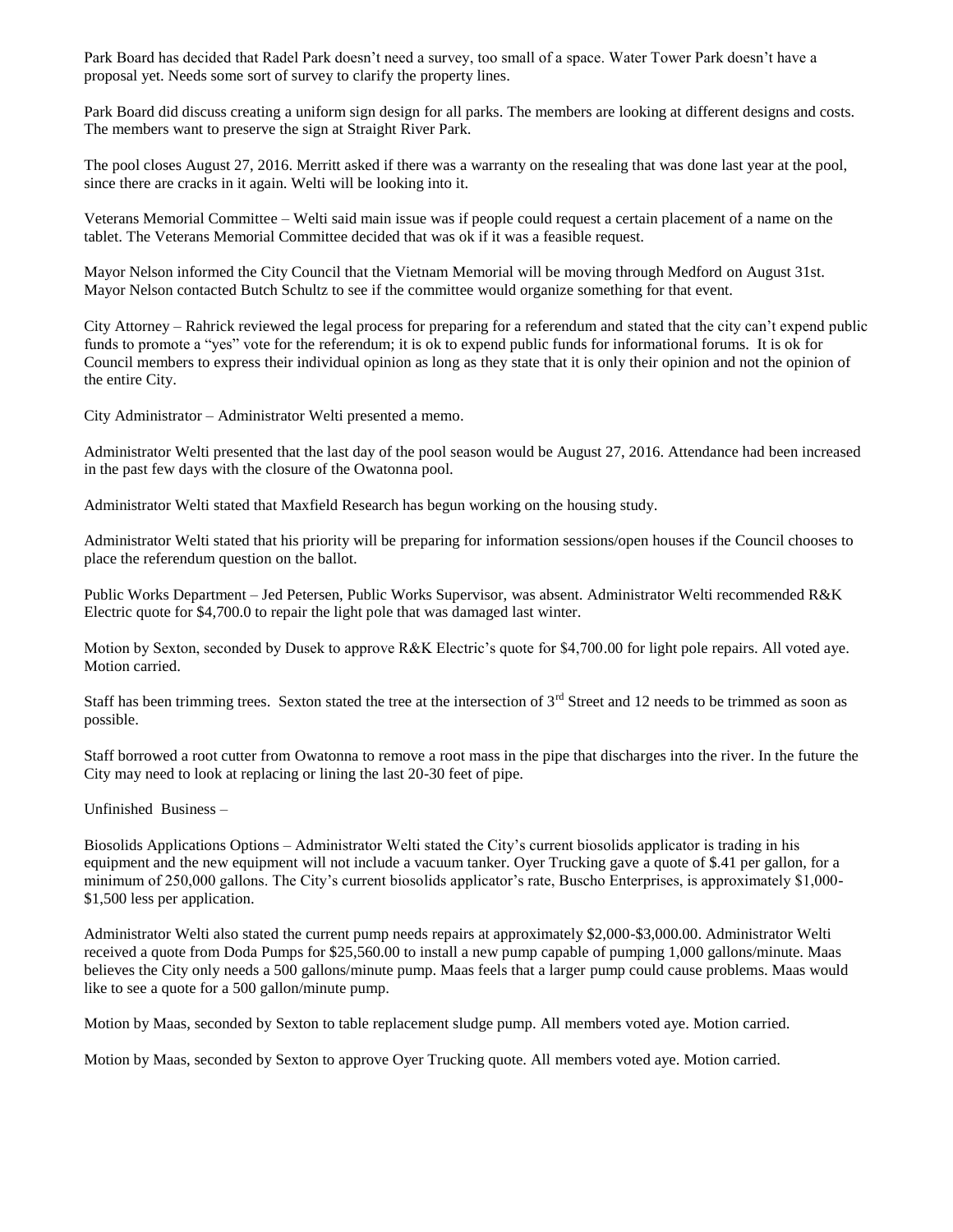New Business-

Motion by Sexton, seconded by Maas to approve the 2017 Preliminary Budget. All members voted aye. Motion carried.

2017 Preliminary Tax Levy

| General Fund        | \$543,332.00 |
|---------------------|--------------|
| Fire Relief         | \$15,000.00  |
| 2004B Refunding     | \$23,000.00  |
| 2014 Central Ave    | \$19,250.00  |
| 2015 Scenic Heights | \$1,200.00   |
| <b>EDA</b>          | \$13,285.00  |
| Total               | \$615,067.00 |

Resolution 2016-35, Resolution Adopting 2017 Preliminary Tax Levy. - Motion by Sexton, seconded by Merritt to approve Resolution 2016-35. All members voted aye. Motion carried.

Resolution 2016-34, Amending the 2016 Budget. – To move all departments Capital Outlay Reserves, Park Areas Capital Outlay, and the Highways, Streets, Roads Capital Outlay to the all departments Transfers and create a 401 Fund for Revenues and Expenditures. Motion by Dusek, seconded by Maas to approve Resolution 2016-34. All members voted aye. Motion carried.

Resolution 2016-36, Resolution Calling for an Election on \$3,950,000 General Obligation Bonds. Motion by Nelson, seconded by Maas to approve Resolution 2016-36. Aye: Nelson, Maas, Sexton. Nay: Merritt and Dusek. The majority of the Council voted in favor of the motion. Motion Carried.

Dram Shop Insurance-Recommendation from Administrator Welti to approve Founders Insurance as our insurer of dram shop coverage for the Municipal Liquor Store at the rate of \$9,079.00. Motion by Maas, seconded by Dusek to approve Founders Insurance for dram shop coverage for the Municipal Liquor store. All members voted aye. Motion carried.

Motion by Dusek, seconded by Sexton to have Truth and Taxation meeting held during the beginning of the Regular City Council

Meeting on December 19, 2016. All members voted aye. Motion carried.

The next regular City Council meeting will be held on Monday, September 26, 2016 at 7:00 p.m.

Motion by Dusek, seconded by Maas to adjourn the regular city council meeting at 8:00 p.m. All members voted aye. Motion carried.

| Minutes approved at |  | meeting |
|---------------------|--|---------|
|---------------------|--|---------|

Submitted by \_\_\_\_\_\_\_\_\_\_\_\_\_\_\_\_\_\_\_\_\_\_\_\_\_\_\_\_\_\_\_\_\_\_\_\_\_\_\_\_\_\_\_City Clerk.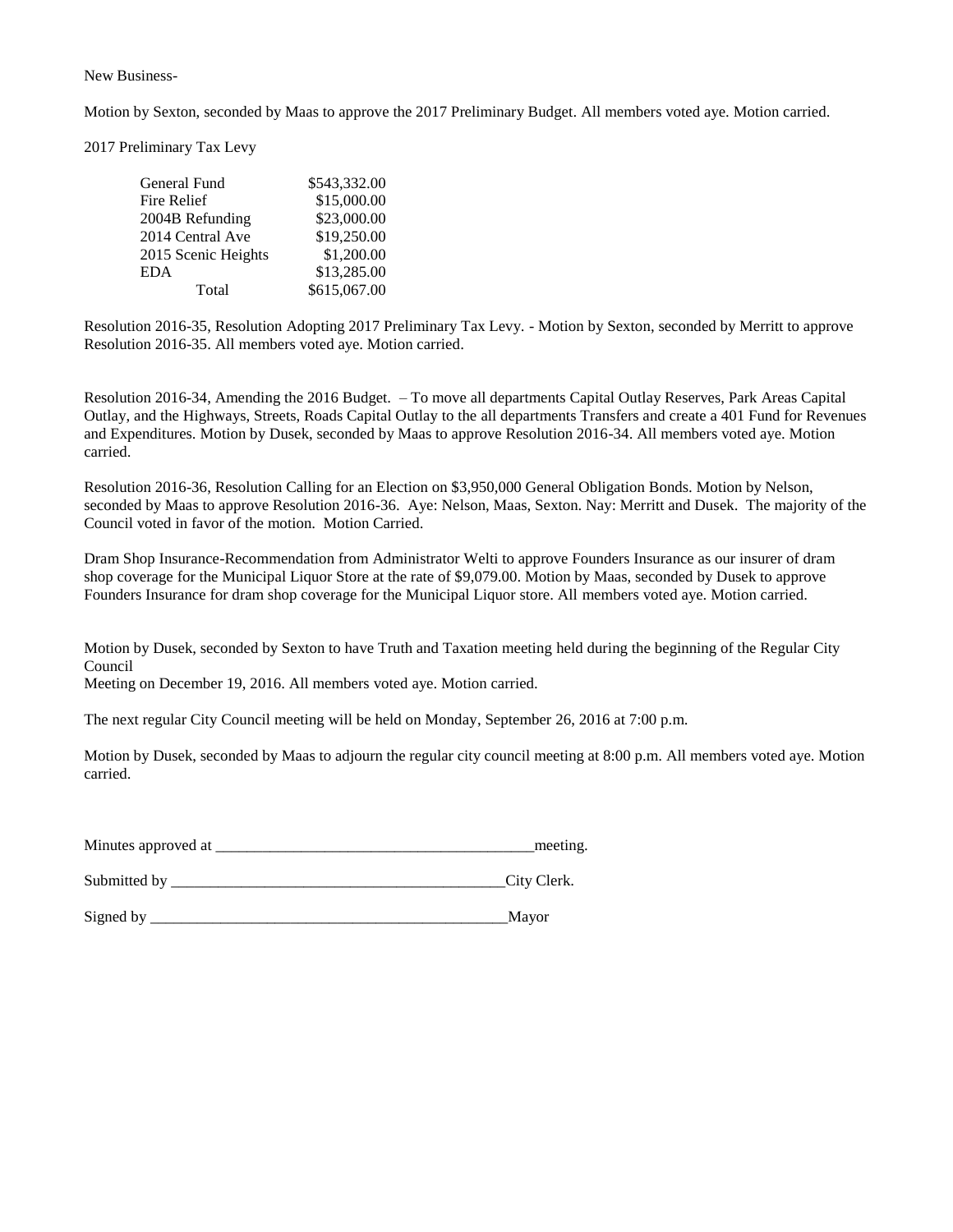Regular Council Meeting September 26, 2016 7:00 p.m. City Hall

Members present were Nelson, Sexton, Maas, Dusek, and Merritt.

Members absent: None.

City staff and consultants in attendance were Andy Welti, Elizabeth Jackson, Jed Petersen, and Mark Rahrick.

Others attending were Jerry Paschke, Ashley Stewart, Matt Dempsey, Casey Goff, Kristin Haberman, and Matt Walerius.

Mayor Nelson called the meeting to order at 7:00 p.m.

Pledge of Allegiance.

Concerns/Requests from the General Public and Organizations. None.

Agenda. Add flood updates to City Administrator reports. Motion by Sexton, seconded by Dusek to approve the agenda as amended. All members voted aye for approval. Motion carried.

Consent Agenda – Agenda items are approved by one motion unless a Council member requests separate action.

Approval of the August 22, 2016 regular meeting minutes.

Approval of the August and September city and liquor store bills.

Approval the August check register numbers E2755-E2780, 13884-13942, and 44773-44840.

Resolution 2016-41 Accepting Donation Award from Webber Recreational Design in the amount of \$200.00 for the Medford Fire Department.

Resolution 2016-42 Accepting Donation from Russ & Theresa Cumberland in the amount of \$150.00 for the Medford Veterans Memorial.

Resolution 2016-43 Accepting Donation from Patrick Jeher (\$5.00), Dan Bowe (\$10.00), Matthew William (\$5.00), and Lewis Wiclka (\$5.00) for the Medford Park Endowment Fund.

Juan Villarreal Jr. Memorial Temporary Liquor License Application Request

Councilmember Sexton and Councilmember Merritt asked for a couple of updates.

Motion by Dusek, seconded by Merritt to approve the consent agenda as presented. All members voted aye for approval. Motion carried.

Mayor's Report – City Council had no questions concerning Mayor Nelson's report.

Planning & Zoning Board – Administrator Welti presented the minutes from the Planning & Zoning Board. The board made a recommendation to Council to adopt Ordinance 2016-05, Opting-out of the requirements of MN Statute, Section 462.3593. Motion by Sexton, seconded by Dusek to approve Ordinance 2016-05. All members voted aye for approval. Motion carried.

Planning and Zoning Board also made a recommendation to Council to approve a two-foot fence(retaining wall) and impervious surface variance requests for all of Lot 8, and part of Lot 9, Block 34 for Casey Goff Property located at 211 Sunrise Drive. Casey Goff was present, made a statement and answered questions. Motion by Dusek, seconded by Maas to grant both variance requests. All members voted aye for approval. Motion carried.

EDA – Administrator Welti presented the minutes from the EDA board meeting. Bill Owens Executive Director from Owatonna Area Business Development Center spoke about what they offer. Administrator Welti gave a brief overview of the referendum to EDA and the Park Board.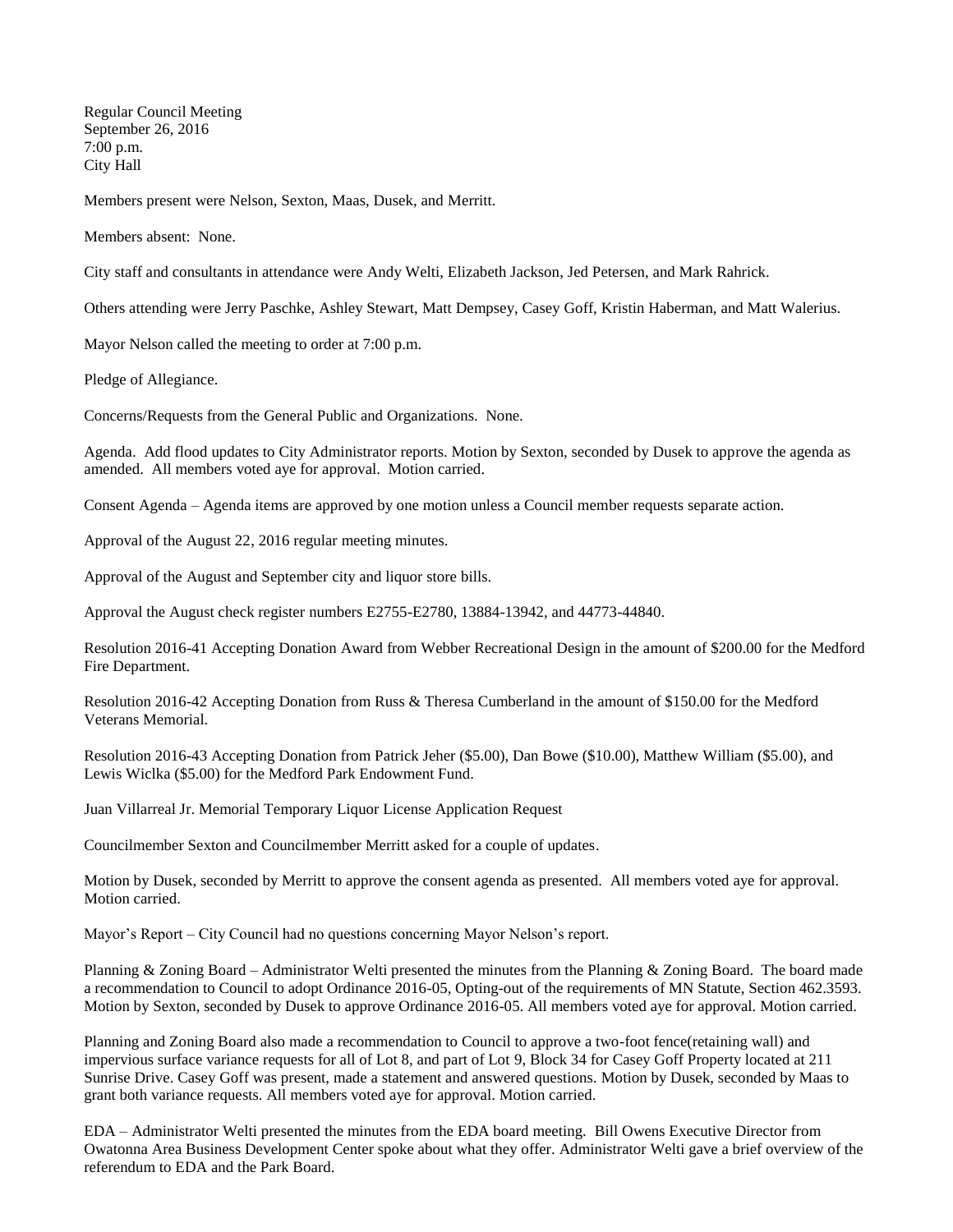Park Board – Chairperson Jerry Paschke presented the minutes from the September 19, 2016 regular meeting.

Jerry Paschke thanked Sexton for the efforts in obtaining the bike racks for Central Park. Sexton needed the paid bill by October 1, 2016 to get reimbursement. Motion by Sexton, seconded by Maas to authorize payment of bike rack invoice. All members voted aye for approval. Motion carried.

Park Board made a recommendation that 2 yards of concrete be installed under the bike racks next spring.

Chairperson Jerry Paschke gave updates on pickle ball courts.

Veterans Memorial Committee – did not meet.

City Administrator – Administrator Welti presented a memo.

Administrator Welti presented that FEMA did award the storm sewer outfall project. The award covers the full cost overrun of the project.

Administrator Welti and Petersen met with Mike Johnson, Owatonna's Fire Chief, to review emergency response procedures for natural disasters.

Administrator Welti and Mayor Nelson met with the new owners of the Outlet Center to receive an update on their plans.

Administrator Welti stated that referendum presentations, election preparations, and working with new staff to transition to fall and winter will be the main priorities in the next month.

Administrator Welti presented a memo on the debt service schedules for the City's outstanding bonds.

City Clerk – Jackson presented Resolution 2016-44 Designating Election Judges for the 2016 General Election.

Motion by Merritt, seconded by Sexton to approve resolution 2016-44 designating election judges for the 2016 General Election. All members voted aye for approval. Motion carried.

Public Works Department – Jed Petersen, Public Works Supervisor, presented a memo.

Public Works Supervisor Petersen gave updates on the light pole, seal coating, streets/trails, and parks/pools.

Public Works Supervisor Petersen stated preparations are being done for fall bio solids land application.

Public Works Supervisor Petersen stated the vac truck had been repaired by Sirek Hydraulic for a cost of \$1,100.00.

New Business

John Deere Loader Lease – Administrator Welti presented a memo on options of either entering into a new lease for a new loader or paying off the current lease (purchase the loader).

Public Works Supervisor Petersen feels the current loader is in good condition and could be used for the next 10-15 years. Petersen and Administrator Welti recommend paying off the current lease.

Councilmember Merritt stated the loader is worth more than what is owed against it currently. Sexton stated leasing is a "known cost" and is easier to budget for.

Motion by Merritt, seconded by Dusek to pay off current lease and purchase current loader. All members voted aye for approval. Motion carried.

Monarch Pledge – Mayor Nelson asked for support of the Monarch Pledge. Motion by Merritt, seconded by Dusek to support Monarch Pledge. All members voted aye for approval. Motion carried.

Referendum Open House that was cancelled on September 22, 2016 is rescheduled for October 6, 2016 from 6:30 to 8:30 p.m.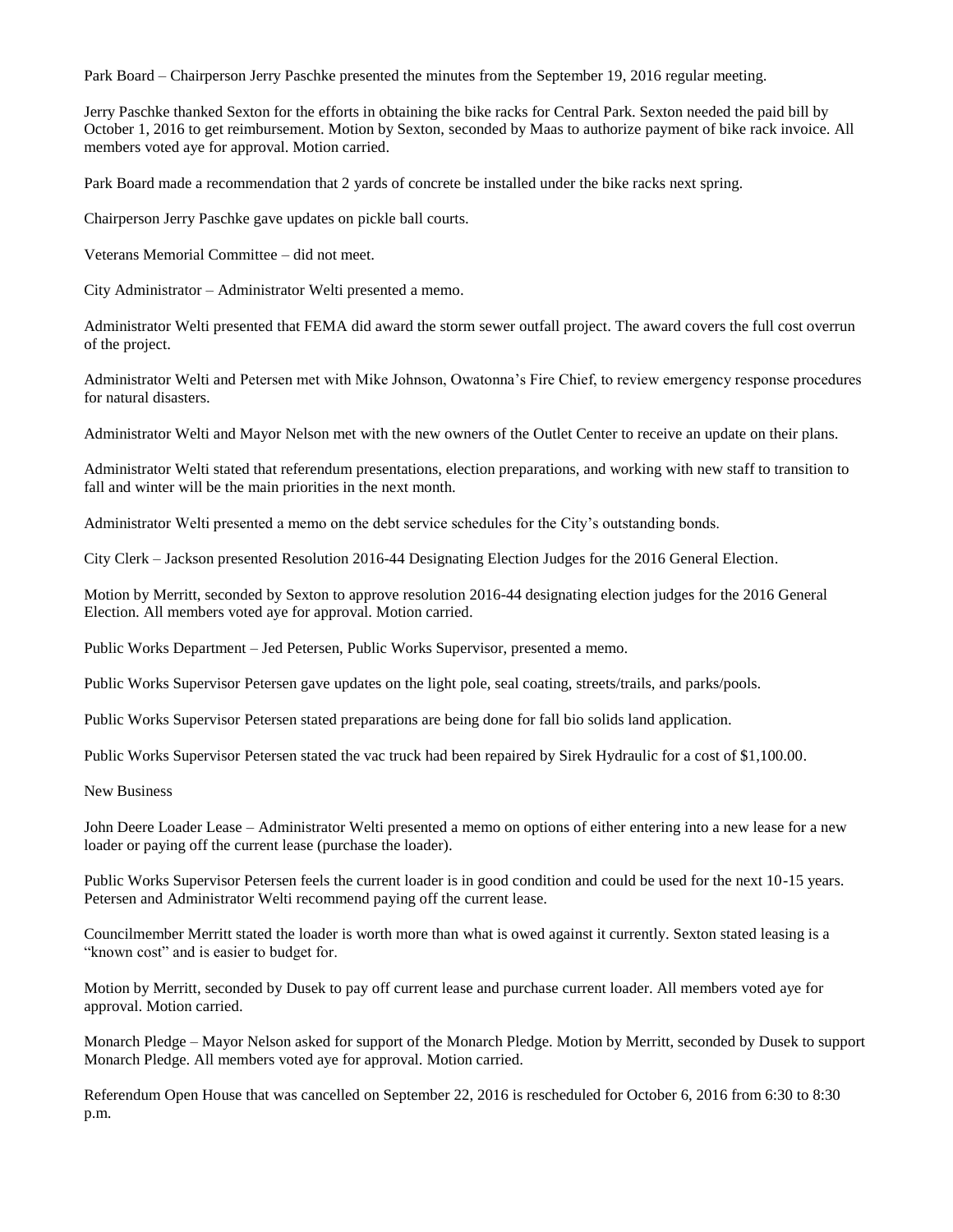City Council regular meeting will be held on Monday, October 24, 2016 at 7:00 p.m. Truth in Taxation and Regular City Council Meeting – Monday, December 19, 2016 at 7 p.m. LMC Regional Meeting – North Mankato – Wednesday, October 26, 2016.

Motion by Dusek, seconded by Maas to adjourn the regular city council meeting at 8:25 p.m.

Minutes approved at \_\_\_\_\_\_\_\_\_\_\_\_\_\_\_\_\_\_\_\_\_\_\_\_\_\_\_\_\_\_\_\_\_\_\_\_\_\_\_\_\_meeting.

Submitted by \_\_\_\_\_\_\_\_\_\_\_\_\_\_\_\_\_\_\_\_\_\_\_\_\_\_\_\_\_\_\_\_\_\_\_\_\_\_\_\_\_\_\_City Clerk.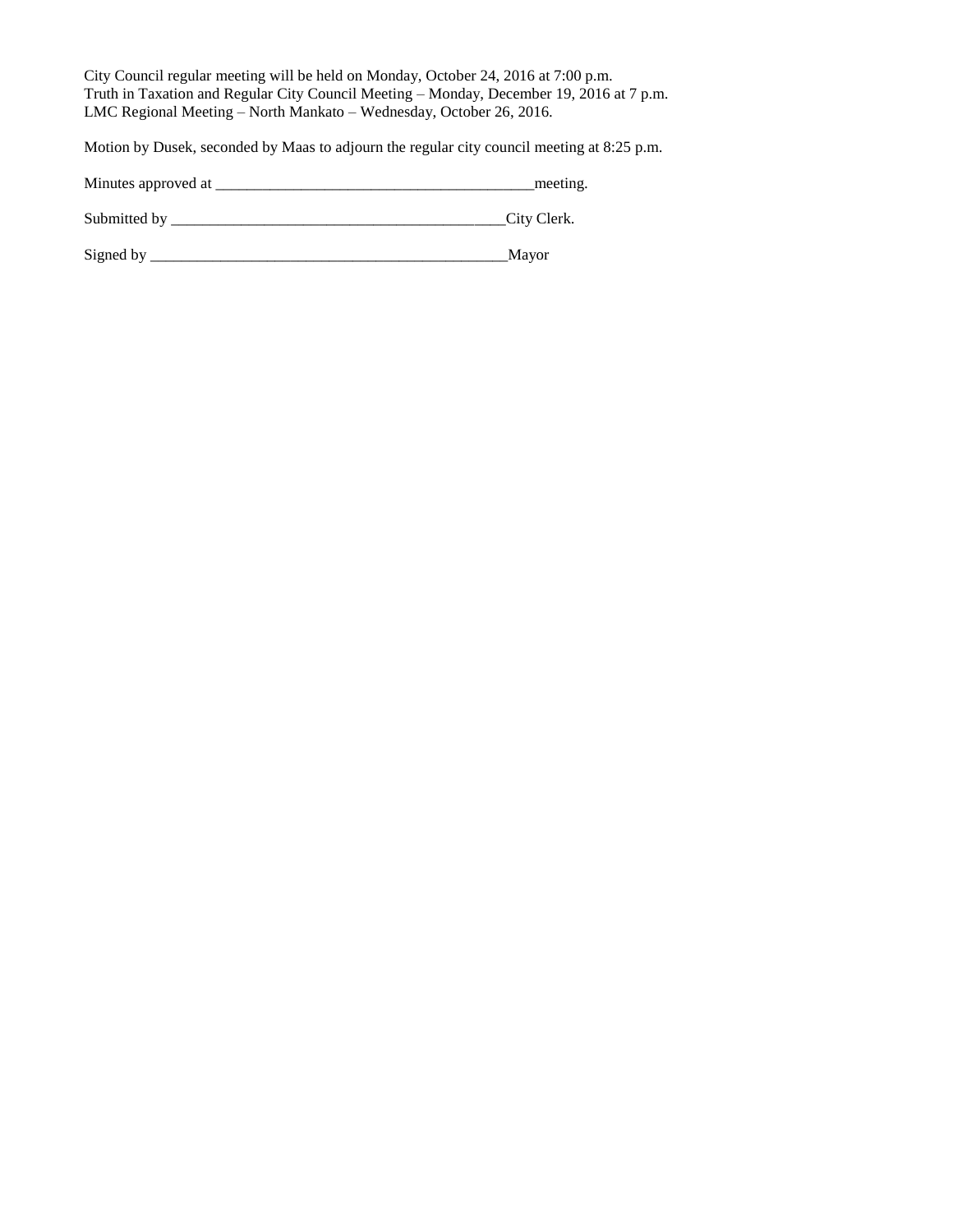Regular Council Meeting October 24, 2016 7:00 p.m. City Hall

Members present were Nelson, Sexton, Maas, Dusek, and Merritt.

Members absent: None.

City staff and consultants in attendance were Andy Welti, Elizabeth Jackson, Jed Petersen, and Mark Rahrick.

Others attending were Jerry Paschke, Ashley Stewart, Joseph Chavis, Isaiah Chavis, Rich Quirring, Rick Hager, Greg Sanborn, Matthew Mullenbach, John Anhorn, and Lon Thiele

Mayor Nelson called the meeting to order at 7:00 p.m.

Pledge of Allegiance.

Concerns/Requests from the General Public and Organizations. Joseph Chavis spoke for a few minutes about his ties to the community and wanting to volunteer.

Agenda. Move Fire Department – Truck Purchase to beginning of New Business. Motion by Dusek, seconded by Sexton to approve the agenda as amended. All members voted aye for approval. Motion carried.

Consent Agenda – Agenda items are approved by one motion unless a Council member requests separate action.

Approval of the September 26, 2016 regular meeting minutes.

Approval of the September and October city and liquor store bills.

Approval the September check register numbers E2781-E2801, 13943-13980, and 44841-44914.

Resolution 2016-45 Accepting Donation Award from Sonja Stadler in the amount of \$100.00 for the Medford Fire Department.

Resolution 2016-46 Accepting Donation from MHS Class of 1966 in the amount of \$400.00 for the Medford Veterans Memorial.

Resolution 2016-47 Accepting Donation from Garret Jeddeloh (\$5.00), Ron Schouweler (\$5.00), John Ankum (\$5.00), and Wagner's Lunch (\$5.00) for the Medford Park Endowment Fund.

Councilmember Sexton asked for clarification on Worker's Compensation Payment.

Motion by Sexton, seconded by Merritt to approve the consent agenda as presented. All members voted aye for approval. Motion carried.

Mayor's Report – City Council had no questions concerning Mayor Nelson's report.

Planning & Zoning Board – Did not meet.

EDA – Did not meet

Steele County EDA Board – Motion by Sexton, seconded by Dusek to appoint Administrator Welti to the new Steele County EDA Board. All members voted aye. Motion carried.

Park Board – Chairperson Jerry Paschke stated the next Park Board Meeting will be November 7, 2016 at 7 p.m.

Jerry Paschke gave a short update on bike racks and Steele County Park Board Grant.

Veterans Memorial Committee – did not meet.

City Administrator – Administrator Welti presented a memo.

Administrator Welti and Chief Hager presented referendum information for the purposed Medford Municipal Complex at three open houses.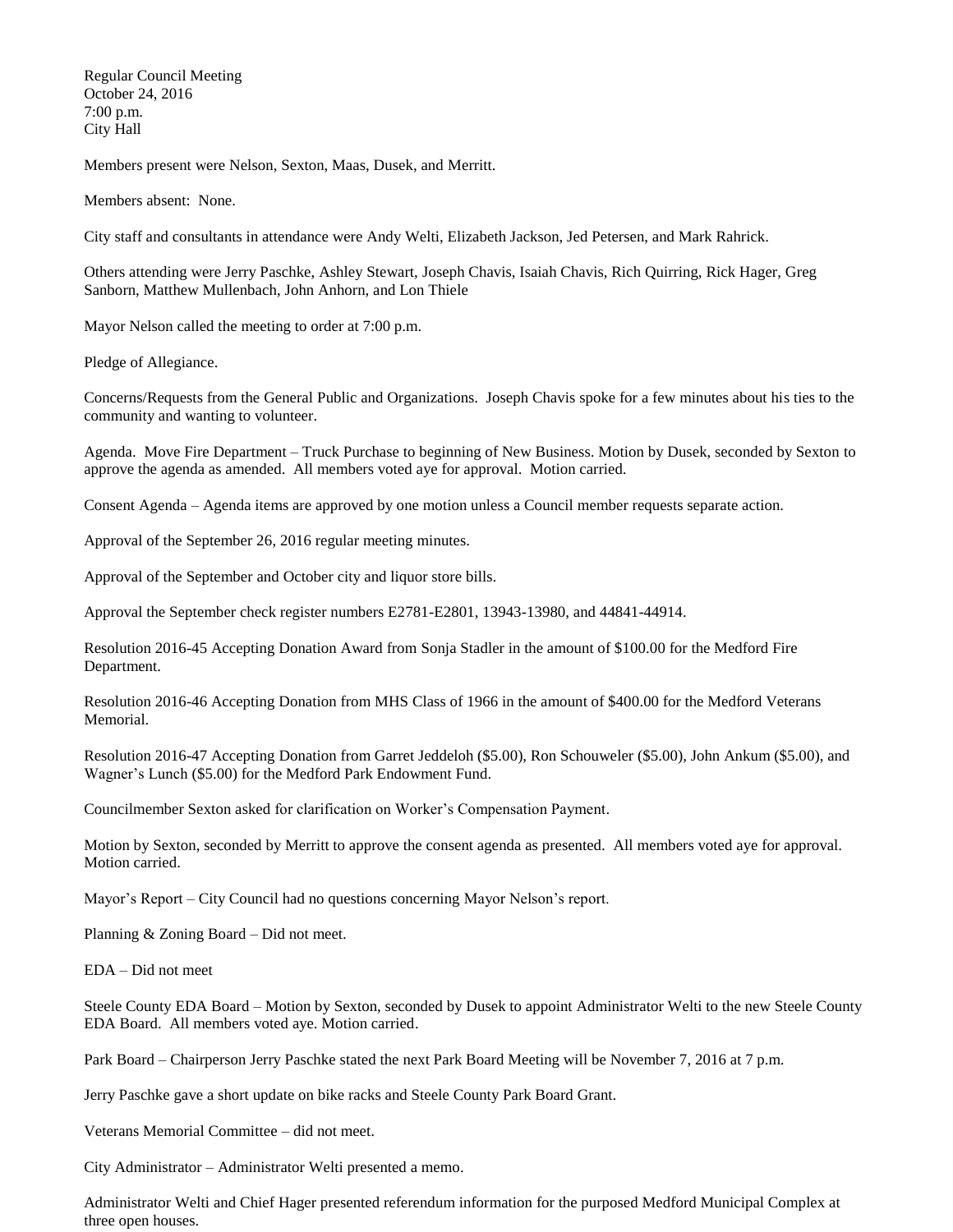Administrator Welti reported the new estimate for Medford's public infrastructure response and recovery of \$47,500. This estimate is lower than the initial estimate reported to Steele County. Administrator Welti stated he expected the cost to the City of Medford to continue to decrease.

Administrator Welti stated the Institution Community Work Crew from Faribault helped with woodchip removal and sandbag disposal on Friday, October 21, 2016.

Administrator Welti stated that he had received a call from a developer interested in residential development in Medford. .

Administrator Welti stated that preparations for the general election on November 8, 2016 are continuing.

Public Works Department – Jed Petersen, Public Works Supervisor, presented a memo.

Public Works Supervisor Petersen gave updates on the light pole, streets, and parks/pool.

Public Works Supervisor Petersen made a recommendation to sell a slightly damaged, used service body that the City of Medford owns. Motion by Sexton, seconded by Dusek to authorize Public Works Supervisor Petersen to advertise and sell the service body. All members voted aye. Motion carried.

Public Works Supervisor Petersen stated bio solids will be applied as soon as the crops are out.

Public Works Supervisor Petersen stated he attended MWOA Section Meeting on October 12, 2016.

New Business

Fire Department Truck Purchase – Chief Hager stated the Fire Department would not be going forward with the purchase of the 1998 E-Cyclone II Rescue Pumper that was presented in his memo to the City Council.

Chief Hager stated the Fire Department does need to replace the 1973 GMC pumper and would like to purchase a replacement truck using the funds in the truck & equipment fund.

Chief Hager asked for the authority to purchase a used truck up to \$70,000. Motion by Sexton, seconded by Maas to authorize Chief Hager to purchase a used truck up to \$70,000. All members voted aye. Motion carried.

On Call Policy-Administrator Welti presented a memo on the current on call policy. Administrator Welti and the HR Work Group made a recommendation that the City of Medford implement compensation of \$50 per week for an employee who is required to be on call effective January 1, 2017. This would apply to salaried and unsalaried employees. Motion by Sexton, seconded by Dusek to implement the \$50 per week on call pay effective January 1, 2017. All members voted aye. Motion carried.

Liquor Store Manager Classification-Administrator Welti presented a memo on the U.S. Department of Labor's new rule on minimum salary requirements for salary employees. Effective December 1, 2016 salaried, exempt employees earning less than \$47,476 per year must either receive a salary increase to meet or exceed the set amount or be converted to an hourly rate with overtime eligibility.

Administrator Welti and the HR Work Group made a recommendation to switch the Liquor Store Manager's position to an hourly pay position at his current rate beginning with the November 28, 2016 pay period. Motion by Merritt, seconded by Dusek to change the Liquor Store Manager to an hourly pay position at his current rate effective with the November 28, 2016 pay period. Merritt, Dusek, Sexton, Nelson voted aye. Maas abstained. Motion carried.

Health Insurance Policy-Administrator Welti presented a memo stating the City's current health insurance plan premiums through Gallagher Benefits and BCBS will increase approximately 19% in 2017.

Administrator Welti and the HR Work Group made a recommendation that the City of Medford make the following changes to the health care policy effective January 1, 2017:

- 1. The City of Medford's "Employer Contribution" will be up to \$600 per month for employee-only coverage (Pre-Tax).
- 2. The City of Medford's "Employer Contribution" will be up to \$800 per month for family coverage (Pre-Tax). The City will pay 50% of pediatric dental insurance.
- 3. The Employer Retention Benefit will be deleted because no current employees are eligible.

Motion by Dusek, seconded by Maas to accept Administrator Welti and the HR Work Group's recommended changes to the health care policy. All members voted aye. Motion carried.

2016 Pool Season Report-Administrator Welti presented a pool memo.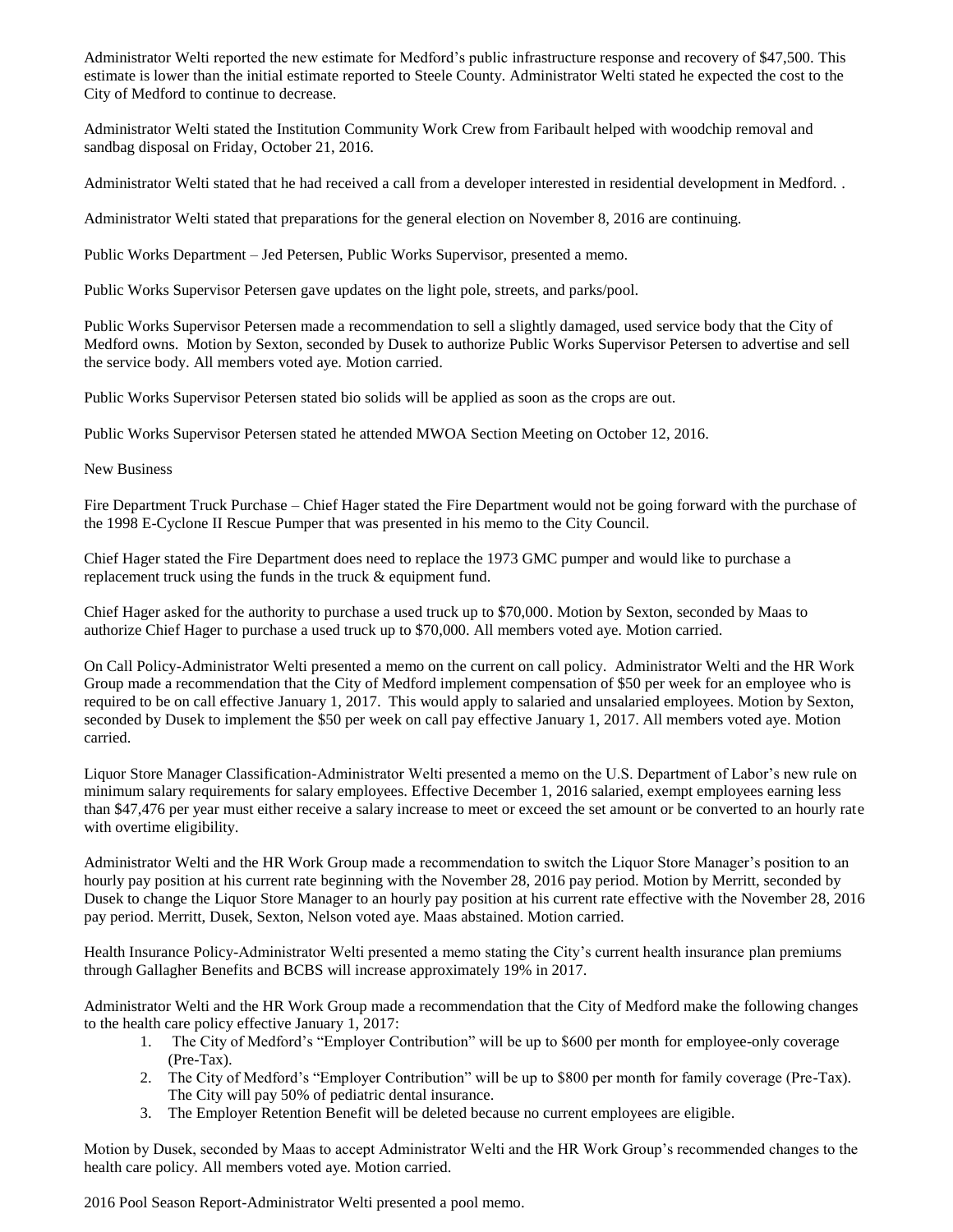Administrator Welti stated that 2016 pool memberships were slightly less than budgeted. Swimming lessons were slightly more than budgeted. Administrator Welti stated there may be a need to adjust rates next year.

Administrator Welti stated that the City received very few to no negative comments about the pool for the season.

Motion by Sexton, seconded by Merritt for the City of Medford to request \$10,000 from the Medford Volunteer Firemen's Relief Association to offset the operations shortfall for the Medford Pool for the 2016 season. Sexton, Merritt, Nelson, Dusek voted aye. Maas voted no. Motion carried.

Ballot Canvassing Special City Council Meeting was set for Wednesday, November 16, 2016 at 6:00 p.m.

City Council regular meeting will be held on Monday, November 28, 2016 at 7:00 p.m. Truth in Taxation and Regular City Council Meeting – Monday, December 19, 2016 at 7:00 p.m.

Motion by Dusek, seconded by Maas to adjourn the Regular City Council meeting at 8:44 p.m.

Minutes approved at \_\_\_\_\_\_\_\_\_\_\_\_\_\_\_\_\_\_\_\_\_\_\_\_\_\_\_\_\_\_\_meeting.

Submitted by \_\_\_\_\_\_\_\_\_\_\_\_\_\_\_\_\_\_\_\_\_\_\_\_\_\_\_\_\_\_\_\_\_\_\_\_\_City Clerk.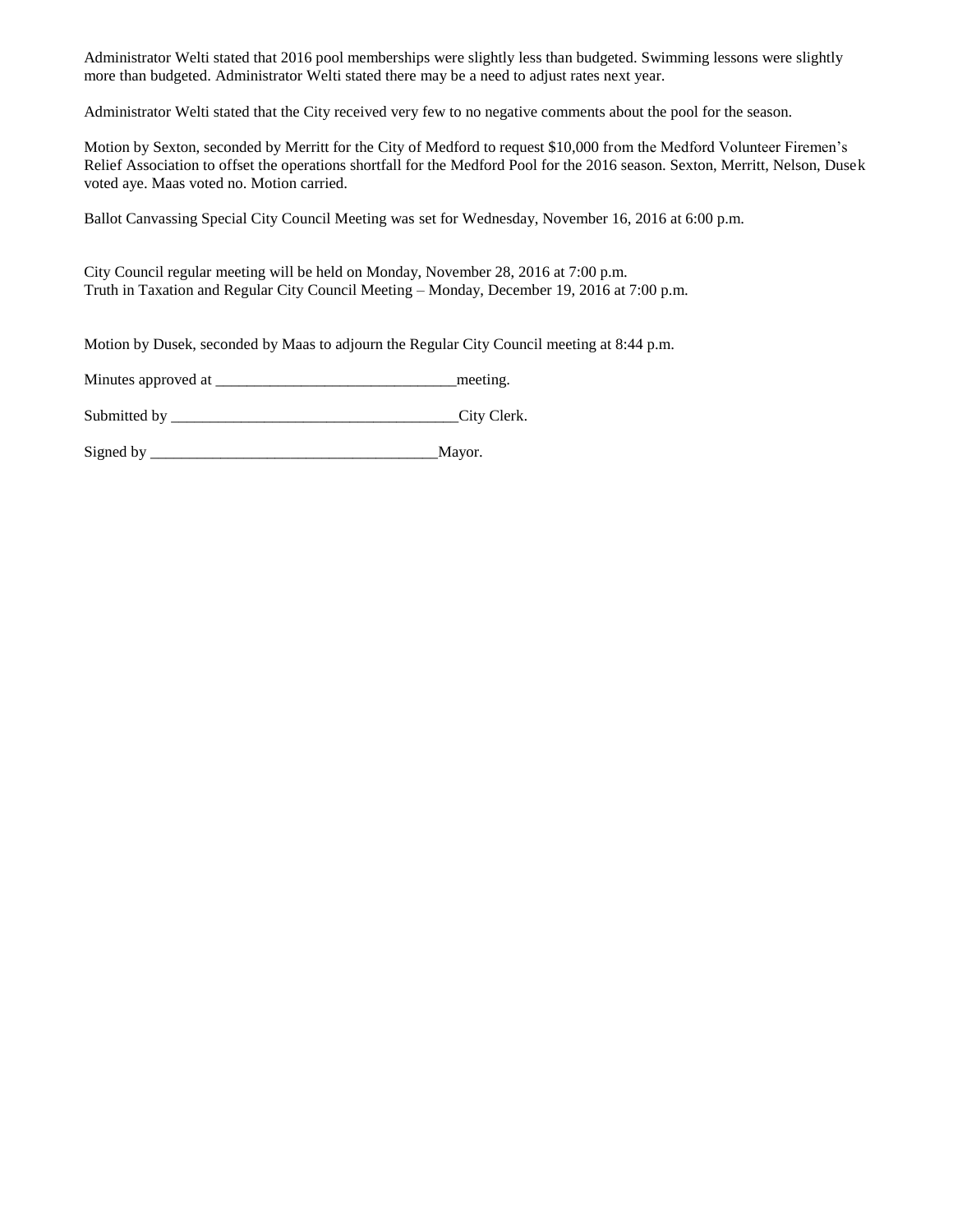Special City Council Meeting November 16, 2016 6:00 p.m. City Hall

Members present were Nelson, Sexton, Maas, Dusek, and Merritt.

Members absent: None.

City staff and consultants in attendance were Andy Welti, Elizabeth Jackson.

Others attending were Emily Schoenbeck.

Mayor Nelson called the meeting to order at 6:01 p.m.

The purpose of the meeting is to discuss Resolution 2016-49 canvassing the returns and declaring the results of the November 8, 2016 general election for the positions of Council Member (two seats-four year terms) and Mayor (one seatfour year term).

City Clerk, Elizabeth Jackson, presented the resolution certifying the 2016 election results. The General Election had 679 persons voting, including 48 absentee votes.

| Council Members-Four Year Term votes cast: Matt Dempsey – 490 votes |                                                   |
|---------------------------------------------------------------------|---------------------------------------------------|
|                                                                     | Marie Sexton $-375$ votes                         |
|                                                                     | Write-in $-43$ votes                              |
| Mayor – Four Year Term votes cast:                                  | Lois Nelson $-413$ votes<br>Write-in $-155$ votes |

Motion by Dusek, seconded by Sexton to approve Resolution 2016-49 canvassing the election results from the November 8, 2016 general election and declaring Marie Sexton and Matt Dempsey as council members - elect, and declaring Lois Nelson as mayor-elect. All voted aye. Motion carried.

Administrator Welti presented Resolution 2016-48 canvassing the returns and declaring the results of the November 8, 2016 general election for the ballot question of "Shall the City of Medford, Minnesota, be authorized to issue its general obligation bonds in an amount not to exceed \$3,950,000 to finance the acquisition and betterment of a municipal building consisting of a fire hall and city hall?"

> Votes Yes – 206 votes Votes No – 463 votes Spoiled or Blank Ballots – 10 Total Votes – 679

Motion by Dusek, seconded by Merritt to approve Resolution 2016-48 canvassing the returns of the election results from the November 8, 2016 general election for the ballot question. All voted aye. Motion carried.

Motion by Dusek, seconded by Merritt to adjourn at 6:27 p.m. Carried.

Minutes approved at \_\_\_\_\_\_\_\_\_\_\_\_\_\_\_\_\_\_\_\_\_\_\_\_\_\_\_\_\_\_\_meeting.

Submitted by \_\_\_\_\_\_\_\_\_\_\_\_\_\_\_\_\_\_\_\_\_\_\_\_\_\_\_\_\_\_\_\_\_City Clerk.

Signed by \_\_\_\_\_\_\_\_\_\_\_\_\_\_\_\_\_\_\_\_\_\_\_\_\_\_\_\_\_\_Mayor.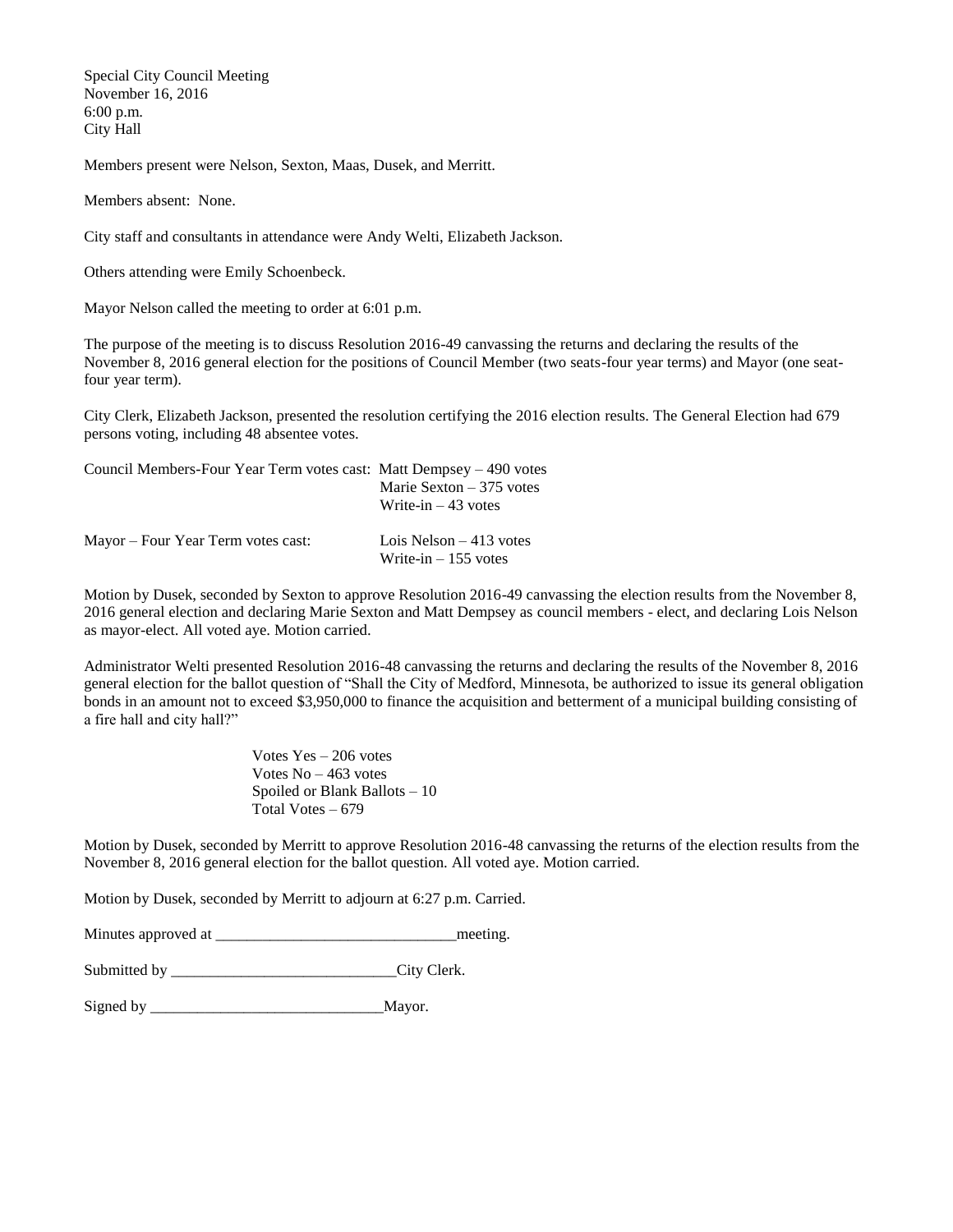Regular Council Meeting November 28, 2016 7:00 p.m. City Hall

Members present were Nelson, Sexton, Maas, Dusek, and Merritt.

Members absent: None.

City staff and consultants in attendance were Andy Welti, Elizabeth Jackson, Jed Petersen, and Mark Rahrick.

Others attending were Jerry Paschke, Ashley Stewart, Rick Hager, Rich Quirring, Greg Sanborn, John Anhorn, Matt Dempsey, Joe Duncan, and Emily Schoenbeck.

Mayor Nelson called the meeting to order at 7:00 p.m.

Pledge of Allegiance.

Concerns/Requests from the General Public and Organizations. None.

Agenda. Add liquor store manager classification as item F under new business. Motion by Sexton, seconded by Dusek to add liquor store manager classification to agenda. All voted aye. Motion carried.

Consent Agenda – Agenda items are approved by one motion unless a Council member requests separate action.

Approval of the October 24, 2016 regular meeting minutes and the November 16, 2016 special city council meeting minutes.

Approval of the October and November city and liquor store bills.

Approval the October check register numbers E2802-E2826, 13981-14016, and 44915-44991.

Resolution 2016-54 Accepting Donation from Mike & Mary Ann Jensen in the amount of \$100.00 for the Medford Veterans Memorial.

Resolution 2016-53 Accepting Donation from Rick & Laurie Hager in the amount of \$100.00 for the Medford Veterans Memorial.

Resolution 2016-52 Accepting Donation from Mac Bowman (\$5.00), Al Jirele (\$5.00), Dean Lechner (\$5.00), Don Dagne (\$10.00), and Pat & Kay Merritt (\$20.00) for the Medford Park Endowment Fund.

Resolution 2016-55 Accepting Donation from Mike Hager & Coleen Zimmerman in the amount of \$200.00 for the Medford Veterans Memorial.

Councilmember Sexton pointed out two changes to be made to the October 24, 2016 regular meeting minutes.

Motion by Merritt, seconded by Dusek to approve the consent agenda as presented. All members voted aye for approval. Motion carried.

Mayor's Report – City Council had no questions concerning Mayor Nelson's report.

Planning & Zoning Board – Vice Chairman Quiring gave a short update. Quiring stated the Planning & Zoning Board had a discussion on a shore land ordinance and will move forward with reviewing the ordinance and consider it for adoption. The City of Medford currently doesn't have a shore land ordinance.

EDA – Administrator Welti gave a short update. The EDA board had a discussion on the direction of the EDA board. EDA members will continue the discussion at the January meeting.

Park Board – Chairperson Jerry Paschke gave a short update. A grant request was made to Steele County Park & Rec Board for updates to the tennis/pickle ball courts.

Chairperson Paschke requested authorization to purchase 2 adjustable nets for the tennis/pickle ball courts, not to exceed \$150.00. Motion by Sexton, seconded by Maas to authorize purchase of 2 adjustable nets for the tennis/pickle ball courts not to exceed \$150.00. All voted aye. Motion carried.

Veterans Memorial Committee – did not meet.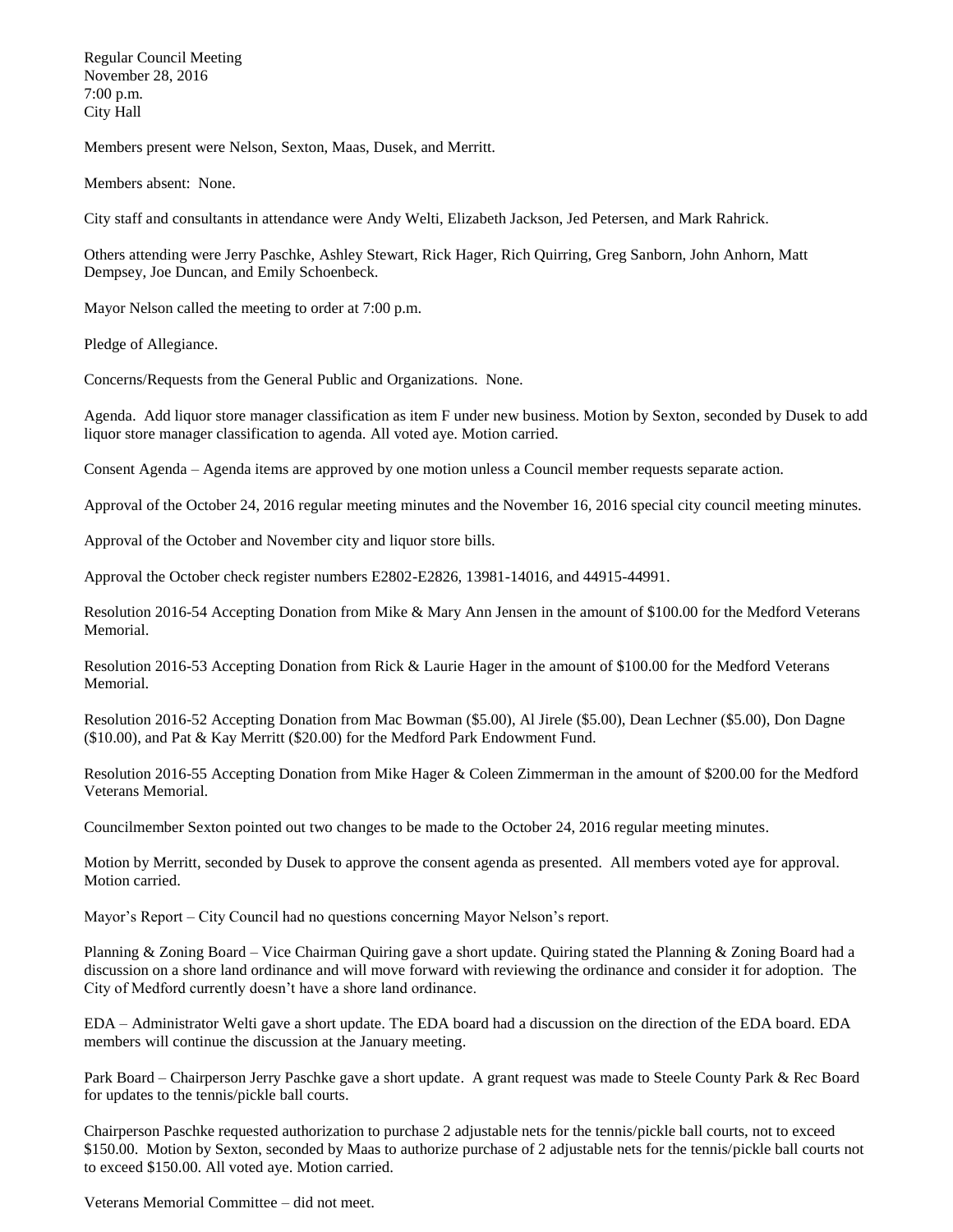City Attorney – none.

City Engineer – none.

City Administrator – Administrator Welti presented a memo.

Administrator Welti stated the election went well.

Administrator Welti and Public Works Supervisor Petersen attended a FEMA briefing and received instructions on applying for flood response and recovery reimbursement.

Administrator Welti stated that he is looking at options for saving and investing for the City of Medford.

Administrator Welti stated that RDO completed the final inspection and repaired a minor leak on the loader. The loader will be purchased in the beginning of December.

Resolution 2016-51 Certifying Unpaid Bills to Steele County.

Motion by Sexton, seconded by Merritt to approve Resolution 2016-51 certifying unpaid bills to Steele County as presented. All members voted aye for approval. Motion carried.

Public Works Department – Jed Petersen, Public Works Supervisor, presented a memo.

Public Works Supervisor Petersen gave updates on the street sweeping, streets, and parks.

Public Works Supervisor Petersen stated bio solids application is complete.

Public Works Supervisor Petersen stated he will be attending training in December to obtain his class C Wastewater license

Administrator Welti presented a memo on Well #1.

Administrator Welti asked Seth Peterson of Bolton and Menk to provide a recommendation as to what the City should do with the well.

Seth Peterson recommended the well be sealed and abandoned. City staff will be working with MDH and researching grants for well sealing.

Public Works Supervisor Petersen will list the service body on an online auction site, since the City did not receive any bids for it.

## New Business

Hiring of warming house/rink attendants –Administrator Welti made a recommendation to hire Kory Dodge and Tye Carsten at \$9.50 per hour. Motion by Merritt, seconded by Dusek to hire Kory Dodge and Tye Carsten at \$9.50 per hour as ice rink/warming house attendants. All voted aye. Motion carried.

Municipal complex or 2017 streets - Administrator Welti presented a memo on the potential 2017 street project. Administrator Welti asked Joe Duncan for an estimate to complete the feasibility report. Joe Duncan's estimate for the PER is \$8,200.00 and assumes there is only one set of 429 process hearings.

Resolution 2016-50 Ordering Preparation of Report on Improvement.

Motion by Sexton, seconded by Nelson to approve Resolution 2016-50 ordering preparation of report on improvement as presented. All members voted aye for approval. Motion carried.

Compost site update – Administrator Welti presented a memo. Administrator Welti and Public Works Supervisor Petersen proposed the City consider creating a compost drop off site at the current city hall/maintenance site. The City would construct a holding area; install lighting and a 24 hour surveillance system. City Council stated concerns of residents dropping off items other than yard waste if the compost site was not attended at all times.

The City will continue to explore options for a compost site.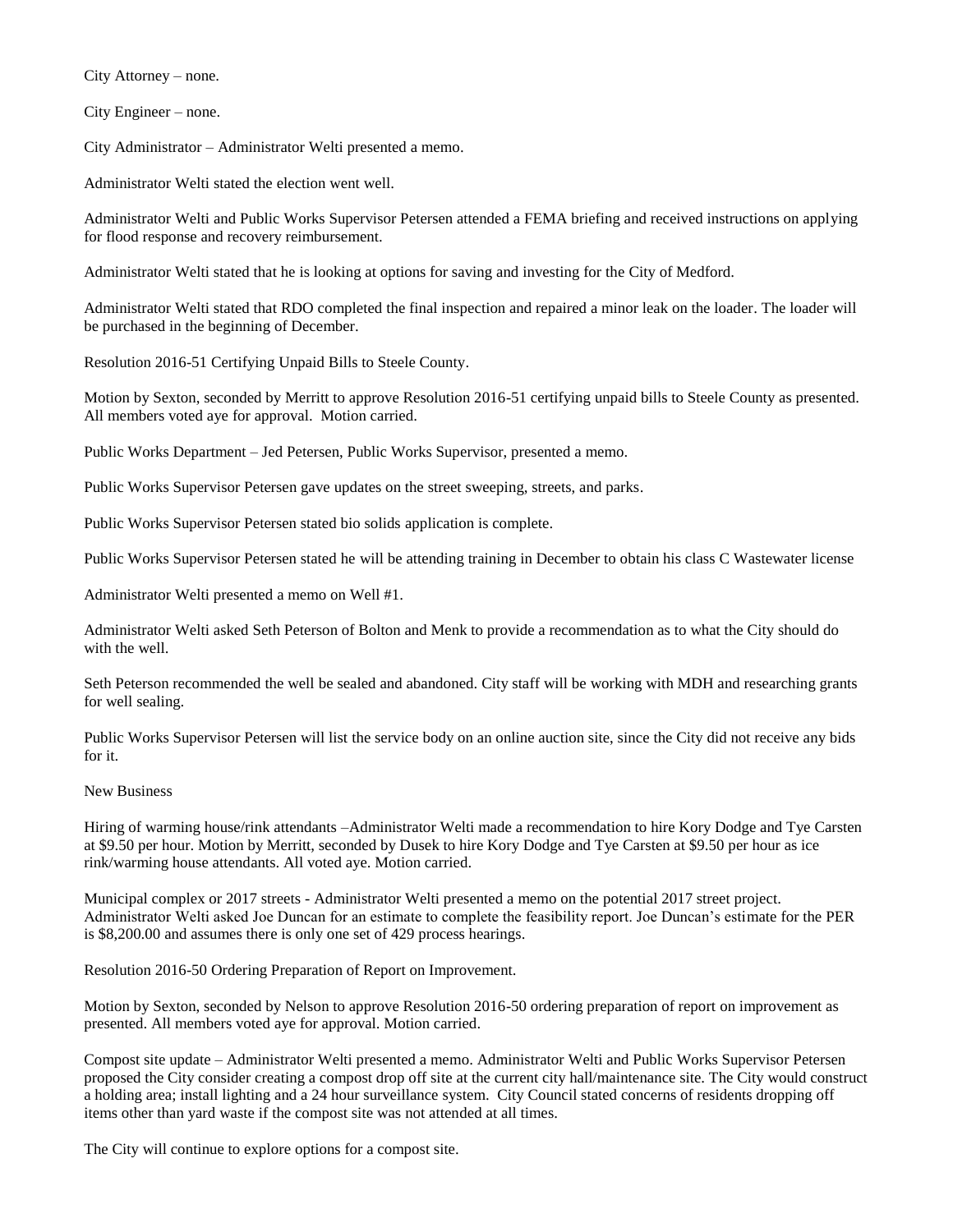Potential donation – Administrator Welti stated there will be a letter along with a check for \$100,000 coming before the December Council meeting as a donation for a new fire hall.

2017 final budget proposal – the 2016 final levy was set at \$598,105 which was the same as 2015. The 2017 final levy proposal is set at \$608,476 which is an increase of 1.7%.

Levy Summary –

The General Fund levy is increased from \$518,992 to \$536,741.

The Fire Relief and EDA levies will remain the same as last year.

The 2004B Refunding and Central Avenue levies were decreased due to the City's prepayments of bonds.

The 2015 Scenic Heights levy of \$1,200 is new. This levy is necessary to offset the 3.5% interest revenue which the City will not realize from approximately half of the assessments being prepaid.

The Council will take official action certifying the levy at the December 19, 2016 meeting.

Liquor Store Manager Classification-Administrator Welti presented a motion to restore the Liquor Store Manager's pay status to that of a salaried exempt employee at his current salary rate. At such time the U.S. Department of Labor's salary threshold for an exempt employee exceeds the Liquor Store Manager's current salary, the Liquor Store Manager's status shall be changed to non-exempt commencing the first day of the next pay period, and the Liquor Store Manager shall thereafter be compensated as an hourly employee.

Motion by Merritt, seconded by Dusek to approve the Liquor Store Manager's Classification motion. All members vote aye for approval. Motion carried.

Truth in Taxation and Regular City Council Meeting – Monday, December 19, 2016 at 7:00 p.m. LMC Experienced Official Leadership Conference, January 27-28, Bloomington. LMC Newly Elected Officials Training, January 20-21, Mankato or January 27-28, Bloomington

Motion by Dusek, seconded by Maas to adjourn the Regular City Council meeting at 8:35 p.m.

Minutes approved at \_\_\_\_\_\_\_\_\_\_\_\_\_\_\_\_\_\_\_\_\_\_\_\_\_\_\_\_\_\_\_meeting.

Submitted by City Clerk.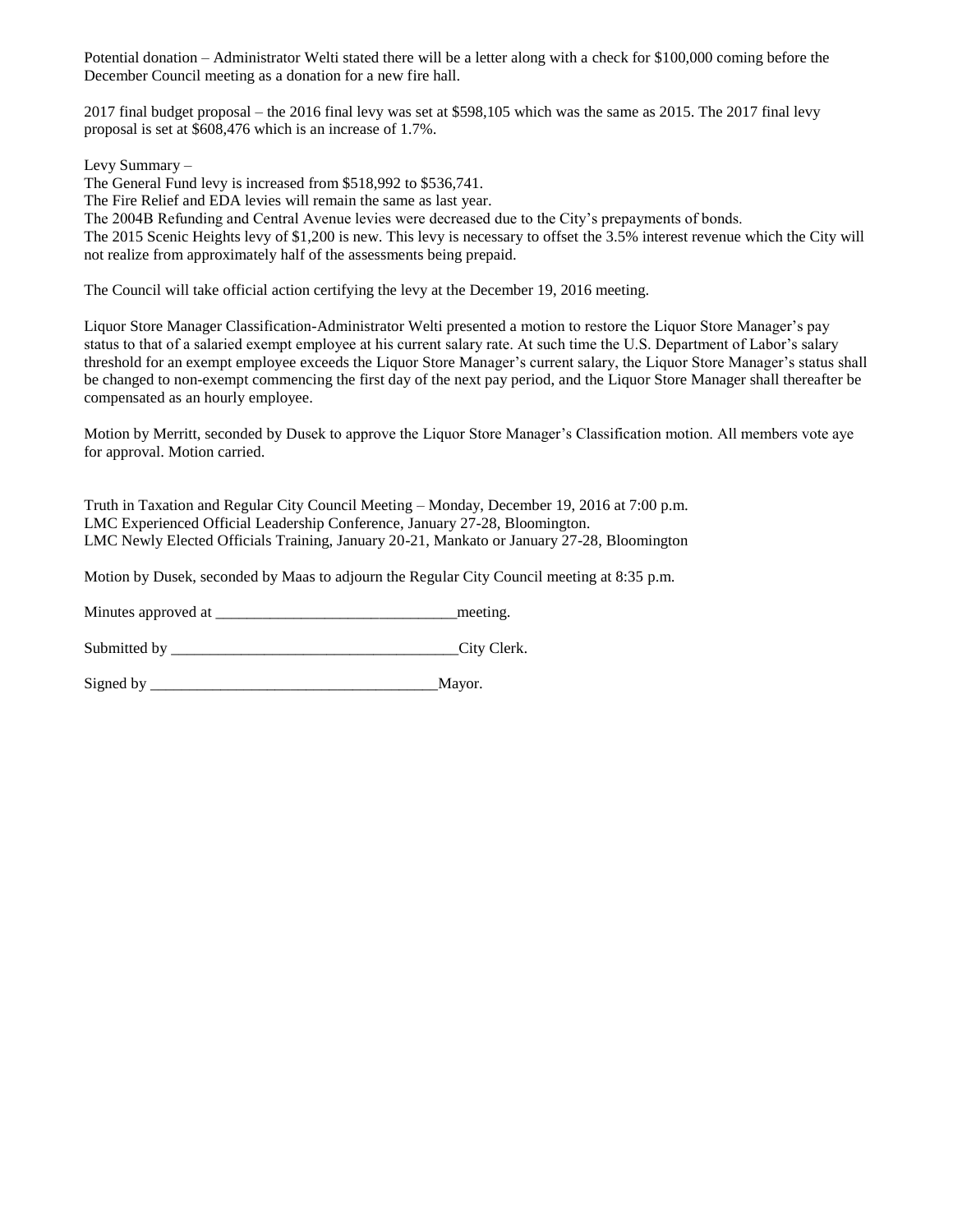Regular Council Meeting December 19, 2016 7:00 p.m. City Hall

Members present were Nelson, Sexton, Maas, Dusek, and Merritt.

Members absent: None.

City staff and consultants in attendance were Andy Welti, Elizabeth Jackson, Jed Petersen, and Mark Rahrick.

Others attending were Jerry Paschke, Ashley Stewart, Rick Hager, Matt Dempsey, and Joe Duncan

Mayor Nelson called the meeting to order at 7:00 p.m.

Pledge of Allegiance.

Concerns/Requests from the General Public and Organizations. None.

Agenda - Motion by Dusek, seconded by Sexton to approve the agenda as presented. All members voted aye. Motion carried.

Truth in Taxation Hearing started at 7:03 p.m.

Administrator Welti presented the Final 2017 Levy:

| General Fund                           | \$536.741 |
|----------------------------------------|-----------|
| Fire Relief                            | \$15,000  |
| 2004B (Jones, Outlet Center, Oakridge) | \$23,000  |
| 2014A Central Avenue                   | \$19,250  |
| 2015 Scenic Heights                    | \$1,200   |
| <b>EDA</b>                             | \$13,285  |
| Total                                  | \$608,476 |
|                                        |           |

This is a 1.7% increase over 2016 overall levy.

Administrator Welti reviewed reasons for budgeting a levy increase.

Public Comments – none.

Motion by Sexton, seconded by Dusek to close Truth in Taxation Hearing at 7:15 p.m.

Motion by Sexton, seconded by Maas to approve Resolution 2016-59 adopting the 2017 Final Tax Levy. All members voted aye for approval. Motion carried.

Motion by Sexton, seconded by Dusek to adopt the final 2017 City Budget. All members voted aye for approval. Motion carried.

Consent Agenda – Agenda items are approved by one motion unless a Council member requests separate action.

Approval of the November 28, 2016 regular meeting minutes.

Approval of the November and December city and liquor store bills.

Approval the November check register numbers E2827-E2846, 14017-14050, and 44992-45086.

Knights of Columbus Temporary Liquor License Application Request.

Resolution 2016-5 Accepting Donation from the Paul & Jean Gillis Family in the amount of \$100,000.00 for the Medford Municipal Complex.

Councilmember Sexton pointed out one change to be made to the November 28, 2016 regular meeting minutes.

Motion by Dusek, seconded by Sexton to approve the consent agenda as presented. All members voted aye for approval. Motion carried.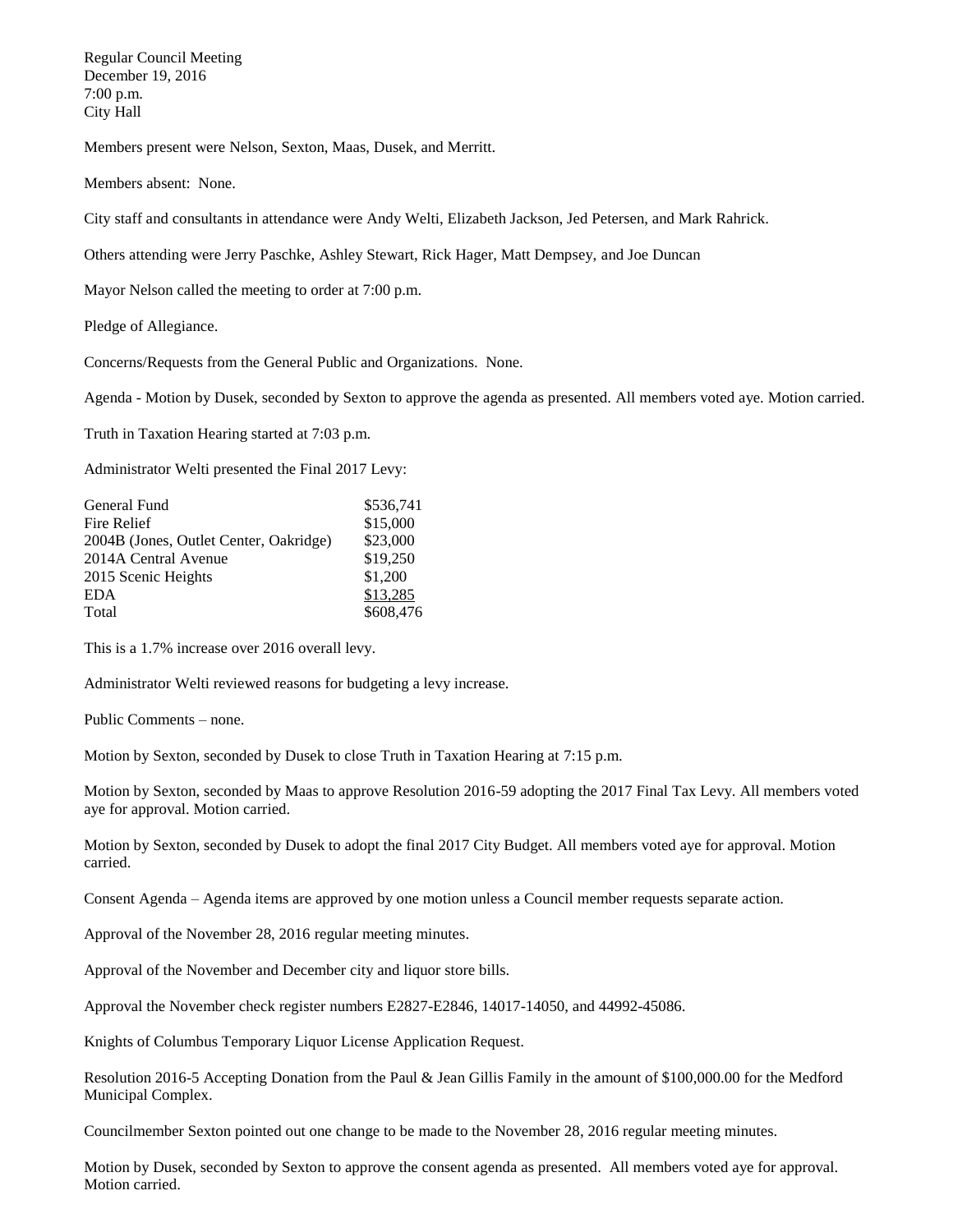Mayor Nelson publicly recognized the donation from the Paul & Jean Gillis Family and thanked the family for its donation to the Medford Municipal Complex.

Mayor's Report – City Council had no questions concerning Mayor Nelson's report.

Planning & Zoning Board – did not meet.

EDA – did not meet.

Park Board – Chairperson Jerry Paschke gave a short update. The Park Board will be reviewing the Comp Plan at the next meeting.

Veterans Memorial Committee – did not meet.

City Attorney – none.

City Engineer – Joe Duncan presented the Preliminary Engineering Report for the 2017 Street Improvement Project. The project would include repaving of streets, the cost of which is 50% assessable to the abutting properties. The project estimate is \$763,840. Duncan answered several questions from council members.

Administrator Welti presented a memo providing details about financing the project.

Medford City Council tabled the 2017 Street Improvement Project until the January 4, 2017 Organizational Meeting.

City Administrator – Administrator Welti presented a memo.

Administrator Welti stated the public works department had successfully responded to the season's first snow fall. The City hadn't received any complaints about snow plowing.

Administrator Welti stated audit preparations are underway.

Administrator Welti stated that he met with Councilmember-elect Matt Dempsey and provided him with an overview of the City.

Administrator Welti stated ice rink preparations are underway.

Resolution 2016-60 Certifying Unpaid Bills to Steele County.

Motion by Sexton, seconded by Maas to approve Resolution 2016-51 certifying unpaid bills to Steele County as presented. All members voted aye for approval. Motion carried.

Public Works Department – Jed Petersen, Public Works Supervisor, presented a memo.

Public Works Supervisor Petersen requested authorization to purchase playground wood chips from Earl F. Anderson. Quote price of \$1,700.

Public Works Supervisor Petersen requested authorization to purchase Red Ball Diamond Aggregate from Bryan Rock Products. Quote price of \$4,382.

Public Works Supervisor Petersen requested authorization to approve R & K Electric's quote of \$1,455 to furnish and install electrical panel with new GFCI, new breakers, and Midwest boxes.

Coucnilmember Merritt asked if the quotes for the woodchips and ball diamond aggregate would be honored until the Spring. Public Works Supervisor Petersen will check on the expiration date of the quotes.

Motion by Merritt, seconded by Maas to approve R & K Electric's quote of \$1,455 for electrical work needed due to the flood. All members voted aye for approval. Motion carried.

Authorization of the playground woodchips and the Red Ball Diamond Aggregate are tabled until January 23, 2017 meeting.

New Business

Employees Wages/Salaries–Administrator Welti presented a memo. Administrator Welti stated employee performance evaluations have been completed. Administrator Welti stated the 2017 budget includes a 2% increase for emloyees.